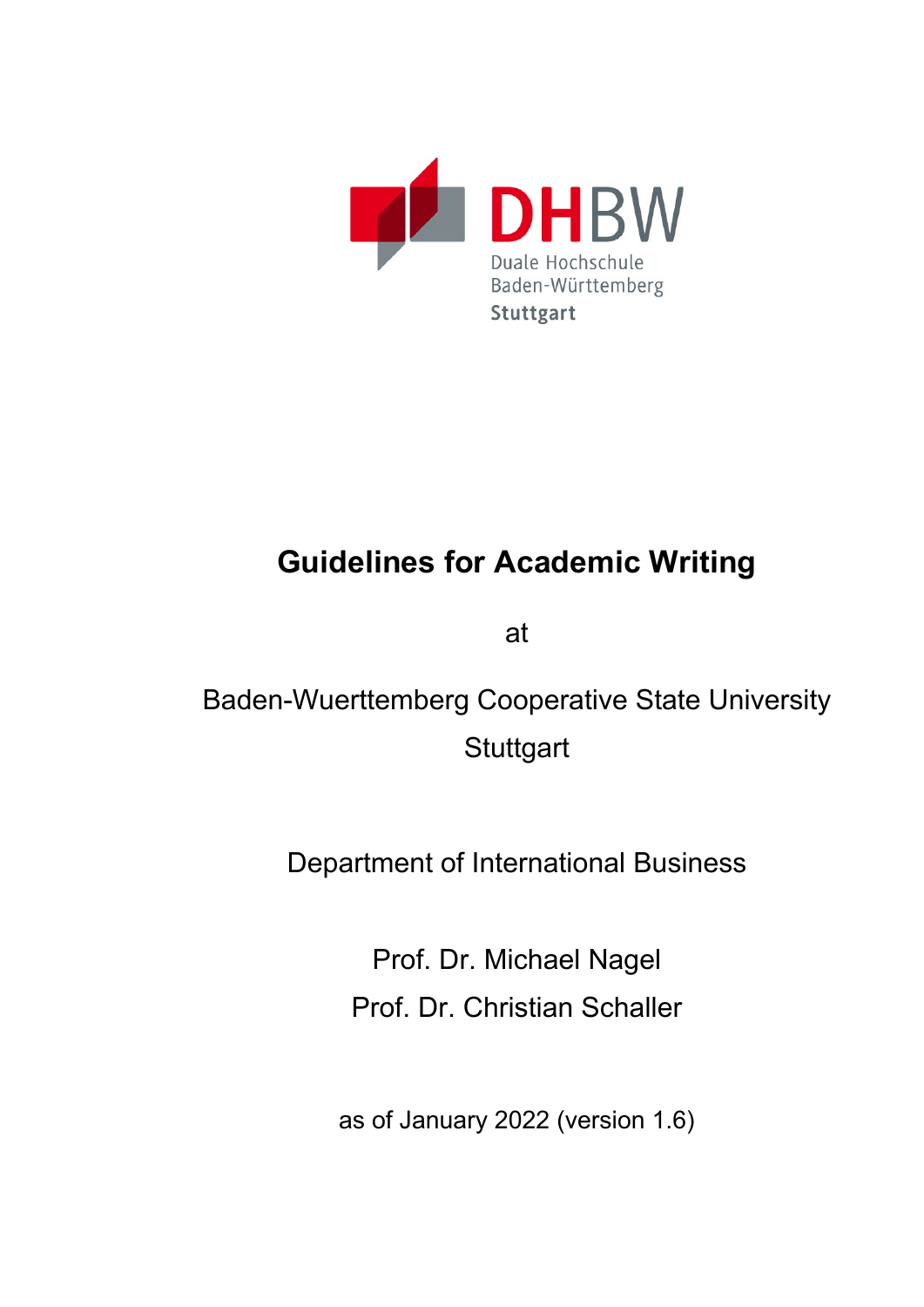# <span id="page-1-0"></span>**Preliminary Note**

The following guidelines shall give a formal orientation for the production of flawless written seminar papers, project and bachelor theses in accordance with standard academic style composition. They are obligatory for all written papers and theses in the program of Business Administration – International Business at the Baden-Wuerttemberg Cooperative State University Stuttgart.

With these guidelines the following objectives should be achieved:

- Outline binding formal requirements for academic writing
- Highlight academic standards in terms of structure and content with reference to the below-mentioned standard works:
	- o **Stickel-Wolf, C.; Wolf, J. (2013):** Wissenschaftliches Arbeiten und Lerntechniken. Erfolgreich studieren – gewusst wie! 7. Auflage, Wiesbaden, chapter 3.5, 3.7 and 3.8.
	- o **Theisen, M. R. (2013):** Wissenschaftliches Arbeiten. Erfolgreich bei Bachelor- und Masterarbeiten. 16., vollständig überarbeitete Auflage, München, chapter 6-8.

Both the available citation guidelines and the above mentioned standard works might not cover all quotation cases that may occur. In such cases, it is recommended to cite and document sources at one's own discretion in terms of an academic work and on the basis of the outlined guidelines of this document.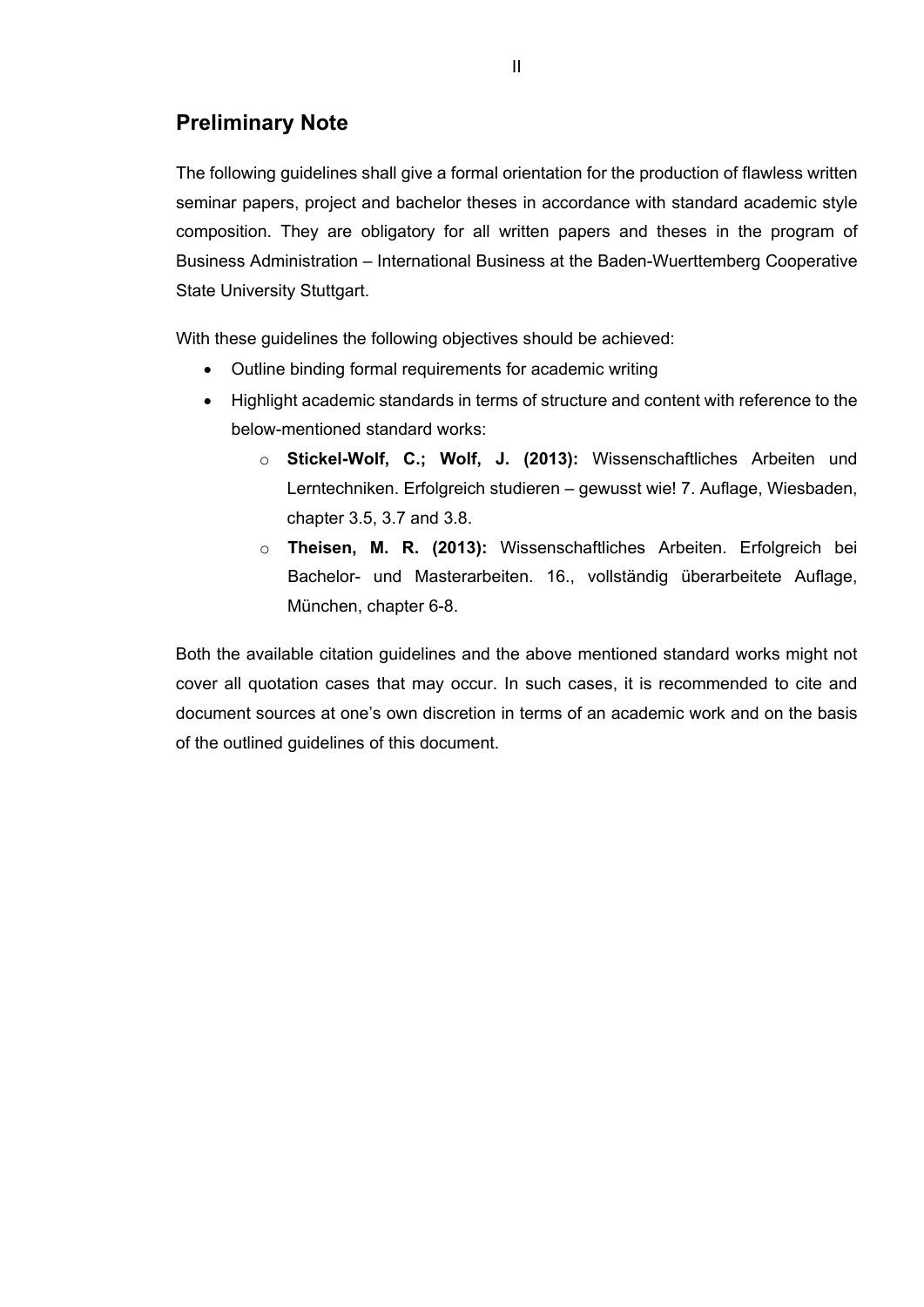# <span id="page-2-0"></span>**Table of Contents**

| 4.5.1.1 Monographs, Dissertations, Habilitations and Scientific Series 21 |  |
|---------------------------------------------------------------------------|--|
|                                                                           |  |
|                                                                           |  |
|                                                                           |  |
|                                                                           |  |
|                                                                           |  |
|                                                                           |  |
|                                                                           |  |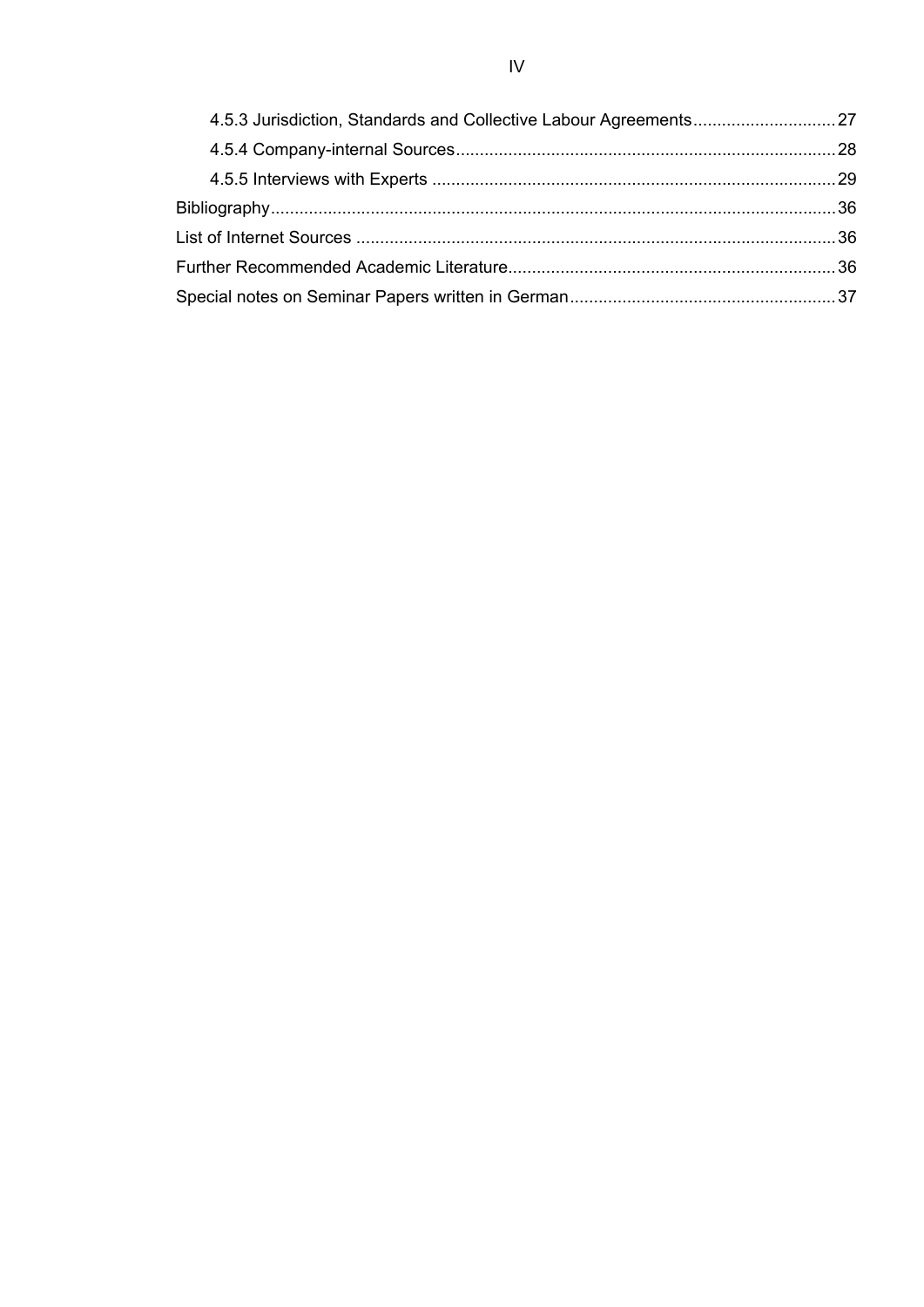<span id="page-4-0"></span>

|  |  | List of Abbreviations <sup>1</sup> |
|--|--|------------------------------------|
|--|--|------------------------------------|

| anon                              | anonymous                                                       | o.V.   | ohne Verfasserangabe        |
|-----------------------------------|-----------------------------------------------------------------|--------|-----------------------------|
|                                   |                                                                 | o.J.   | ohne Jahresangabe           |
|                                   |                                                                 | O.O.   | ohne Ortsangabe             |
|                                   |                                                                 | Aufl.  | Auflage                     |
| cf.                               | compare / confer                                                | vgl.   | vergleiche                  |
| col.                              | column                                                          | Sp.    | Spalte                      |
| diss.                             | dissertation                                                    | Diss.  | <b>Dissertation</b>         |
| ed. / eds.                        | editor(s)                                                       | Hrsg.  | Herausgeber                 |
| et al.                            | and others                                                      | u.a.   | und andere                  |
| fig.                              | figure                                                          | Abb.   | Abbildung                   |
| habil.                            | habilitation                                                    | Habil. | Habilitation                |
| $\lfloor$ . $\rfloor$ $\lfloor$ . | line(s)                                                         | Z.     | Zeile                       |
| no.                               | number                                                          | Nr.    | Nummer                      |
| p. / pp.                          | page(s)                                                         | S.     | <b>Seite</b>                |
| q.v.                              | quod vide                                                       | q.v.   | siehe auch                  |
| sic!                              | used to denote incorrect<br>spelling within a quoted<br>passage | sic!   | wirklich,<br>tatsächlich so |
| S.V.                              | sub voce<br>(under "the keyword")                               | S.V.   | unter dem<br>"Stichwort"    |
| vol.                              | volume                                                          | Jg.    | (Band bzw.)<br>Jahrgang     |

<span id="page-4-1"></span> $1$  Please note: in general a list of abbreviations does not include any translation. For detailed information refer to chapter ["3.5 List of Abbreviations, Figures and Tables"](#page-15-0) of these guidelines.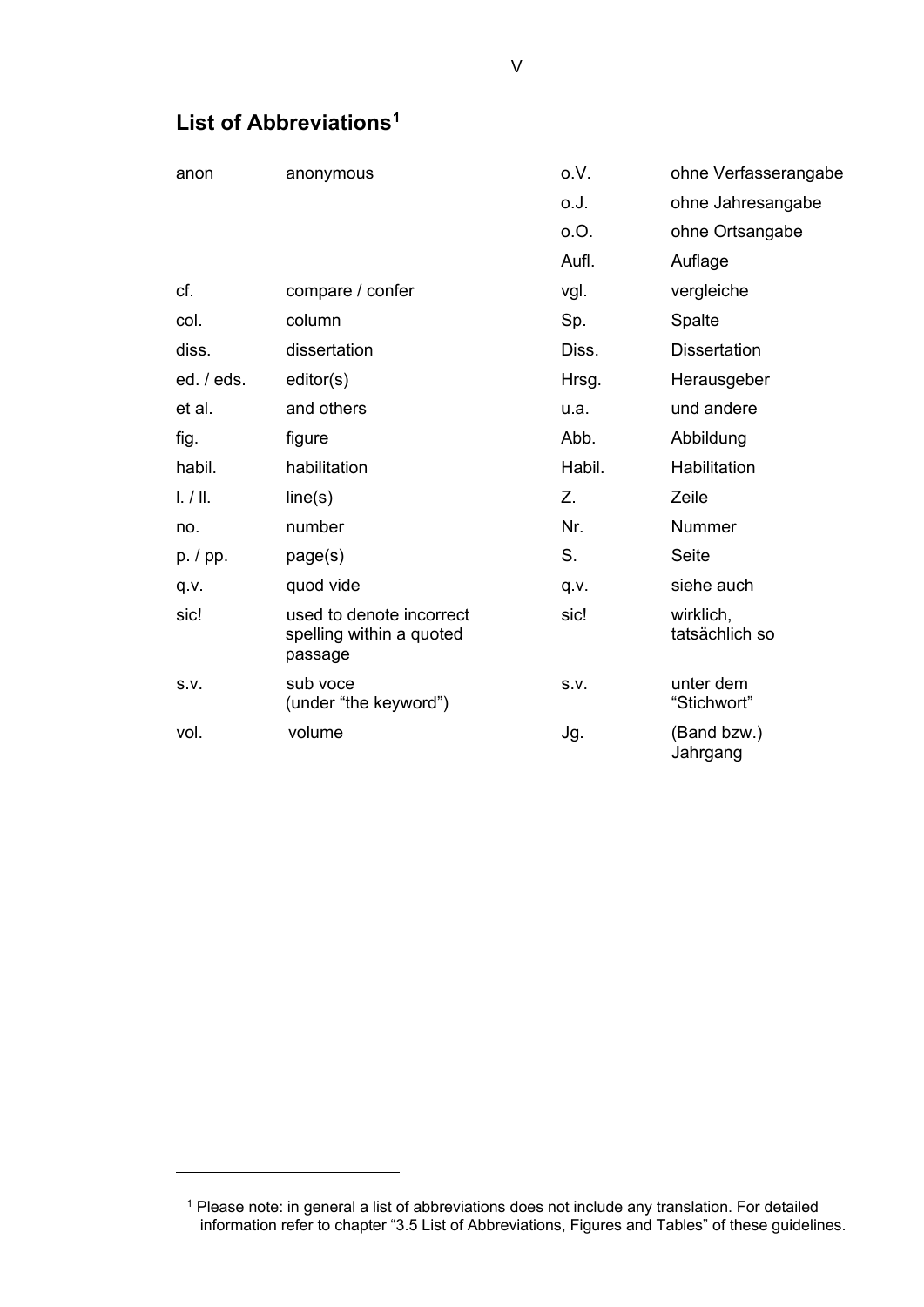# <span id="page-5-0"></span>**List of Figures[2](#page-5-1)**

<span id="page-5-1"></span> $^2$  Please note: a list of figures only applies, if there are more than three of them included in the text; see chapter "3.5 List of Abbreviations, Figures and Tables" of these guidelines.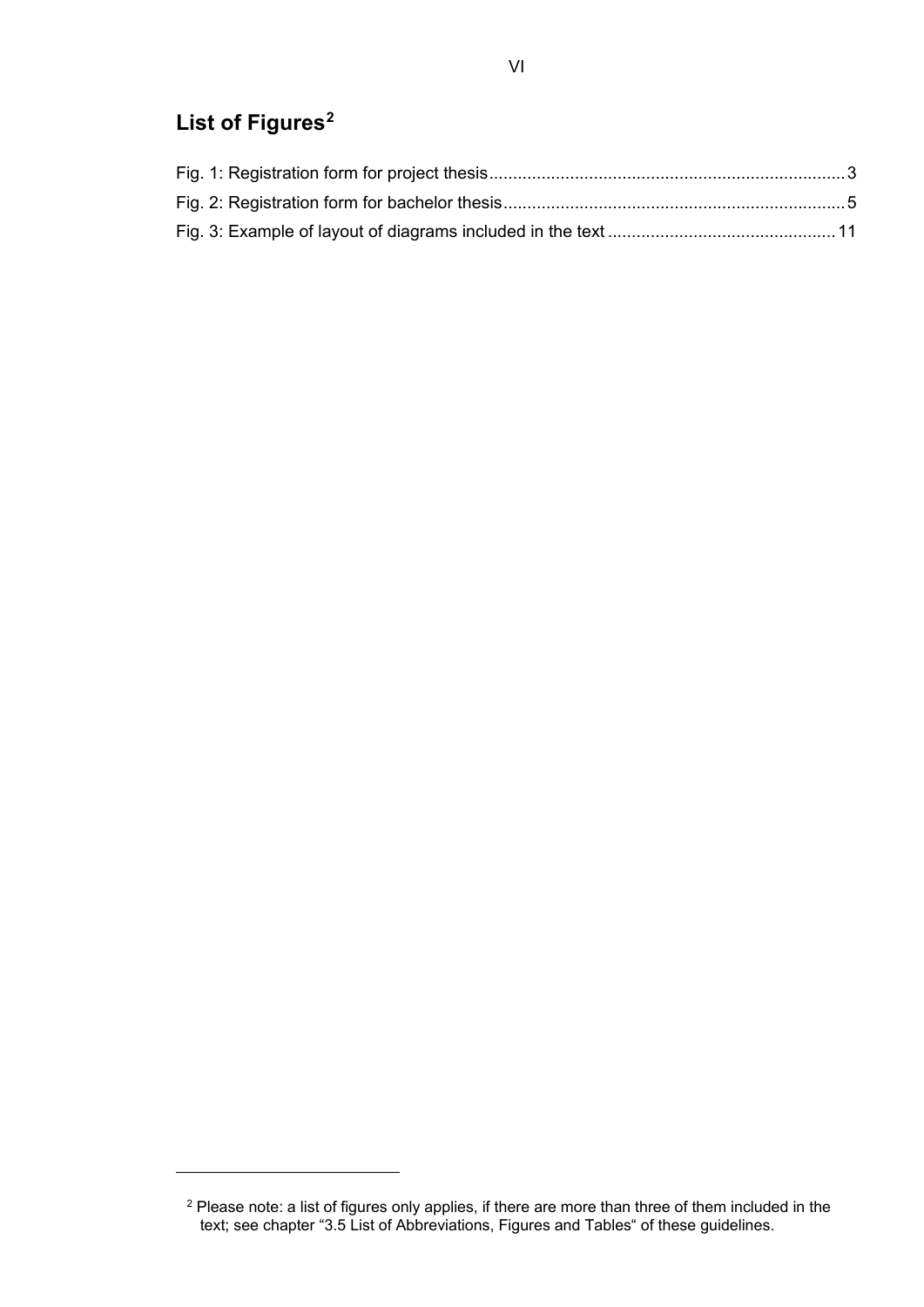## <span id="page-6-0"></span>**1. Registration and Submission Process**

The following paragraph explains the official registration and submission process regarding written papers and theses that has to be followed accordingly.

Seminar papers have to be submitted within the deadline set up by the lecturer as follows:

- 1. **1 stapled copy** (hole-punched on the left), alternatively bound incl. list of references, appendix and signed statutory declaration
- 2. **electronic copies**
	- a. Complete text file **incl.** figures and tables as well as list of references, appendix and statutory declaration (does not have to be signed)
	- b. Uploaded as **pdf format** on the eLearning platform Moodle details will be communicated by the lecturer
		- i. The file name has to incl. the student's name!
		- ii. Only the **final version** has to be uploaded!
		- iii. The size of the file cannot exceed 20MB
	- **c. Important:**
		- i. **Just text** file incl. title page but excl. figures and tables, appendices etc. (adherence to the rules regarding the length of academic papers) **uploaded within** a **zip-file on Moodle**
		- ii. Quoted internal empirical sources (e.g. company-internal documents, transcripts of interviews) have to be provided either as **appendix or** uploaded within a **zip-file on Moodle**
		- iii. If required, additional empirical analyses (e.g. SPSS-files, MaxQDAfiles) can be provided within a **zip-file on Moodle**
		- iv. The zip-file cannot exceed 20MB
	- d. **Note:**
		- i. Submission is only complete, if the academic paper has been provided as hardcopy and electronic versions on Moodle within the deadline
		- ii. Seminar papers might be checked on plagiarism if requested by lecturer

In terms of project theses the following steps have to be taken:

- 1. Final registration of the project thesis (I or II) has to be carried out latest 6 weeks prior to submission of the written paper
- 2. The registration form (for project thesis I or II) is available as download and an example can be found in [Fig. 1](#page-8-0) below. It has to be filled out, get approved, signed and then uploaded on the [web portal of the study program International Business](https://www.dhbw-stuttgart.de/studierendenportal/bwl-ib/pruefungsleistungen/projektarbeiten/anmeldung/)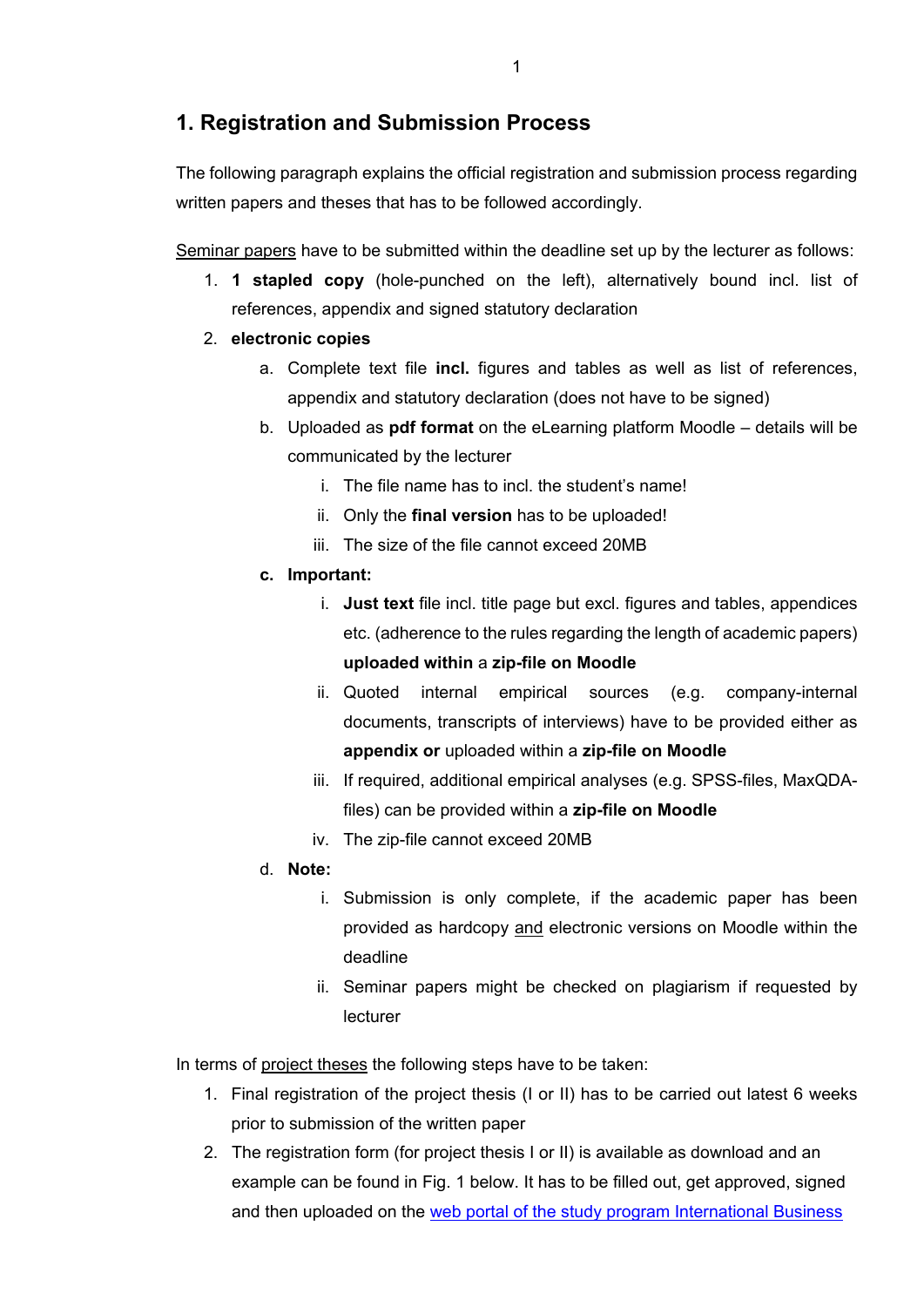- 3. The project thesis I or II has to be submitted within the deadline set by the head of programme. Relevant data can be found on the web portal of the study program International Business under the rubric ["Pläne/Studienverlauf"](https://www.dhbw-stuttgart.de/studierendenportal/bwl-ib/plaene/studienverlauf/) or ["Termine"](https://it.dhbw-stuttgart.de/DHermine/?DB=Termine_IB)
- 4. Both project theses have to be submitted as follows:
	- a. **1 bound copy** (adhesive or spiral binding) with a transparent or hard cover incl. list of references, appendix and signed statutory declaration
	- b. **electronic copies**
		- i. Complete text file **incl.** figures and tables as well as list of references, appendix and statutory declaration (does not have to be signed)
		- ii. Uploaded as **pdf format** on the eLearning platform Moodle under the rubric "Digitale Abgabe"
			- (1) The file name has to incl. the student's name!
			- (2) Only the **final version** has to be uploaded!
			- (3) The size of the file cannot exceed 20MB
	- c. **Important:** 
		- i. **Just text** file incl. title page but excl. figures and tables, appendices etc. (adherence to the rules regarding the length of academic papers) **uploaded within** a **zip-file on Moodle**
		- ii. Quoted internal empirical sources (e.g. company-internal documents, transcripts of interviews) have to be provided either as **appendix or** uploaded within a **zip-file on Moodle**
		- iii. If required, additional empirical analyses (e.g. SPSS-files, MaxQDAfiles) can be provided within a **zip-file on Moodle**
		- iv. The zip-file cannot exceed 50MB
	- d. **Note:**

- i. Submission is only complete, if the academic paper has been provided as hardcopy and electronic versions on Moodle. **Important:**  regarding project thesis II the hardcopy has to be submitted incl. 5 copies of the title page and table of contents of the academic paper
- ii. They have to be delivered to the students office in person or via registered letter with reply advice latest on the final day of submission by 1:00 pm and within the same deadline uploaded on Moodle
- iii. Project theses will be checked on plagiarism
- e. Detailed information on project theses can be found on the web portal of the study program "International Business"[3](#page-7-0)

<span id="page-7-0"></span><sup>&</sup>lt;sup>3</sup> Cf. Anon (publication date unknown f), http://studium.dhbw-stuttgart.de (status as of July 3, 2015).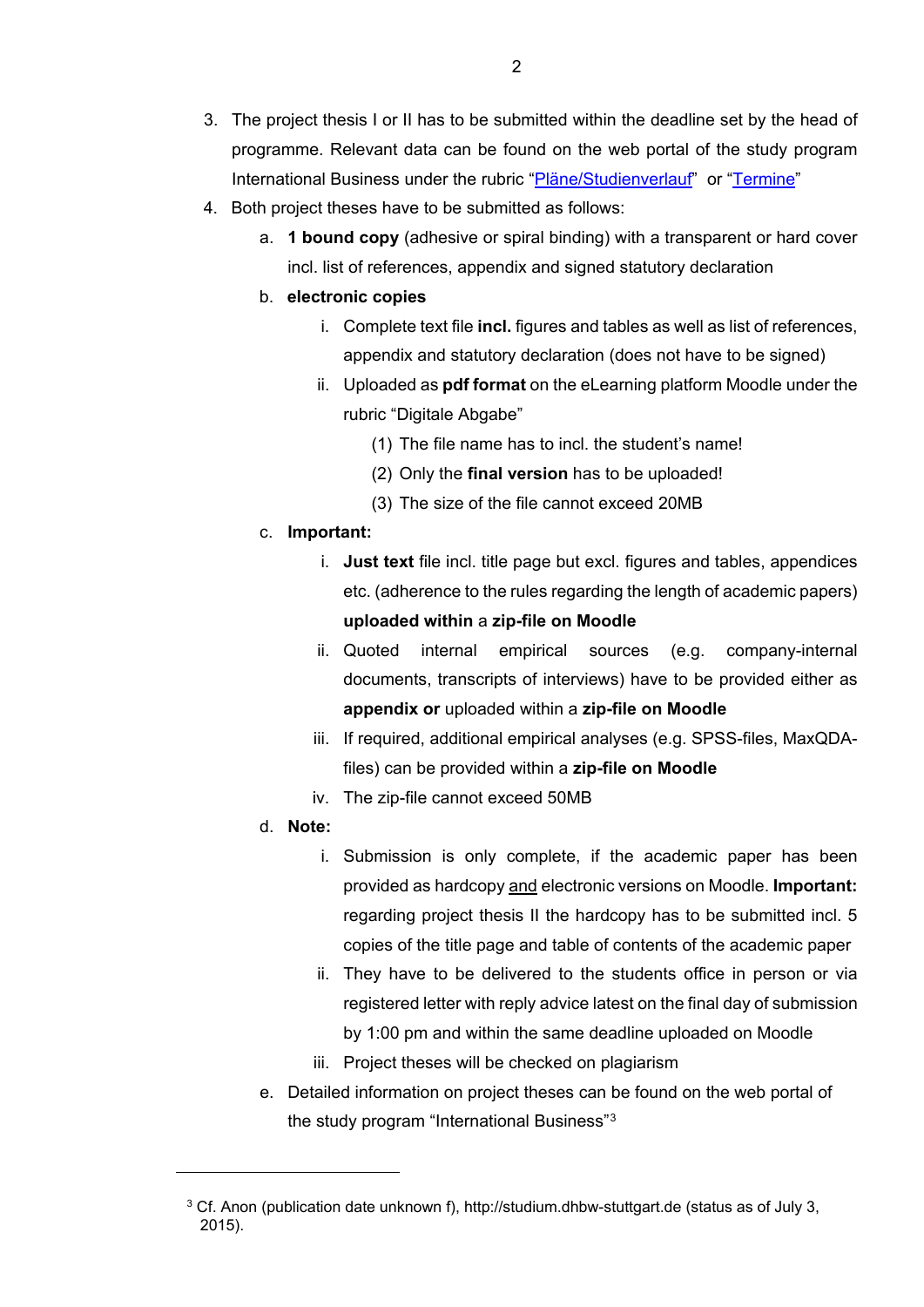| Name:<br>Kurs: STG-<br><b>Titel der Arbeit:</b><br>Problemstellung und Relevanz:<br>Forschungsfrage(n):<br>Theoretischer Bezugsrahmen:<br>Forschungsansatz und -design:<br>Ausbildungsbetrieb:<br><b>Firmenstempel/</b><br>Unterschrift: | <b>DHBW</b><br>Duale Hochschule<br>Baden-Württemberg<br>Stuttgart<br><b>BWL-International Business</b><br>Prof. Dr. Michael Nagel<br>Prof. Dr. Christian Schaller<br>THEMENVORSCHLAG PROJEKTARBEIT I |  |
|------------------------------------------------------------------------------------------------------------------------------------------------------------------------------------------------------------------------------------------|------------------------------------------------------------------------------------------------------------------------------------------------------------------------------------------------------|--|
|                                                                                                                                                                                                                                          |                                                                                                                                                                                                      |  |
|                                                                                                                                                                                                                                          |                                                                                                                                                                                                      |  |
|                                                                                                                                                                                                                                          |                                                                                                                                                                                                      |  |
|                                                                                                                                                                                                                                          |                                                                                                                                                                                                      |  |
|                                                                                                                                                                                                                                          |                                                                                                                                                                                                      |  |
|                                                                                                                                                                                                                                          |                                                                                                                                                                                                      |  |
|                                                                                                                                                                                                                                          |                                                                                                                                                                                                      |  |
|                                                                                                                                                                                                                                          |                                                                                                                                                                                                      |  |
|                                                                                                                                                                                                                                          |                                                                                                                                                                                                      |  |
|                                                                                                                                                                                                                                          |                                                                                                                                                                                                      |  |
| Gliederung:<br>FirmenbetreuerIn:                                                                                                                                                                                                         |                                                                                                                                                                                                      |  |
| Telefon:                                                                                                                                                                                                                                 |                                                                                                                                                                                                      |  |
| Ort, Datum:                                                                                                                                                                                                                              |                                                                                                                                                                                                      |  |

[4](#page-8-1) 

<span id="page-8-0"></span>Regarding bachelor theses the following steps have to be taken:

- 1. The deadline for final registration of the bachelor thesis is on the officially announced starting date of work on the academic paper
- 2. The registration form is available as download and an example can be found in [Fig.](#page-10-1)  [2](#page-10-1) below. It has to be filled out, get approved, signed and then uploaded on the [web](https://www.dhbw-stuttgart.de/studierendenportal/bwl-ib/pruefungsleistungen/bachelorarbeit/anmeldung/)  [portal of the study program International Business](https://www.dhbw-stuttgart.de/studierendenportal/bwl-ib/pruefungsleistungen/bachelorarbeit/anmeldung/)
- 3. The bachelor thesis has to be submitted within the deadline set by the head of programme. Relevant data can be found on the web portal of the study program "International Business" under the rubric ["Pläne/Studienverlauf"](https://www.dhbw-stuttgart.de/studierendenportal/bwl-ib/plaene/studienverlauf/) or ["Termine"](https://it.dhbw-stuttgart.de/DHermine/?DB=Termine_IB)
- 4. Formal requirements for the submission of the thesis are as mentioned below:
	- a. **1 bound copy** (adhesive or spiral binding) with a transparent or hard cover incl. list of references, attachments and signed statutory declaration
	- **b. electronic copies**

- i. Complete text file **incl.** figures and tables as well as list of references, appendix and statutory declaration (does not have to be signed)
- ii. Uploaded as **pdf format** on the eLearning platform Moodle under the rubric "Digitale Abgabe"

<span id="page-8-1"></span><sup>4</sup> Found in: Anon (publication date unknown d), http://studium.dhbw-stuttgart.de (status as of August 20, 2015).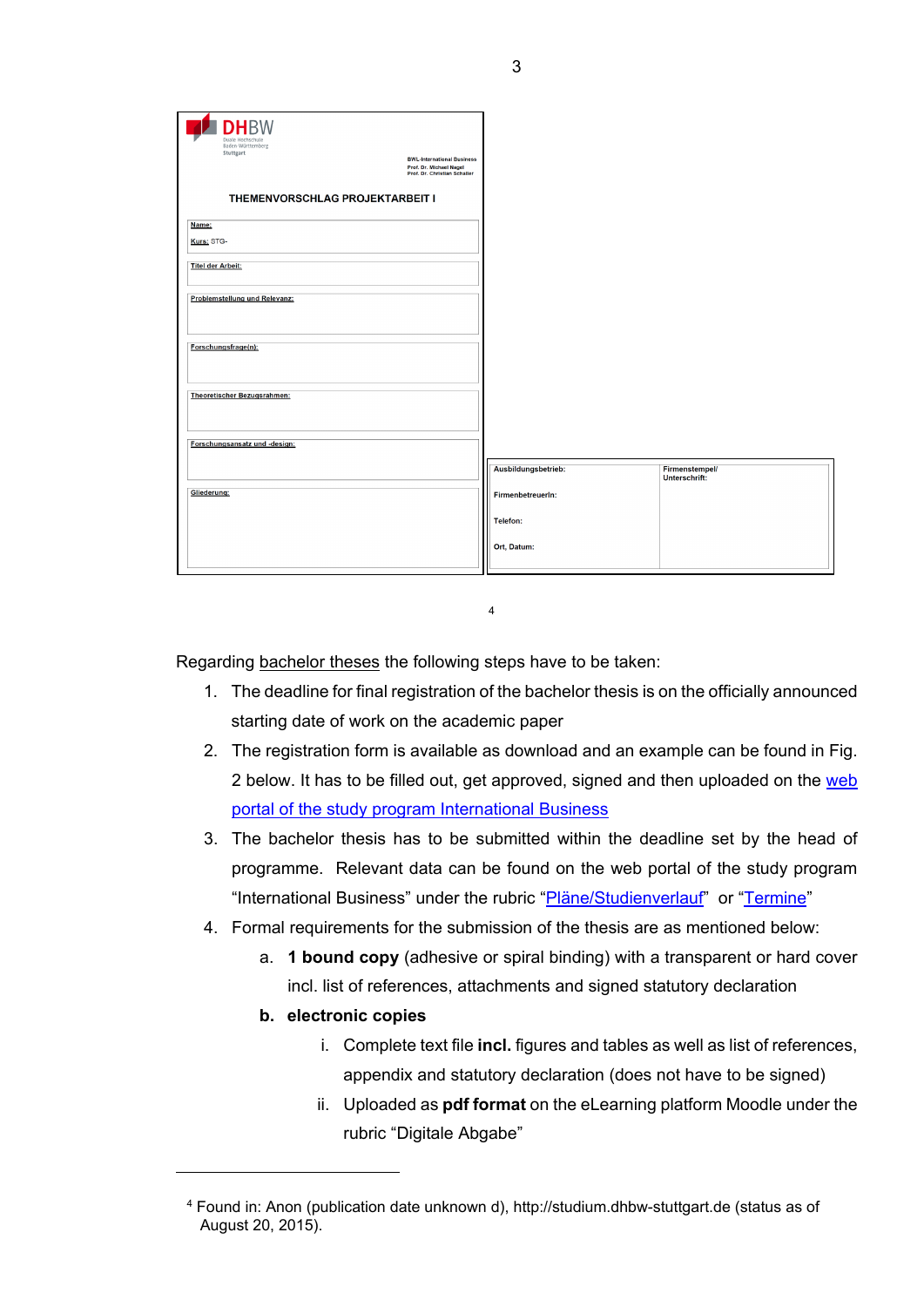- (1) The file name has to incl. the student's name!
- (2) Only the **final version** has to be uploaded!
- (3) The size of the file cannot exceed 20MB

## c. **Important:**

- i. **Just text** file incl. title page but excl. figures and tables, appendices etc. (adherence to the rules regarding the length of academic papers) **uploaded within** a **zip-file on Moodle**
- ii. Quoted internal empirical sources (e.g. company-internal documents, transcripts of interviews) have to be provided either as **appendix or** uploaded within a **zip-file on Moodle**
- iii. If required, additional empirical analyses (e.g. SPSS-files, MaxQDAfiles) can be provided within a **zip-file on Moodle**
- iv. The zip-file cannot exceed 50MB

## d. **Note:**

- i. Submission is only complete, if the academic paper has been provided as hardcopy and electronic versions on Moodle. **Important:**  regarding bachelor thesis the hardcopy has to be submitted incl. 5 copies of the title page and table of contents of the academic paper
- ii. They have to be delivered to the students office in person or via registered letter with reply advice latest on the final day of submission by 1:00 pm and within the same deadline uploaded on Moodle
- iii. Bachelor theses will be checked on plagiarism
- e. Detailed information on bachelor thesis can be found on the web portal of the study program "International Business"[5](#page-9-0)

<span id="page-9-0"></span><sup>5</sup> Cf. Anon (publication date unknown c), http://studium.dhbw-stuttgart.de (status as of July 3, 2015).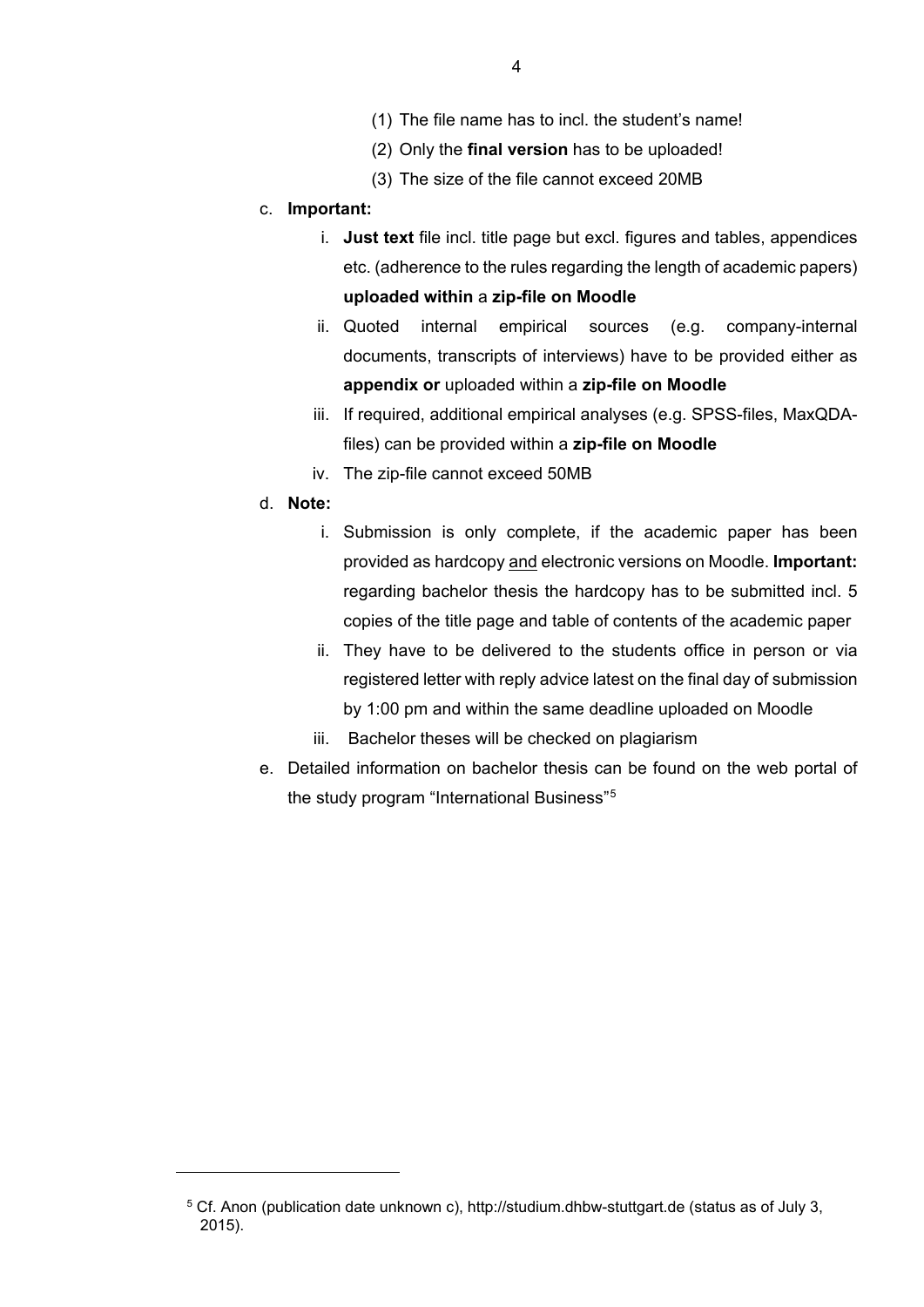| <b>DHBW</b><br>Duale Hochschule<br>Baden-Württemberg<br>Stuttgart<br><b>BWL-International Business</b><br>Prof. Dr. Michael Nagel<br>Prof. Dr. Christian Schaller<br>THEMENVORSCHLAG BACHELORARBEIT |                            |                                 |
|-----------------------------------------------------------------------------------------------------------------------------------------------------------------------------------------------------|----------------------------|---------------------------------|
| Name:                                                                                                                                                                                               |                            |                                 |
| Kurs: STG-                                                                                                                                                                                          |                            |                                 |
| <b>Titel der Arbeit:</b>                                                                                                                                                                            |                            |                                 |
| Problemstellung und Relevanz:                                                                                                                                                                       |                            |                                 |
| Forschungsfrage(n):                                                                                                                                                                                 | DHBW-Wunschbetreuer:       |                                 |
| <b>Theoretischer Bezugsrahmen:</b>                                                                                                                                                                  | □ Keine Betreuerpräferenz: |                                 |
| Forschungsansatz und -design:                                                                                                                                                                       | Ausbildungsbetrieb:        | Firmenstempel/<br>Unterschrift: |
| Gliederung:                                                                                                                                                                                         | FirmenbetreuerIn:          |                                 |
|                                                                                                                                                                                                     | Telefon:                   |                                 |
|                                                                                                                                                                                                     | Ort, Datum:                |                                 |

[6](#page-10-2)

<span id="page-10-1"></span>All academic papers (project theses I and II as well as bachelor thesis) are evaluated upon the same report form.<sup>7</sup>

Changes in the topic have to be approved by the supervising tutor and the head of department. Otherwise the academic paper will be declined for grading and is rated as failed  $8$ 

# <span id="page-10-0"></span>**2. Format**

<span id="page-10-2"></span> $\ddot{\phantom{a}}$ 

The following chapter outlines general format specifications determined by the head of study programme. They are obligatory for all academic papers. Paragraph 2.1 deals with aspects on language, whereas chapter 2.2 focuses on the length of academic papers and finally paragraph 2.3 points out the requirements in terms of font and layout.

<sup>6</sup> Found in: Anon (publication date unknown a), http://studium.dhbw-stuttgart.de (status as of September 2, 2015).

<span id="page-10-3"></span> $7$  Cf. Anon (publication date unknown b, e), http://studium.dhbw-stuttgart.de (status as of July 3, 2015).

<span id="page-10-4"></span><sup>&</sup>lt;sup>8</sup> Cf. Anon (publication date unknown c, f), http://studium.dhbw-stuttgart.de (status as of July 3, 2015).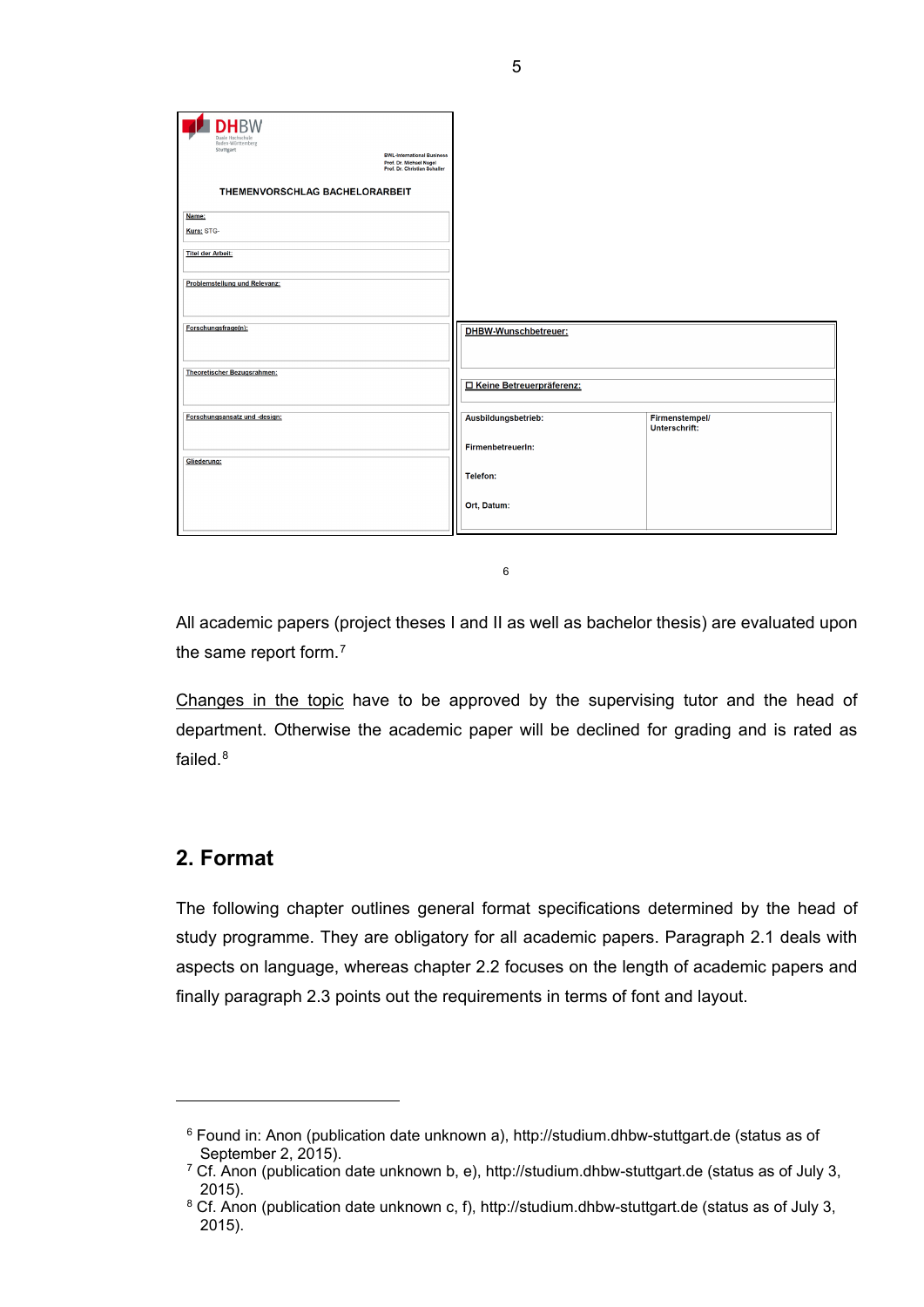## <span id="page-11-0"></span>**2.1 Language**

Both project and bachelor theses have to be written in English. For seminar papers it depends on the lecturer's instructions. Orthography, punctuation and grammar should meet either generally accepted British or American English spelling and grammar rules throughout the work. The phraseology must be factually clear and based upon academic standards that are explained in detail by both Stickel-Wolf; Wolf<sup>[9](#page-11-3)</sup> and Theisen<sup>10</sup>.

## <span id="page-11-1"></span>**2.2 Length**

Seminar papers and project as well as bachelor theses should have the following length of continuous text excluding figures and tables, title page, table of contents, further lists (e.g. list of abbreviations), references and appendices:

- Seminar papers: 10-15 pages
- Project thesis: 20-30 pages
- Bachelor thesis: 40-60 pages (new!)

According to the study and examination regulations not previously approved deviations will lead to an appropriate deterioration of grades.

## <span id="page-11-2"></span>**2.3 Font and Layout**

All academic papers have to be written with the use of a word processor. The following rules apply for font and layout:

## Font:

- Main Text: Arial with font size 11 pt., spacing after: 12 pt., line spacing: 1.5; max. of 40 lines per page
- Headings: Highlighting through e.g. bold print, italics, spaced letters, underlining
- Footnotes: Arial with font size 10 pt., single-spaced and indented
- Bibliography: Arial with font size 11 pt., line spacing: 1.0 with blank line between entries
- Page number: Arial with font size 11 pt.

<span id="page-11-4"></span><span id="page-11-3"></span><sup>9</sup> Cf. Stickel-Wolf, C.; Wolf, J. (2013), pp. 219-228.

<sup>10</sup> Cf. Theisen, M. R. (2013), pp. 154-159.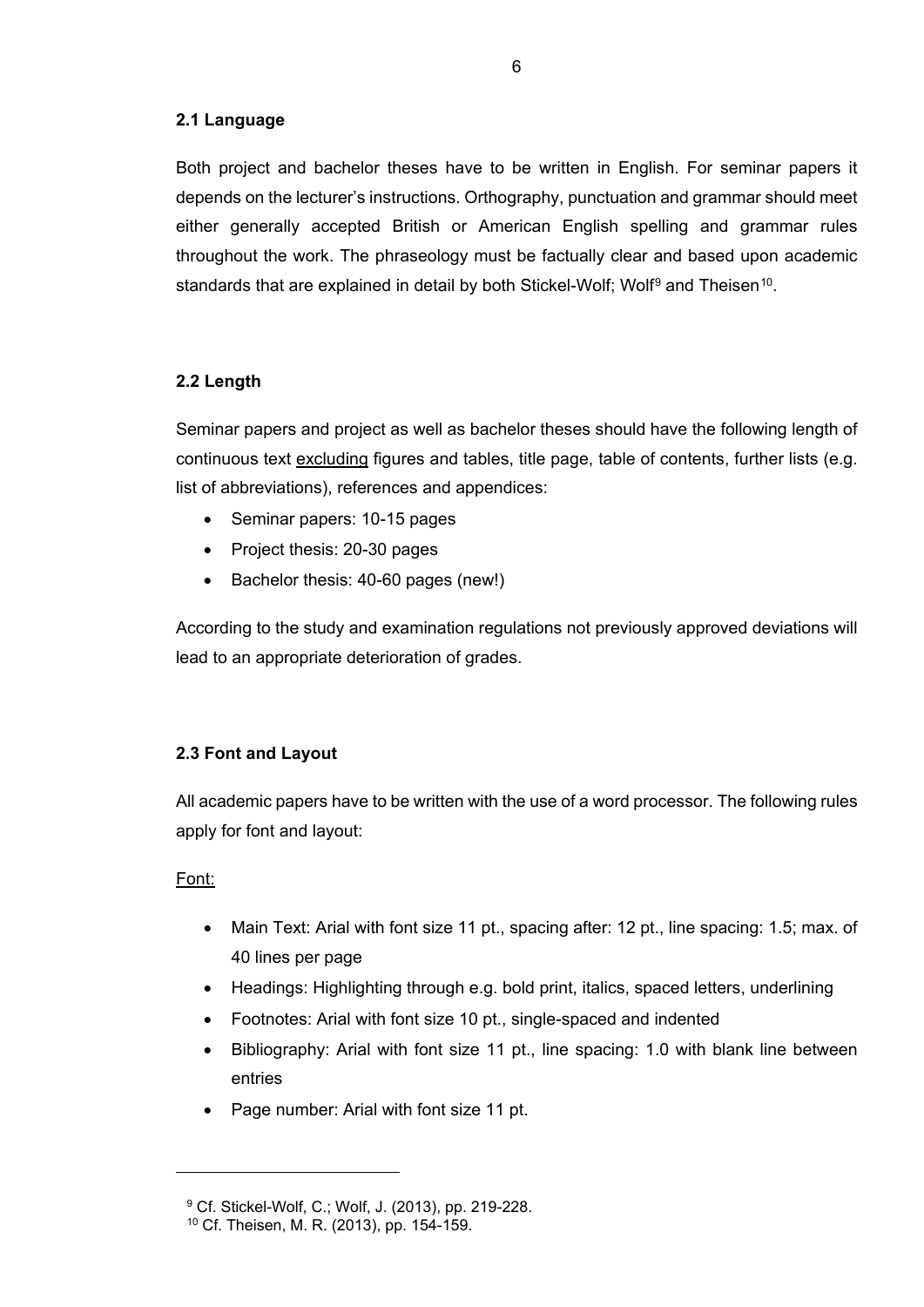#### Layout:

- DIN-A4; printed out one-sided on white paper
- Top Margin: 2.5 cm
- Bottom Margin: 1.5 cm
- Left Margin: 4.0 cm
- Right Margin: 1.5 cm
- Text alignment: Full justification; automatic syllabification is recommended
- Blank lines in the text:
	- o One blank line should be inserted between chapter headings and after each chapter
	- o New chapters of the academic paper can begin on a new page
	- $\circ$  Large spaces between new chapters and previous chapter or paragraph should be avoided
- Page Number:
	- $\circ$  Centered in the top margin
	- o No page number on the cover page and the Declaration of Honour
	- o Roman numerical page numbers:
		- Pages upfront the main body of the text should be numbered using Roman numerals (I, II, III, etc.)
		- I should be used for the title page but should not be printed, followed by II, III etc. for preface, non-disclosure note, table of contents, etc.
	- o Arabic numerical page numbers: the remainder of the text, including appendices and sources should be numbered using Arabic numerals (1, 2, 3 etc.)
	- $\circ$  Attachments in the appendix have to show (additionally to the page number) a consecutive appendix number (if consisting of several parts, a sub-number followed by a slash has to be assigned; e.g. appendix 1, appendix 4, appendix 5/1, appendix 5/2, appendix 6 etc.). They should either be inserted in front of the appendix title or subtitle (e.g. title of a table) or separately at the same height as the page number, top right; examples can be found in the [Appendices](#page-36-0) of these guidelines
	- $\circ$  The bibliography has to be filed after the appendix and by continuing the pagination. It is not a part of the appendix
	- o Footnotes contain sources or additional information. They have to be numbered consecutively (if not using a word processor the numbering should start afresh with each page). The notes should be separated from the text by a 4.0 cm long continuous line. By using a word processor this is done automatically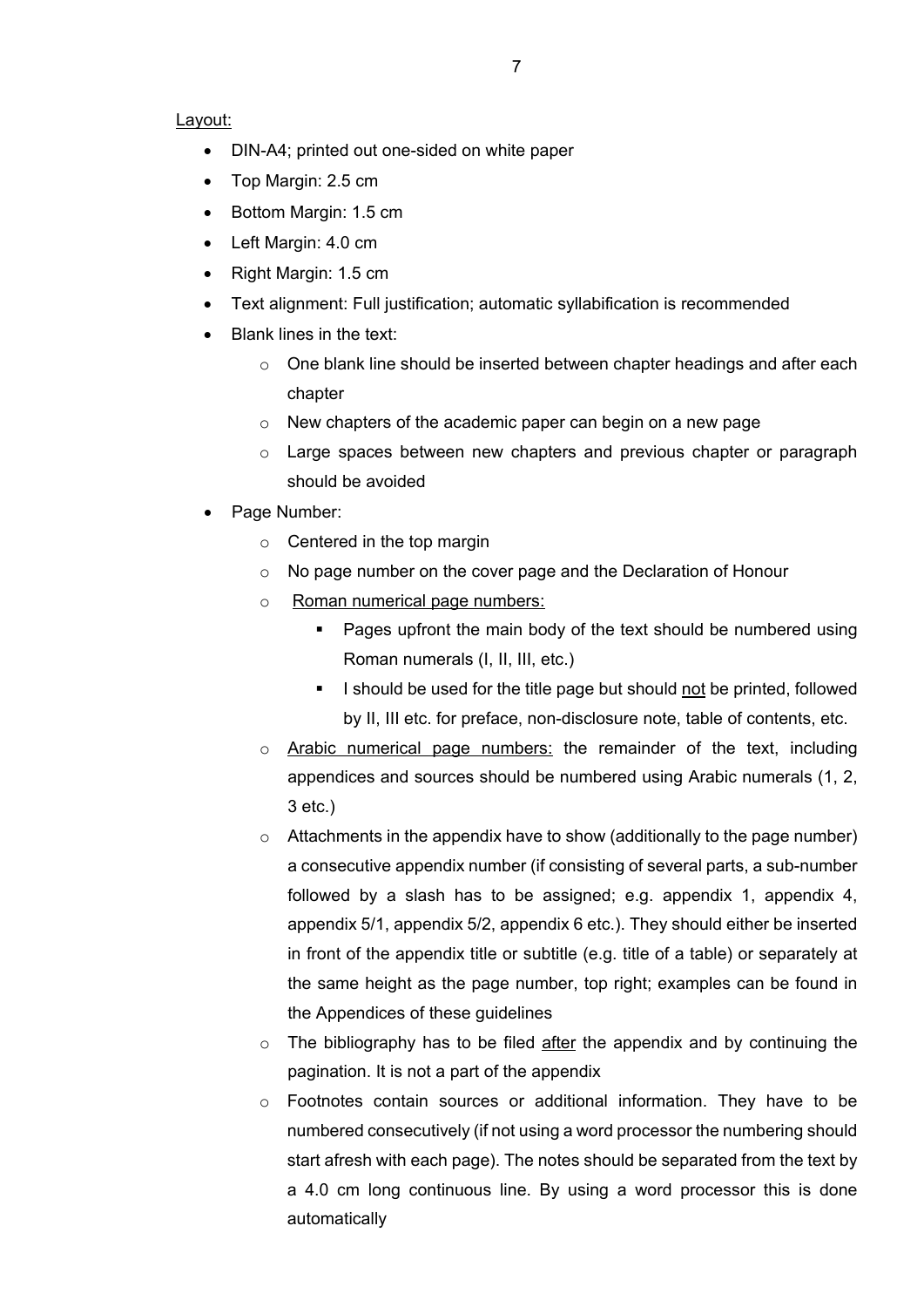# <span id="page-13-0"></span>**3. Structure of Academic Papers**

This chapter deals with basic principles regarding the structure of academic papers, starting with general information in paragraph 3.1 and followed by detailed explanations on main components of academic papers in paragraphs 3.2 to 3.8.

## <span id="page-13-1"></span>**3.1 General information**

The base of all academic papers is formed by the outline that allows the reader to easily follow the author's train of thought. Useful guidelines on how to structure academic papers can be found in Stickel-Wolf; Wolf<sup>[11](#page-13-3)</sup> and Theisen<sup>[12](#page-13-4)</sup>.

All academic work has to be composed according to the order as mentioned below:

| $\bullet$ | Title page                                       | (see Appendix 1)              |
|-----------|--------------------------------------------------|-------------------------------|
| ٠         | Non-disclosure note                              | (where applicable)            |
| $\bullet$ | Abstract                                         | (possible, but not necessary) |
| $\bullet$ | Preface                                          | (where applicable)            |
|           | Table of contents                                | (see Appendix 2)              |
| $\bullet$ | List of abbreviations, figures and tables        | (where applicable)            |
| $\bullet$ | Text: introduction, main sections and conclusion |                               |
|           | Appendix with list of attachments                | (where applicable)            |
|           | List of references                               | (see e.g. Bibliography)       |
| ٠         | <b>Statutatory Declaration</b>                   | (see Appendix 3)              |

## <span id="page-13-2"></span>**3.2. Title page and Non-disclosure Note**

The title page should be written according to the template in [Appendix 1.](#page-37-0) If an agreement has been made with the partner company about the confidentiality of the contents of the paper, there should be a non-disclosure note on page II containing the following statement: "The contents of the work may not be made available to any third party without the permission of the training company".

<span id="page-13-4"></span><span id="page-13-3"></span><sup>11</sup> Cf. Stickel-Wolf, C.; Wolf, J. (2013), pp. 181-190.

<sup>12</sup> Cf. Theisen, M. R. (2013), pp. 117-121.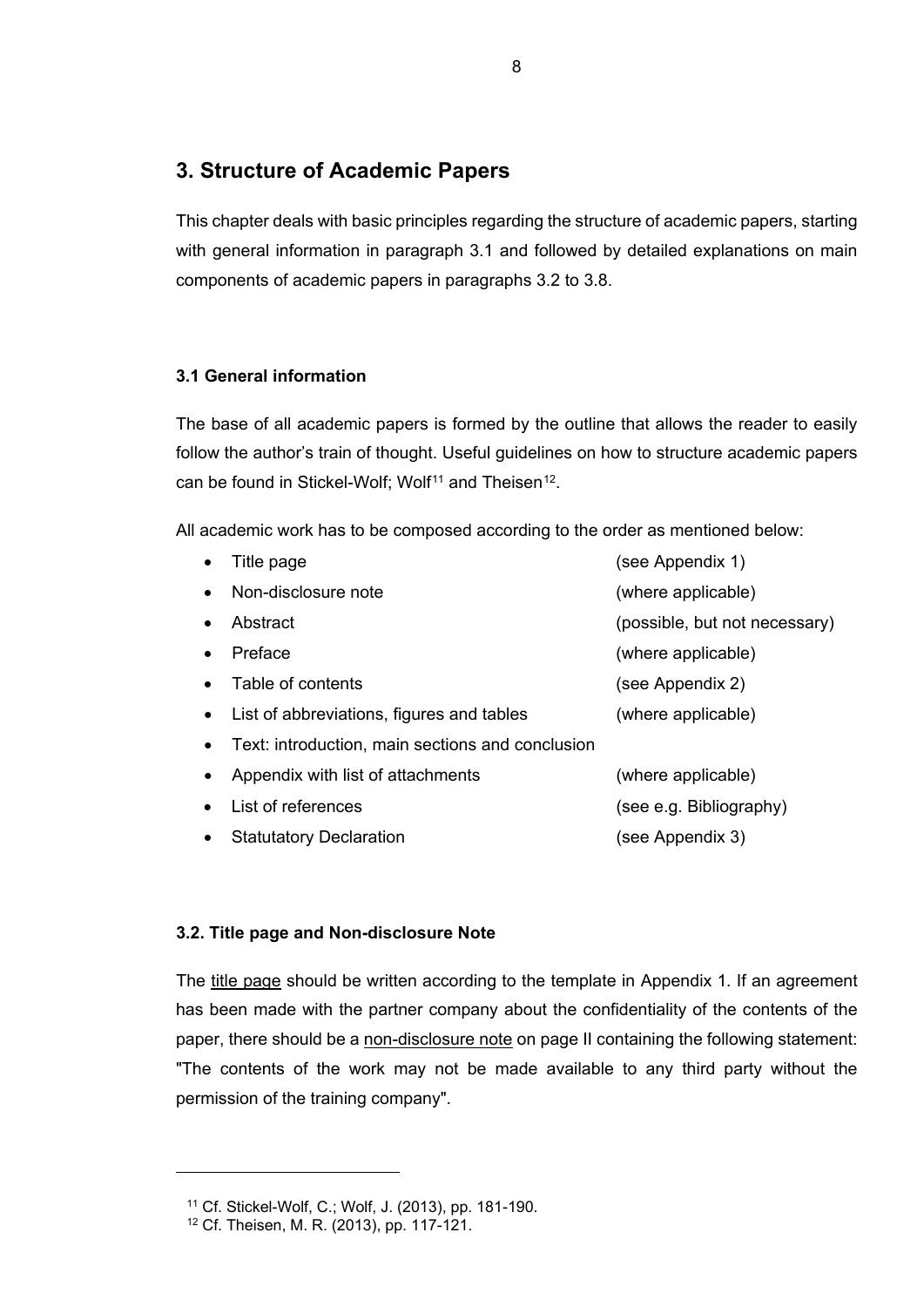Additional notes on both title page and non-disclosure note can be found in Stickel-Wolf; Wolf<sup>[13](#page-14-2)</sup> and Theisen<sup>14</sup>.

#### <span id="page-14-0"></span>**3.3 Abstract and Preface**

Generally, an abstract is composed of a brief description of the goal of the paper, the research, the research methods and structure, the findings and the conclusions. Academic papers may include an abstract, but in most cases it is not considered as necessary.[15](#page-14-4) The content of the preface though is not directly linked to the actual topic of the paper. This involves for example a personal statement regarding the development of the topic or the mention of a supporting person or institution. But only in particularly justified cases should one make use of mentions.[16](#page-14-5)

## <span id="page-14-1"></span>**3.4 Table of Contents**

The table of contents is an integral and mandatory part of an academic paper. It shows all of the components of the academic work that follow the title page, with the respective page numbers.

Two main aspects have to be considered when setting up the table of contents:

- Choose the decimal numbering system based upon the tiered principle<sup>[17](#page-14-6)</sup> (example in [Appendix 2\)](#page-38-0)
- Make use of the word processor's function to set up automatically the table of contents

For further important guidelines regarding table of contents, please refer to Stickel-Wolf; Wolf<sup>[18](#page-14-7)</sup> and Theisen<sup>19</sup>.

<span id="page-14-2"></span><sup>13</sup> Cf. Stickel-Wolf, C.; Wolf, J. (2013), pp. 247-248, p. 263.

<span id="page-14-3"></span><sup>14</sup> Cf. Theisen, M. R. (2013), pp. 208-209, p. 217.

<span id="page-14-4"></span><sup>15</sup> Cf. Stickel-Wolf, C.; Wolf, J. (2013), p. 249.

<span id="page-14-5"></span><sup>16</sup> Cf. Stickel-Wolf, C.; Wolf, J. (2013), p. 250; see also Theisen, M. R. (2013), pp. 215-217.

<span id="page-14-6"></span><sup>17</sup> Cf. Theisen, M. R. (2013), pp. 118-119.

<span id="page-14-8"></span><span id="page-14-7"></span><sup>18</sup> Cf. Stickel-Wolf, C.; Wolf, J. (2013), pp. 250-252.

<sup>19</sup> Cf. Theisen, M. R. (2013), pp. 210-211.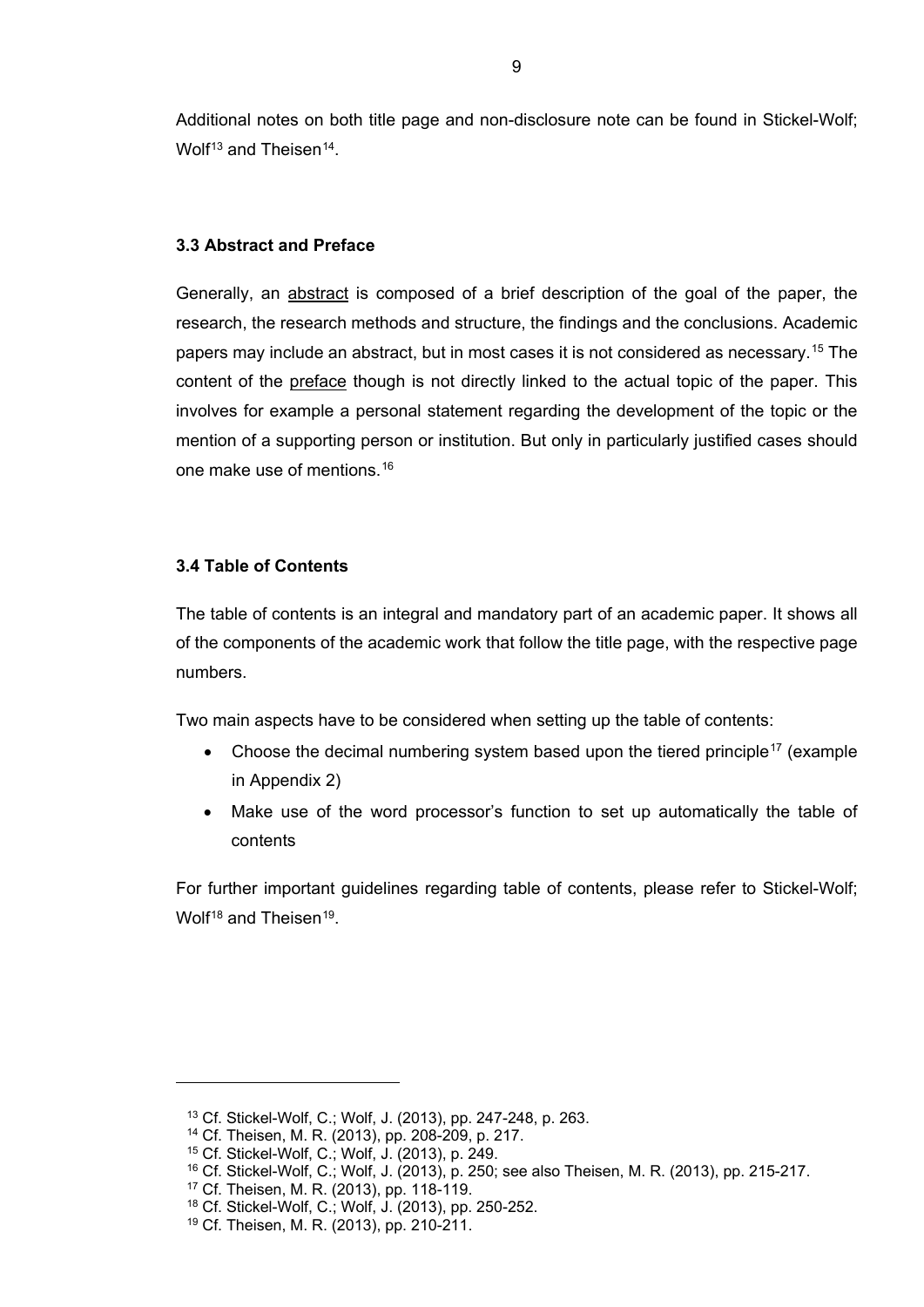## <span id="page-15-0"></span>**3.5 List of Abbreviations, Figures and Tables**

Generally, abbreviations should be avoided within the text as far as possible. Especially in the following cases, abbreviations should not be listed:

- Commonly used abbreviations listed in the Duden
- Abbreviations mentioned in the [List of Abbreviations](#page-4-0) of these guidelines
- Abbreviations only used if citing sources, e.g. in footnotes or bibliography
- No more than three different abbreviated terms (even if these appear repeatedly); in such cases the abbreviation should appear in brackets right after the term when it is mentioned for the first time; for example: "(…) the increasing adoption of enterprise resource planning (ERP) systems supports the optimization of business processes."

If a list of abbreviations<sup>[20](#page-15-1)</sup> is part of an academic paper, then it has to follow the table of contents. Additional notes on abbreviations can be found in Stickel-Wolf: Wolf<sup>[21](#page-15-2)</sup> and Theisen $^{22}$ .

Regarding the usage of figures and tables, both standard works provide useful design notes that should be taken into account.<sup>[23](#page-15-4)</sup> Apart from that, the following aspects have to be considered:

- Consistent layout throughout the academic paper based upon the principles of completeness, accuracy, clearness, and high graphical quality (e.g. in terms of resolution and readability)
- Lettering has to be in English, i.e. in case the lettering has been translated into English the note: "(translated by the author)" should be added in the footnote
- Sources of figures and tables must be mentioned in the footnotes $^{24}$  $^{24}$  $^{24}$
- Set up a list of figures resp. tables<sup>25</sup>, if there are more than three of them included in the text

The graphic below shows the correct layout of figures and tables included in the text:

<span id="page-15-1"></span> $20$  An example can be found in the ["List of Abbreviations"](#page-4-0) of these guidelines.

<span id="page-15-2"></span><sup>21</sup> Cf. Stickel-Wolf, C.; Wolf, J. (2013), pp. 253-254.

<span id="page-15-3"></span><sup>22</sup> Cf. Theisen, M. R. (2013), pp. 212-214.

<span id="page-15-5"></span><span id="page-15-4"></span><sup>23</sup> Cf. Stickel-Wolf, C.; Wolf, J. (2013), pp. 245-247; see also Theisen, M. R. (2013), pp. 187-193.

 $24$  For detailed information please refer to chapter "4.3 Sources for Figures, Tables and [Attachments"](#page-24-0) of these guidelines.

<span id="page-15-6"></span> $25$  An example can be found in the ["List of Figures"](#page-5-0) of these guidelines.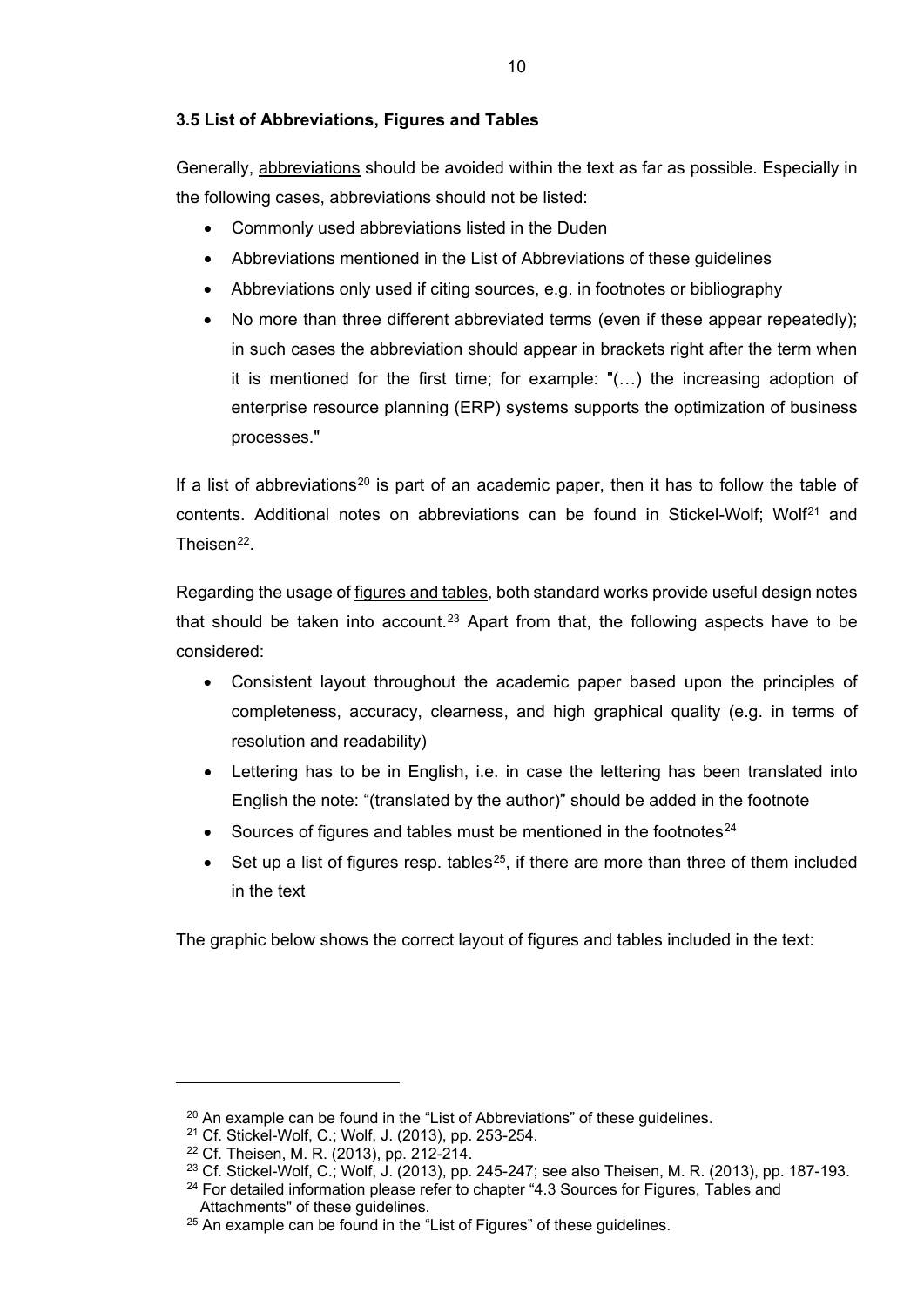

## <span id="page-16-1"></span><span id="page-16-0"></span>**3.6 Appendix**

<span id="page-16-2"></span> $\overline{a}$ 

Quoted internal empirical sources (e.g. company-internal documents, transcripts of interviews) have to be provided as attachments in the appendix. Attention has to be paid to the scope of the appendix. It should be well balanced to the main text (max. 1:1).<sup>[26](#page-16-2)</sup>

Documentation of sources of appendices in both footnotes and list of references is mandatory.

The appendix should begin on a new page after the main body of the text with a list of appendices. Therein, all appendices have to be listed continuously with their correct

<sup>26</sup> Cf. Stickel-Wolf, C.; Wolf, J. (2013), pp. 260-261; see also Theisen, M. R. (2013), pp. 194-195.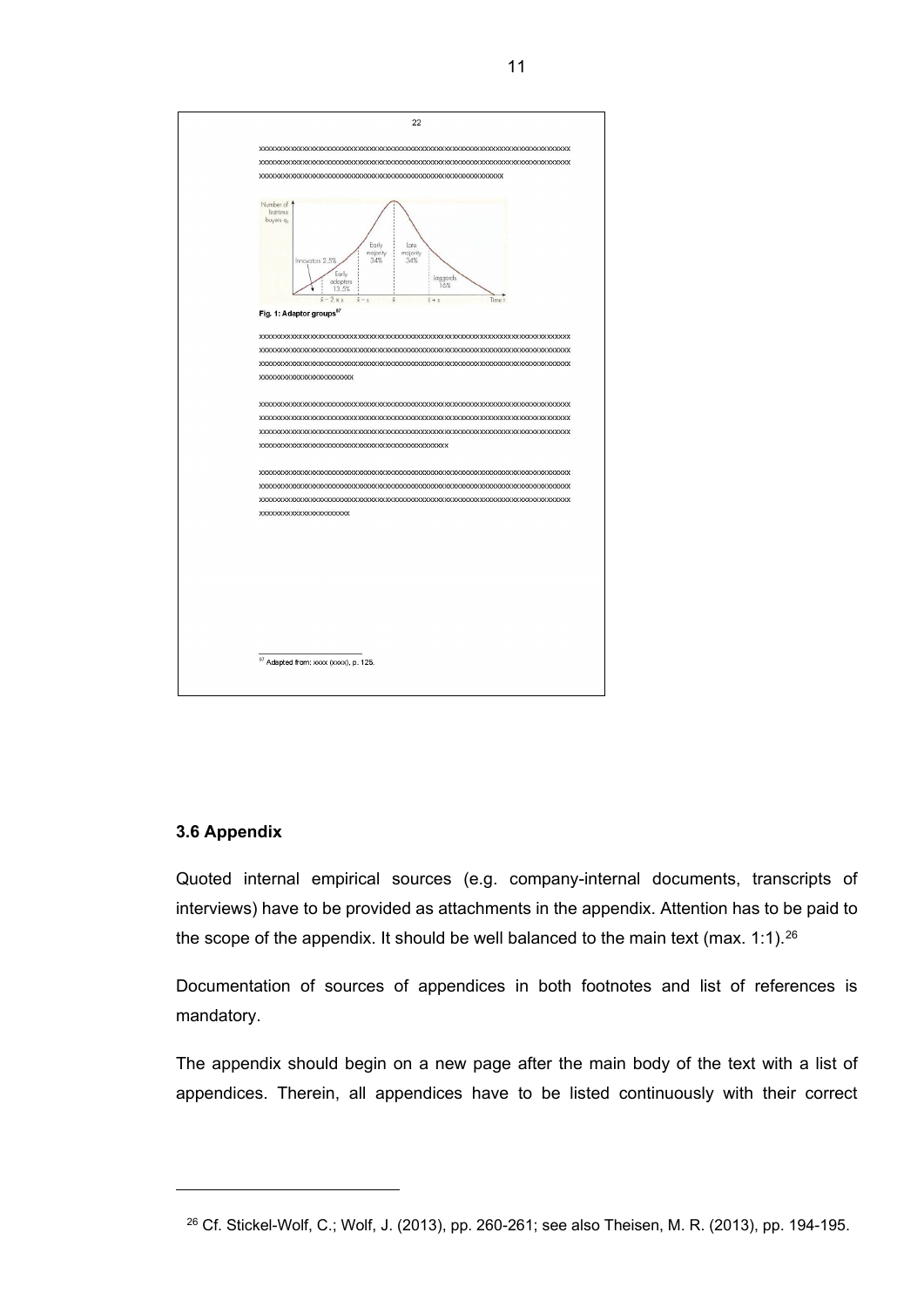description, i.e. identical to the appendix number, subheading and page number as well as based upon the same layout as the list of figures and tables.<sup>[27](#page-17-2)</sup>

*Please note:* In case company-internal, publicly not available documents, are not provided in the appendix, they have to be uploaded within a zip-file on Moodle in order to allow access to the reader. Apart from that and if required, additional empirical analyses (e.g. SPSS-files, MaxQDA-files) can be provided to the reader within a zip-file on Moodle.

## <span id="page-17-0"></span>**3.7 References**

All sources used within the main text and appendices have to be indicated in the relevant listings. Documents that do not appear in the above mentioned parts must not be listed in the source directories. As a general rule, the listings start on a new page and have to be set up in alphabetical order upon the authors' name. The most important list is the bibliography, which should offer an overview of the relevant and current specialist literature on the subject and have a considerable scope.

Detailed information on the different source directories and categories of bibliography as well as methods and instructions regarding quotations can be found in chapter ["4.4 Source](#page-24-1)  [Directories"](#page-24-1) and chapter ["4.5 Details and Examples of Quotations and References"](#page-26-0) of these guidelines.

## <span id="page-17-1"></span>**3.8 Affidavit (or Statutory Declaration)**

According to the examination rules and regulations, a statutory declaration must be attached to every seminar paper, project and bachelor thesis.<sup>[28](#page-17-3)</sup> The statement must be attached after the bibliography and should be the final page (no page number) of every copy of the paper. The hardcopy of the academic paper must contain an original signature on the affidavit.[29](#page-17-4)

<span id="page-17-3"></span><span id="page-17-2"></span> $\ddot{\phantom{a}}$ 

 $27$  Example in the ["Appendices"](#page-36-0) of these guidelines.

<span id="page-17-4"></span><sup>28</sup> Example in [Appendix 3](#page-39-0) of these guidelines.

 $^{29}$  Cf. Stickel-Wolf, C.; Wolf, J. (2013), pp. 263-264; see also Theisen, M. R. (2013), pp. 239-241.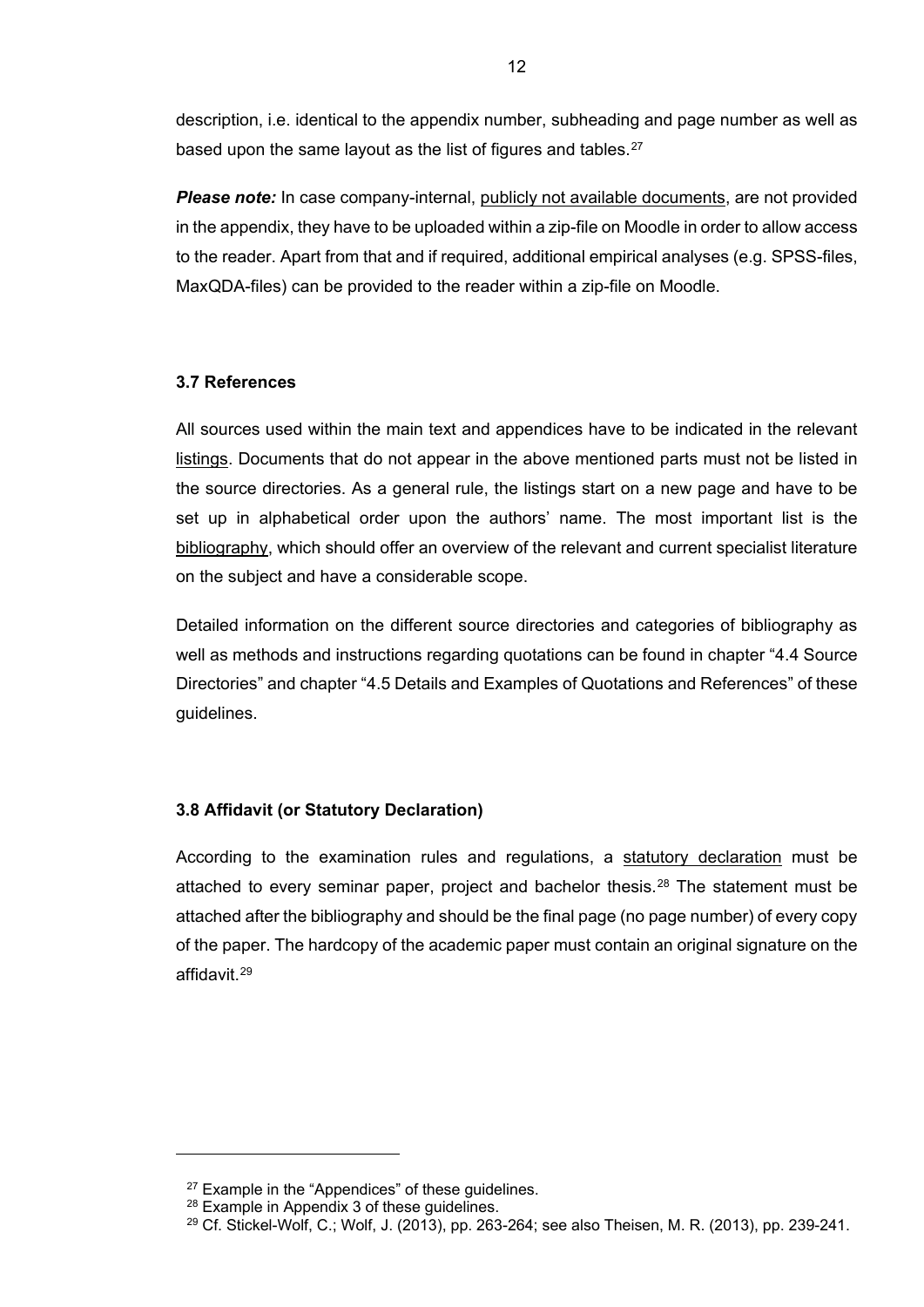## <span id="page-18-0"></span>**4. Citation and Documentation of Sources and References**

In this chapter the binding method of citation (paragraph 4.1) and indication of sources (paragraphs 4.2 to 4.5) for academic works within the study program are explained and illustrated by examples and with reference to the standard works mentioned in the [Preliminary Note.](#page-1-0)

## <span id="page-18-1"></span>**4.1 Correct Citation**

Based on the copyright law from September 9, 1965 quotations of sources are a legal requirement. For any statements, thoughts and results that have been taken from other sources (company internal sources, interviews with experts, and any acknowledged academic literature) the original source must always be indicated.<sup>[30](#page-18-2)</sup> Thereby the following aspects have to be ensured:

- The short documentation in the footnote can be assigned to the full documentation in the list of references
- The reference to the footnote in the text should be indicated by an Arabic superscript
- All sources are available to the reader; literature that is not available cannot be quoted
- In exceptional cases where sources cannot be made available due to confidentiality (company-internal sources) but the information is absolutely relevant for the academic work at least the source has to be mentioned and listed

Further important notes on citation requirements in academic work can be found in Stickel-Wolf: Wolf<sup>[31](#page-18-3)</sup> and Theisen<sup>32</sup>.

Generally, it must be clear whether the quoted text is taken verbatim (direct quotation) or just paraphrased, i.e. writing the gist or meaning of the quote (indirect quotation). In very rare cases, it is allowed to cite from secondary sources. The different citation forms are explained in detail in the following sections 4.1.1 to 4.1.4 and should be complemented by relevant information of both standard works.

<span id="page-18-3"></span><span id="page-18-2"></span> $\ddot{\phantom{a}}$ 

 $30$  For further details see chapter ["4.1.3 Quotations from Secondary Sources"](#page-21-0) of these guidelines.

<span id="page-18-4"></span><sup>31</sup> Cf. Stickel-Wolf, C.; Wolf, J. (2013), pp. 228-230.

<sup>32</sup> Cf. Theisen, M. R. (2013), pp. 159-161.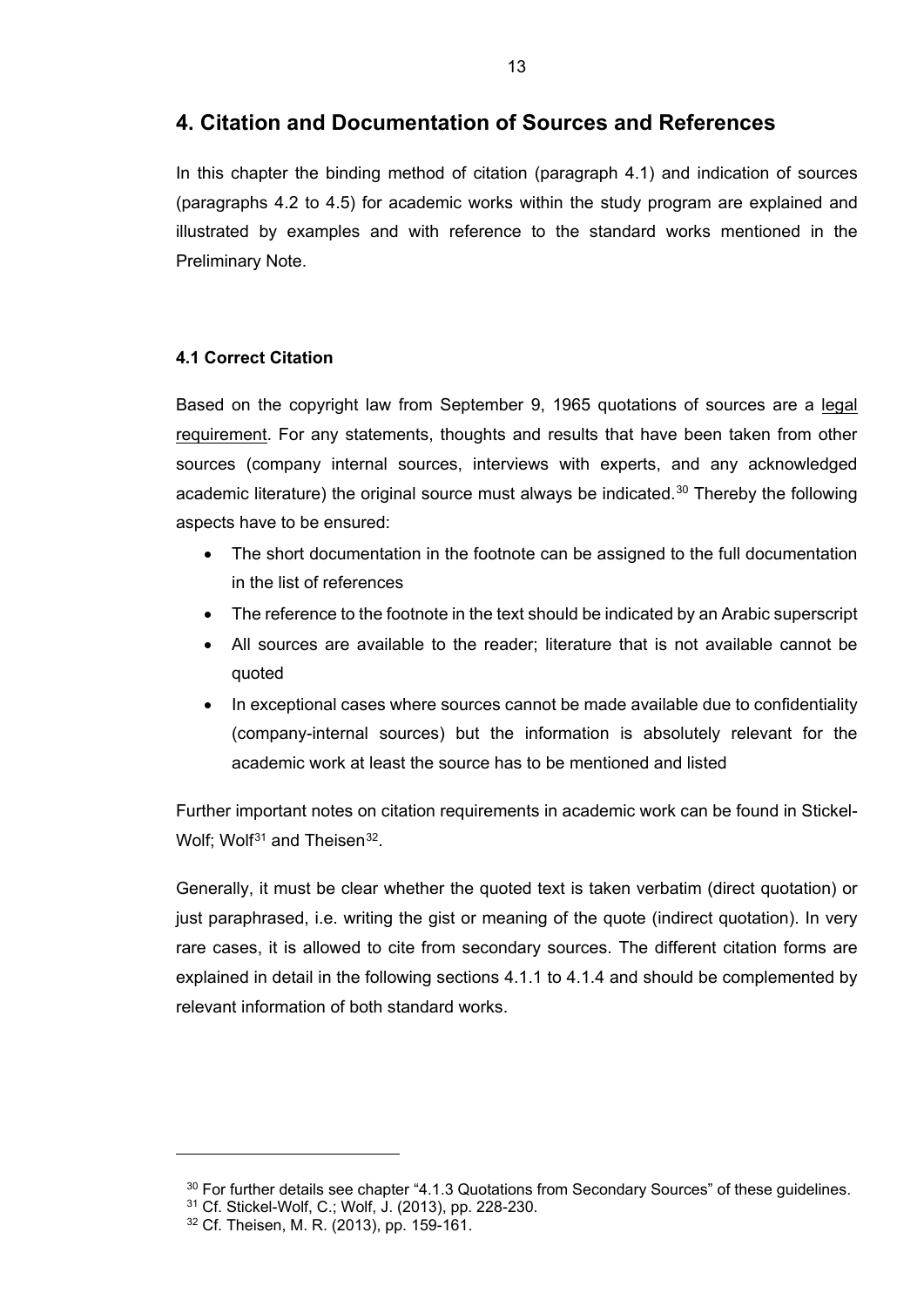#### <span id="page-19-0"></span>4.1.1 Direct Quotations

A direct quotation is the case, if text from a third party is included literally into one's own academic paper.<sup>[33](#page-19-1)</sup> In general, direct quotations should only be used if it depends on the exact wording or when dealing with particularly concise formulations. In all other cases, paraphrasing is preferable.[34](#page-19-2)

Every direct quotation must be written within double quotation marks. If a longer text (more than five lines) needs to be quoted, then it is recommended to indent the text by three spaces using single line spacing. In the footnotes, the source should be stated right after the number of the footnote by giving the surname of the author.  $35$ 

#### *Example:*

(text): "Psychographic segmentation involves grouping people according to their lifestyle and personality characteristics."1 (footnote): <sup>1</sup> Jobber, D. (2007), p. 285.

A direct quote may not differ in any way from its original source even if the text is written in an old orthography or if the punctuation is incorrect. Mistakes in quoted text passages can be marked with (sic!) to show that the author has been aware of these peculiarities.<sup>[36](#page-19-4)</sup> Only obvious printing errors may be corrected.

It is allowed to translate direct quotations e.g. from German into English. By doing so, the following wording has to be added: "(author's own translation)". The original citation though should be included in a footnote.<sup>[37](#page-19-5)</sup>

Quotations must not be taken out of context. The quotation may not be used to give any other meaning apart from that of the original context. It is also allowed to use ellipses to show that parts of a quotation have been omitted. The omission of a single word should be indicated by two periods (..), whereas the omission of two words or more should be indicated by three periods (...). If the original text is supplemented or added by own but necessary insertions, these have to be put in square brackets.<sup>[38](#page-19-6)</sup>

#### *Example:*

<span id="page-19-2"></span><span id="page-19-1"></span> $\ddot{\phantom{a}}$ 

(text): Bloomberg's survey on MBA compensation reveals that: "Surprisingly, though, age stops giving graduates a [significant] pay advantage fairly quickly."2

<sup>33</sup> Cf. Theisen, M. R. (2013), p. 169.

<sup>34</sup> Cf. Stickel-Wolf, C.; Wolf, J. (2013), pp. 230-231.

<span id="page-19-3"></span><sup>35</sup> Cf. Stickel-Wolf, C.; Wolf, J. (2013), pp. 237-238; see also Theisen, M. R. (2013), p. 169, 174.

<span id="page-19-4"></span><sup>36</sup> Cf. Stickel-Wolf, C.; Wolf, J. (2013), p. 238; see also Theisen, M. R. (2013), p. 172.

<span id="page-19-6"></span><span id="page-19-5"></span><sup>37</sup> Cf. Stickel-Wolf, C.; Wolf, J. (2013), pp. 238-239; see also Theisen, M. R. (2013), p. 173.

<sup>38</sup> Cf. Stickel-Wolf, C.; Wolf, J. (2013), p. 238; see also Theisen, M. R. (2013), pp. 170-171.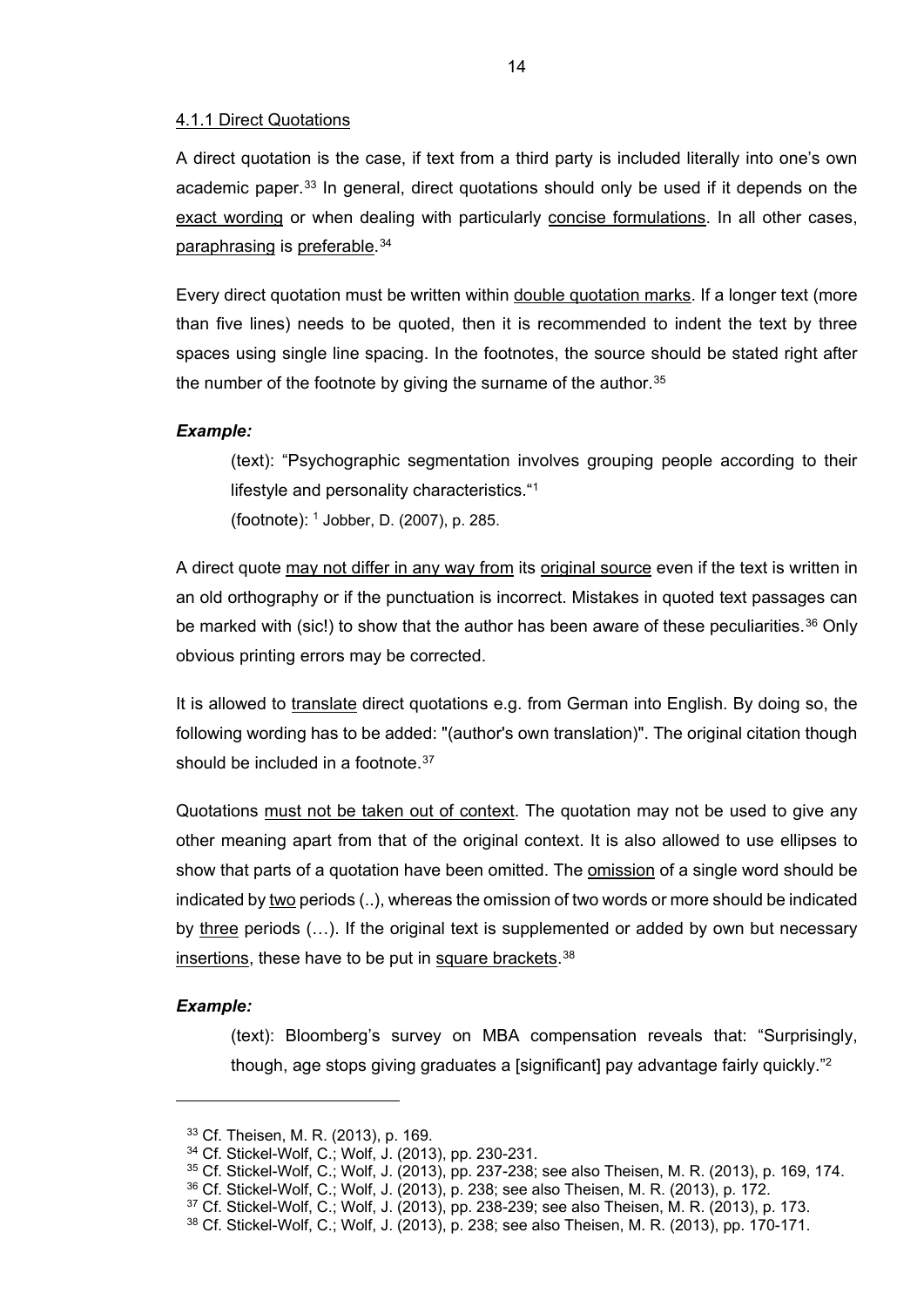(footnote): 2 Kitroeff, N.; Rodkin, J. (2015), http://www.bloomberg.com (status as of July 10, 2015).

If you want to highlight any particular part of the text, this should be marked by adding the following wording: "(author's own accentuation)".

#### *Example:*

(text): "Another way of assessing the impacts of traits on leadership is through the concept of **emotional intelligence** (author's own accentuation), which emerged in the 1990s as an important area of study in psychology."3 (footnote): 3 Northouse, P. G. (2013), p. 27.

#### <span id="page-20-0"></span>4.1.2 Indirect Quotations

Academic papers are predominantly based upon indirect quotations (paraphrasing). Even in such cases, it is necessary to indicate the exact source. It must be unambiguously clear that other people's thoughts or ideas are reproduced.[39](#page-20-1)

Paraphrases are not put in quotation marks. However, it is necessary to add the abbreviation "cf." in the footnotes before stating the source.<sup>[40](#page-20-2)</sup>

#### *Example:*

(text): Successful transnational alliances are based on trust developed between the involved parties.4

(footnote): 4 Cf. Deresky, H. (2014), p. 134.

The extent of the paraphrase must be clearly discernable. This is achieved by placing the footnote number right after the paraphrased quote.<sup>[41](#page-20-3)</sup> If the indirect quotation is though extensive, then the footnote number can be placed at the beginning of the paraphrased section (after an introductory sentence or clause).

#### *Example:*

<span id="page-20-2"></span><span id="page-20-1"></span> $\ddot{\phantom{a}}$ 

(text): The four key elements of the BrandAsset Consulting model are as follows:5 (footnote): 5 Cf. Czinkota, M. R.; Ronkainen, I. A. (2013), p. 381.

<sup>39</sup> Cf. Stickel-Wolf, C.; Wolf, J. (2013), p. 231; see also Theisen, M. R. (2013), p. 174.

<span id="page-20-3"></span><sup>40</sup> Cf. Stickel-Wolf, C.; Wolf, J. (2013), p. 239; see also Theisen, M. R. (2013), p. 174.

<sup>41</sup> Cf. Stickel-Wolf, C.; Wolf, J. (2013), p. 237; see also Theisen, M. R. (2013), p. 175.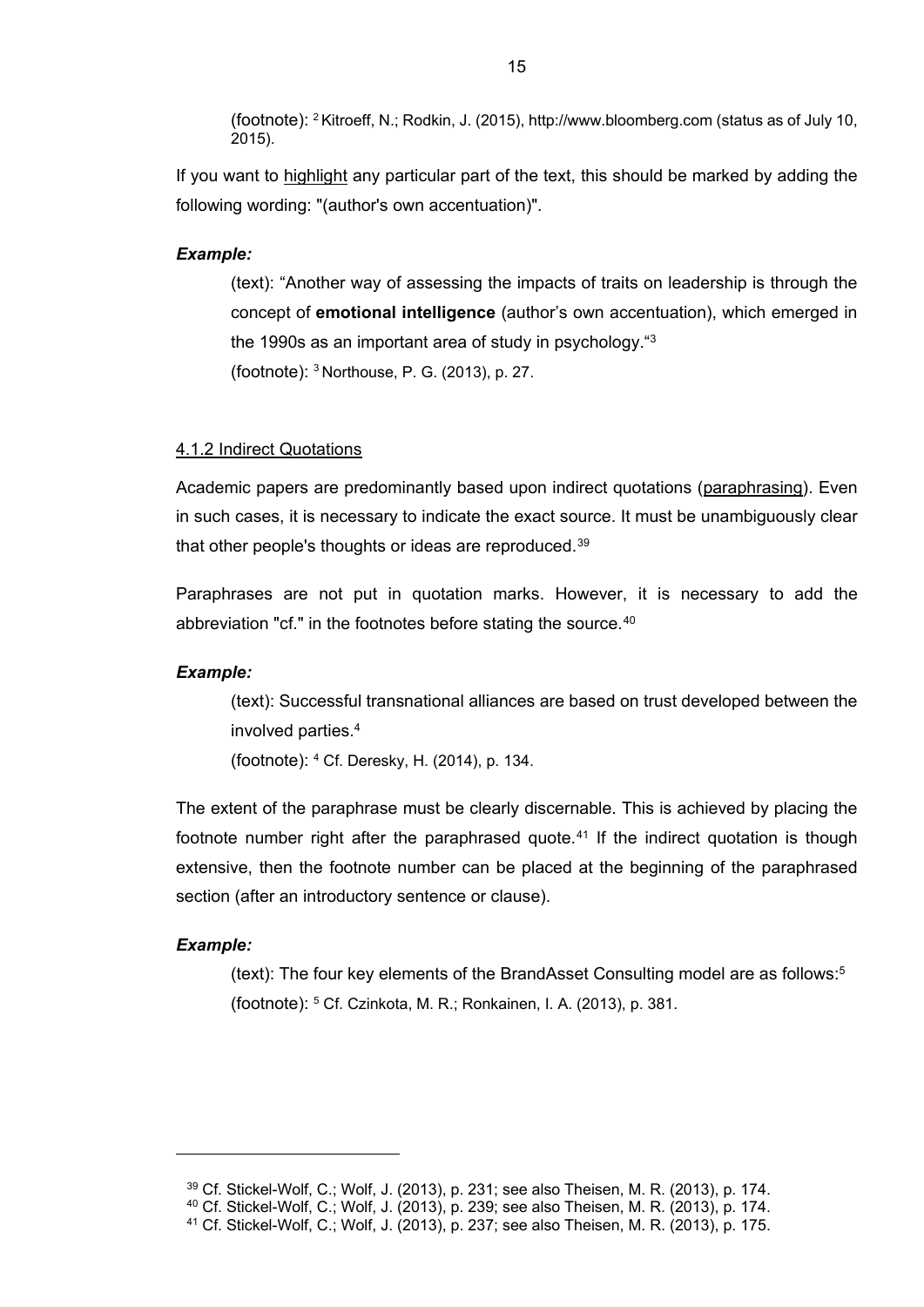#### <span id="page-21-0"></span>4.1.3 Quotations from Secondary Sources

As a general rule, both direct or indirect quotations should be based on primary sources. Only in cases when the original work could not been accessed at all, is it allowed to quote from secondary sources.<sup>[42](#page-21-2)</sup>

In the footnote, the original source with all relevant bibliographic details (e.g. title, place and year of publication) has to be documented first. This is followed by an additional note "cited in:" and details of the secondary source in the form of a short documentation. Unlike the secondary source, the original source is not listed in the bibliography.

#### *Example:*

(text): Back in the 1990s scientists focused on "(…) leadership traits associated with 'social intelligence', characterized as those abilities to understand one's own and others' feelings, behaviors, and thoughts and to act appropriately."6

(footnote): 6 Marlow, H. A. (1986), Social intelligence: Evidence for multidimensionality and construct independence, Journal of Educational Psychology, vol. 78, pp. 52-58, cited in: Northouse, P. G. (2013), p. 22.

#### <span id="page-21-1"></span>4.1.4 Quotations within Quotations

Verbatim citations within direct quotations have to be marked both at the beginning and end by single quotation marks  $($ ...').<sup>[43](#page-21-3)</sup>

#### *Example:*

<span id="page-21-3"></span><span id="page-21-2"></span> $\overline{a}$ 

(text): Pearce and Robinson place an emphasis on the cultural norm guanxi by saying: "Although networking is important anywhere to do business, the difference in China is that '*guanxi* networks are not just commercial, but also social, involving the exchange both of favor and affection'."7

(footnote): 7 Pearce II, J. A.; Robinson Jr., R. B. (2000), p. 31.

<sup>42</sup> Cf. Stickel-Wolf, C.; Wolf, J. (2013), p. 232; see also Theisen, M. R. (2013), p. 178. <sup>43</sup> Cf. Stickel-Wolf, C.; Wolf, J. (2013), p. 238; see also Theisen, M. R. (2013), p. 179.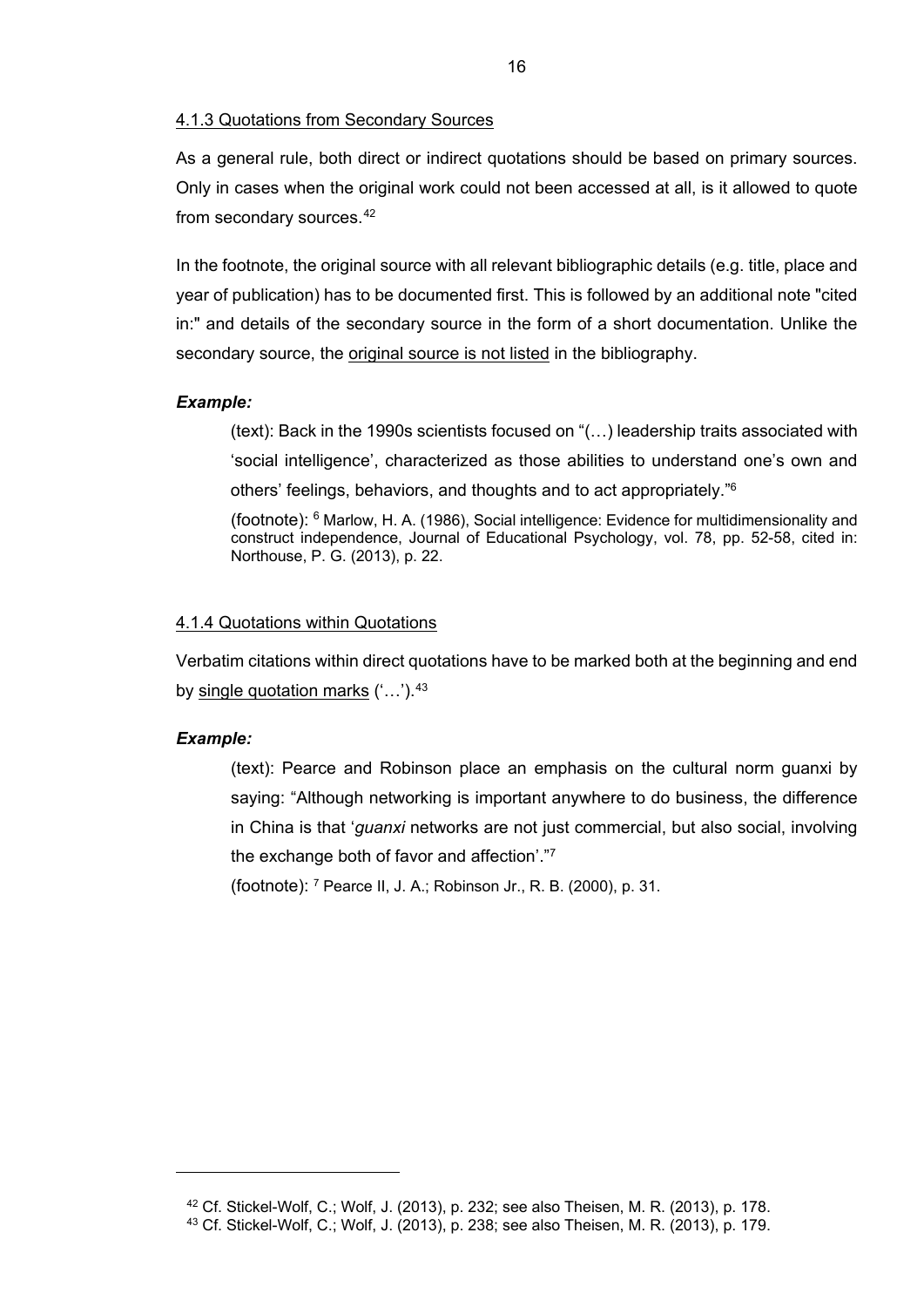#### <span id="page-22-0"></span>**4.2 Usage of Footnotes and Guidelines for Documentation**

The usage of footnotes has two main purposes: either to indicate sources of a quote or to add further explanatory references, e.g. delimitations, explanation of details or definitions that would otherwise interrupt the text flow if included therein.<sup>[44](#page-22-1)</sup>

#### *Example:*

(text): "Trade among Canada, Mexico, and the United States has increased dramatically since NAFTA<sup>8</sup> took effect, with total trade exceeding \$939.4 billion in 2010."9

(footnote):

 $8$  NAFTA (North American Free Trade Agreement) is a trading bloc – the world's largest free market - between the United States, Canada and Mexico that came into effect on January 1, 1994.<br><sup>9</sup> Cf. Czinkota, M. R.; Ronkainen, I. A. (2013), p. 110.

As a general rule, short documentations in the footnotes should provide the following basic information:

#### **Author(s) surname, initial of first name (year of publication), page(s).**

Furthermore, there are some important aspects explained in detail below that have to be considered regarding the documentation of sources in footnotes. Additionally to that, please refer to Stickel-Wolf; Wolf<sup>[45](#page-22-2)</sup> and Theisen<sup>46</sup>.

Multiple authors should be divided by a semicolon (;). If there are more than three authors just the name of the first author is mentioned followed by "et al.".

#### *Examples:*

<sup>10</sup> Cf. Kirsch, J.; Müllerschön, B. (2009), p. 23. <sup>11</sup> Cf. Rade, K. et al. (2002), p. 35.

In case more than one work from an author with the same year of publication is quoted, the year should be followed by a lower case. This differentiation should also be included in the list of references.

#### *Examples:*

<sup>12</sup> Cf. Schuler, M. (2002a), p. 35. <sup>13</sup> Schuler, M. (2002b), pp. 19-20.

<span id="page-22-1"></span><sup>44</sup> Cf. Stickel-Wolf, C.; Wolf, J. (2013), p. 236; see also Theisen, M. R. (2013), pp. 166-167, 185- 187.

<span id="page-22-2"></span><sup>45</sup> Cf. Stickel-Wolf, C.; Wolf, J. (2013), pp. 233-234, 236-237.

<span id="page-22-3"></span><sup>46</sup> Cf. Theisen, M. R. (2013), pp. 163-165, 201-203.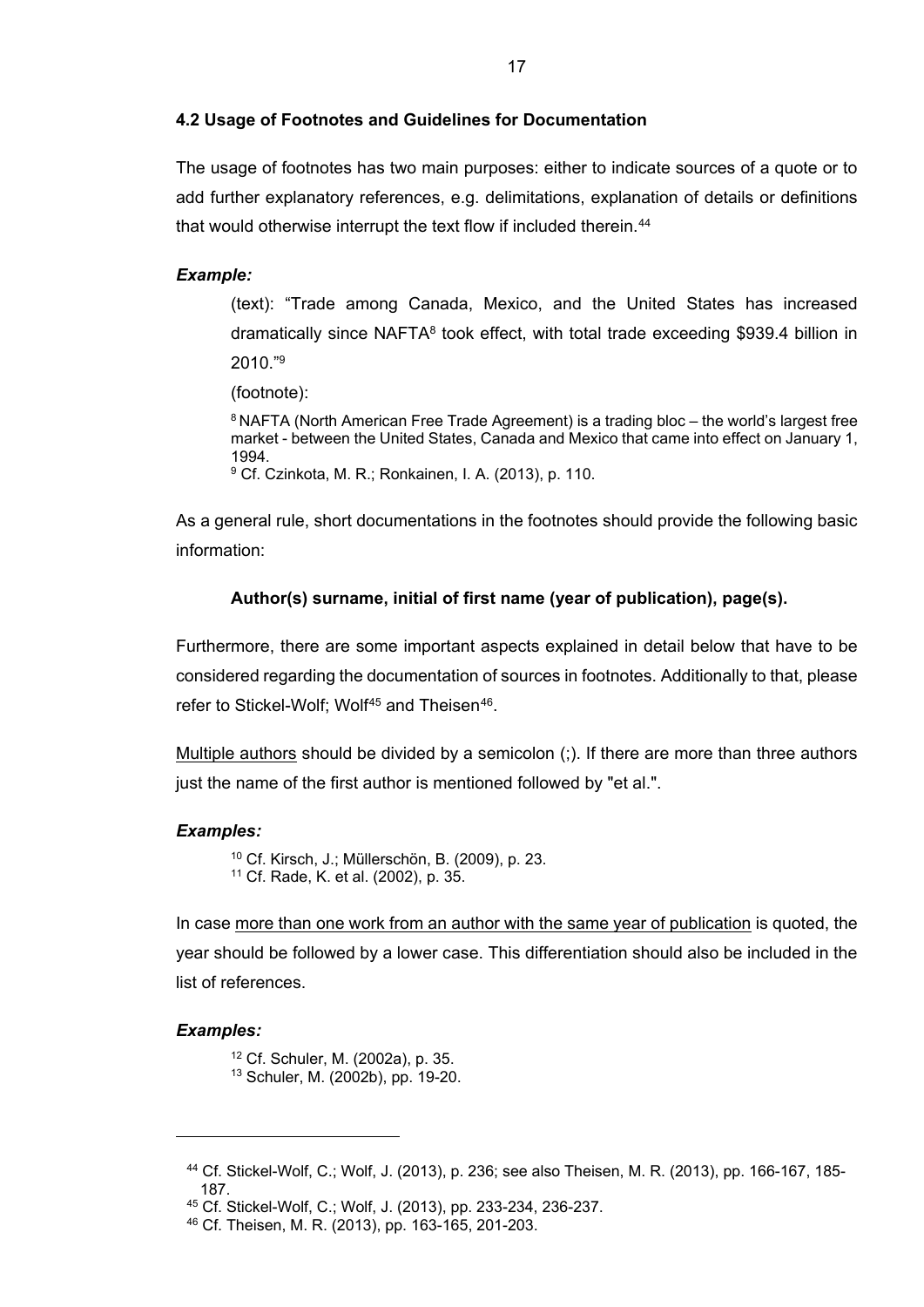When referring to multiple literary sources in a footnote, the individual sources should be separated by a semicolon (;). It is also permitted to write explanatory notes (e.g. "see also….").

**Example:** <sup>14</sup> Cf. Stickel-Wolf, C; Wolf, J. (2013), p. 250; see also Theisen, M. R. (2013), p. 217.

If the **author** of a quoted source is *unknown*, the note "Anon" has to be provided.

**Example:** <sup>15</sup> Cf. Anon (2002), p. 8.

In case the date of publication of the source is unknown the footnote should be added by the wording "publication date unknown", where applicable including small letters for differentiation.

#### *Examples:*

<sup>16</sup> Cf. Anon (publication date unknown a), p. 3. <sup>17</sup> Anon (publication date unknown b), pp. 9-12.

Sources in footnotes must provide a specific page or column reference the relevant text passage refers to. When stating page numbers it is necessary to indicate whether the quotation is taken from one page only or whether it continues over the following page(s).

#### *Examples:*

<sup>18</sup> Cf. Theisen, M. R. (2013), p. 169. <sup>19</sup> Cf. Stickel-Wolf, C.; Wolf, J. (2013), pp. 230-232.

Basically, the same applies when stating column numbers, e.g. when using collected editions as source then they have to be stated as follows: col. 1706-1710.

Additional information can be indicated in the footnote by using the wording "see also". It should be used either if reference to many different authors needs to be made or if the reader should be made aware of other authors, who have written extensively about this specific subject. To refer to a text passage elsewhere in one's own paper "q.v." can be used. However, for a comparison with an external work it is more appropriate to use "cf.".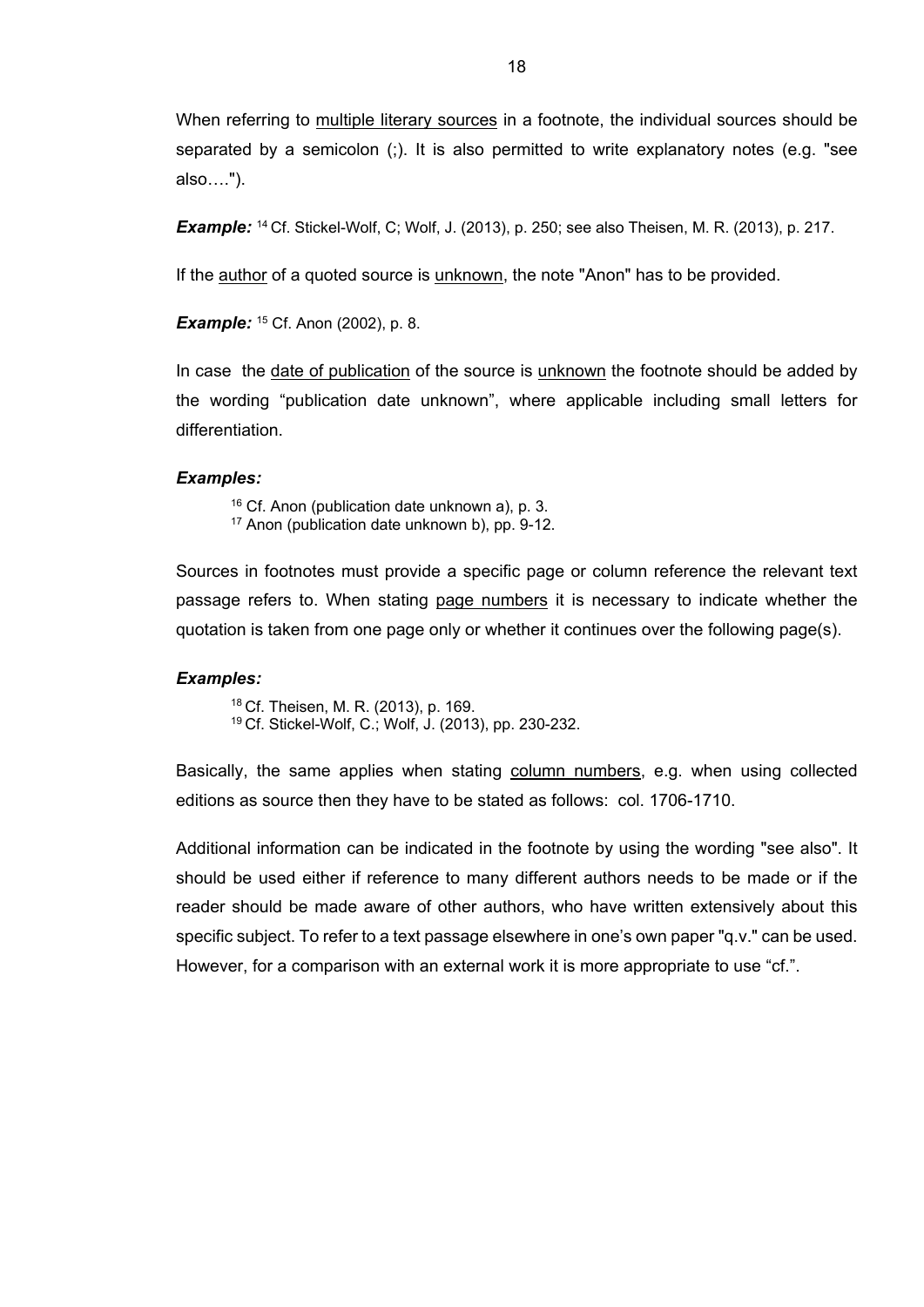## <span id="page-24-0"></span>**4.3 Sources for Figures, Tables and Attachments**

The sources for graphics and tables in the text or appendices have to be indicated in the footnotes. The number of the footnote should be included at the end of the figure's title. If the graphic or table appears in its original form<sup>[47](#page-24-2)</sup> the source itself should include the note: "Found in:". However, if the figure has been modified the note: "Adapted from:" has to be mentioned. In cases graphics and tables are designed by the author, then the footnote should include the wording: "Author's own illustration". If the figure is created based upon a source, then reference has to be given as follows: "Author's own illustration based on …". In case the lettering has been translated into English the note: "(translated by the author)" should be added.

The sources should be indicated using the same format (short documentation) as for other quotations in footnotes.

## *Example:*

<span id="page-24-2"></span> $\ddot{\phantom{a}}$ 

Fig. 14: The relationship of vision, strategies, plans, and budgets<sup>20</sup>

- Unmodified: <sup>20</sup> Found in: Kotter, J. P. (2012), p. 73.
	- Modified: <sup>20</sup> Adapted from: Kotter, J. P. (2012), p. 73.<br>Modified: <sup>20</sup> Adapted from: Kotter, J. P. (2012), p. 73.
- $20$  Adapted from: Kotter, J. P. (2012), p. 73 (translated by the author).
- Own figure: <sup>20</sup> Author's own illustration.
- Own figure:  $20$  Author's own illustration based on Kotter, J. P. (2012), p. 73.

## <span id="page-24-1"></span>**4.4 Source Directories**

There are different source directories, which should be differentiated from each other as follows:

- Bibliography (e.g. books; essays and articles in specialist journals, magazines and newspapers; contributions in collected works; other sources)
- List of Internet sources
- List of court decisions
- List of administration directives
- List of company-internal documents
- List of interviews (e.g. face-to-face and telephone interviews with experts)

Whereas a bibliography is always essential, the other directories should only be included if required. Directories should be included following the appendix and in the order as given

<sup>&</sup>lt;sup>47</sup> General rule: graphics/tables must not be copied from the original source and implemented into the academic paper. The author has to create the graphic/table by oneself without any modifications.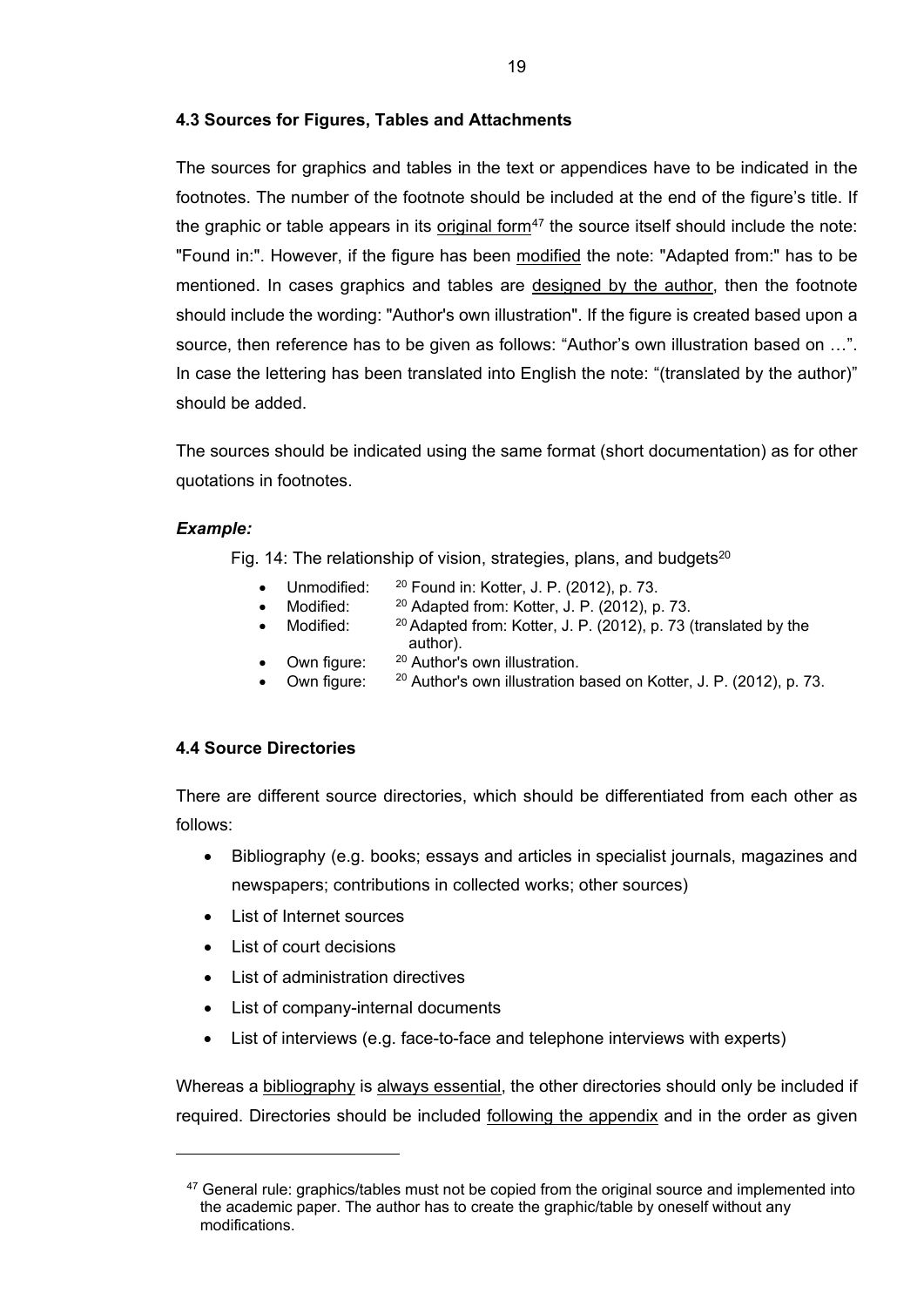above. General requirements on the bibliography and especially on its structure and design are explained in detail in Stickel-Wolf; Wolf<sup>[48](#page-25-0)</sup> and Theisen<sup>49</sup>. Apart from that, the below mentioned aspects have to be considered when setting up source directories:

- Include all source entries without any sub-categories, in alphabetical order according to the (first named) author's surname; the author's first name(s) should be indicated by their initials
- All authors (or editors) should be named when quoting a source; in case there is more than one author or editor, the names should be separated by a semicolon
- Collected works (editors' works) should include the editor's name, which should be followed by the abbreviation "ed." in brackets; editors' works should appear only in the bibliography in connection with the quoted contribution<sup>[50](#page-25-2)</sup>
- The last named author or editor has to be followed by the year of publication, written in brackets
- If the author published more than one work in the same year and these are included in the bibliography, they should be differentiated by a lower case following the year of publication; these distinctive lower cases should be identical to those used in the footnotes in the text $51$
- The year of publication (or if applicable the added lower case) has to be followed by a colon (:) that leads to the title of the published work
- For a better readability, all entries (including the colons) up to this point should be written in bold type
- After the complete title and between main title and sub-titles a full stop has to be included; all further information (e.g. edition and place of publication by monographs) should be separated by commas
- Multiple places of publication should be divided by a comma (,). If there are more than three places of publication just the name of the first is mentioned followed by "et al.".
- The publishing house and ISBN should not be included in the list of sources
- Each entry in the list of sources has to be followed by a full stop (.)
- **Important:** Sources must not be falsified, i.e. never use English wording for a German source and vice versa

<span id="page-25-0"></span> $\ddot{\phantom{a}}$ 

<span id="page-25-1"></span><sup>48</sup> Cf. Stickel-Wolf, C.; Wolf, J. (2013), pp. 254-260.

<sup>49</sup> Cf. Theisen, M. R. (2013), pp. 122-132, 218-228.

<span id="page-25-2"></span><sup>50</sup> Details can be found in chapter "*[4.5.1.2 Contributions in Collected Works and Works of](#page-28-0)  [Reference](#page-28-0)*" of these guidelines.

<span id="page-25-3"></span> $51$  See also chapter ["4.2 Usage of Footnotes and Guidelines for Documentation"](#page-22-0) of these guidelines.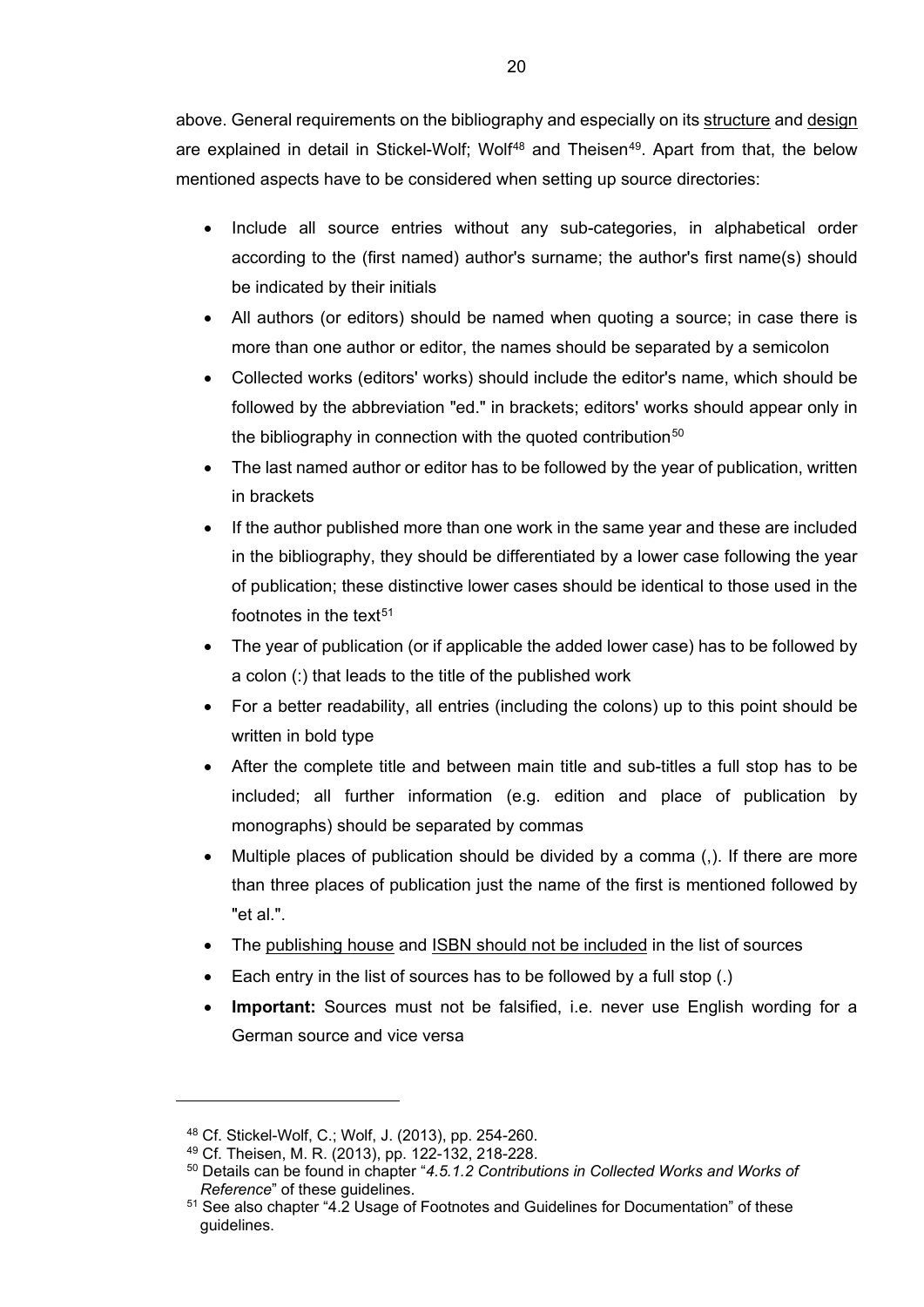## <span id="page-26-0"></span>**4.5 Details and Examples of Quotations and References**

The way of citing sources in terms of scope and order of requested data may vary depending on the type of source. The following paragraphs 4.5.1 to 4.5.5 explain in detail how to cite and give reference depending on the different kinds of sources.

The information given is binding and should be complemented by the two standard works of Stickel-Wolf; Wolf and Theisen. Apart from that, the general usage of the software "Citavi" enables students to do research and documentation of sources and references according to the standard academic guidelines of our study program of Business Administration - International Business at the Baden-Wuerttemberg Cooperative State University Stuttgart.<sup>[52](#page-26-3)</sup> Academic writing will then be much easier, faster, and even safer in terms of correct citation and avoidance of plagiarism. For all academic papers, the citation style "BWL-IB-Style"[53](#page-26-4) should be chosen. It covers all standard cases as explained in these guidelines.

## <span id="page-26-1"></span>4.5.1 Specialist Literature

The following literary genres and types of specialist literature can be considered:

- (e-)Books (e.g. monographs)
- Dissertations and habilitations
- Scientific series
- Contributions in collected works or reference works
- Articles and essays in specialist journals, magazines and newspapers
- **Dictionaries**

<span id="page-26-3"></span> $\overline{a}$ 

## <span id="page-26-2"></span>*4.5.1.1 Monographs, Dissertations, Habilitations and Scientific Series*

Short documentation in the footnote:

**(Cf.) Author(s) surname, initial of first name (year of publication), page(s).**

 $52$  The software "Citavi" can be used by students free of charge due to the DHBW campus license.

<span id="page-26-4"></span> $53$  This output style for the study program BWL-IB is available for download on the web portal of the study program "International Business": [http://studium.dhbw](http://studium.dhbw-stuttgart.de/ib/pruefungsleistungen/projektarbeiten/uebersicht/)[stuttgart.de/ib/pruefungsleistungen/projektarbeiten/uebersicht/](http://studium.dhbw-stuttgart.de/ib/pruefungsleistungen/projektarbeiten/uebersicht/) or [http://studium.dhbw](http://studium.dhbw-stuttgart.de/ib/pruefungsleistungen/bachelorarbeit/)[stuttgart.de/ib/pruefungsleistungen/bachelorarbeit/.](http://studium.dhbw-stuttgart.de/ib/pruefungsleistungen/bachelorarbeit/)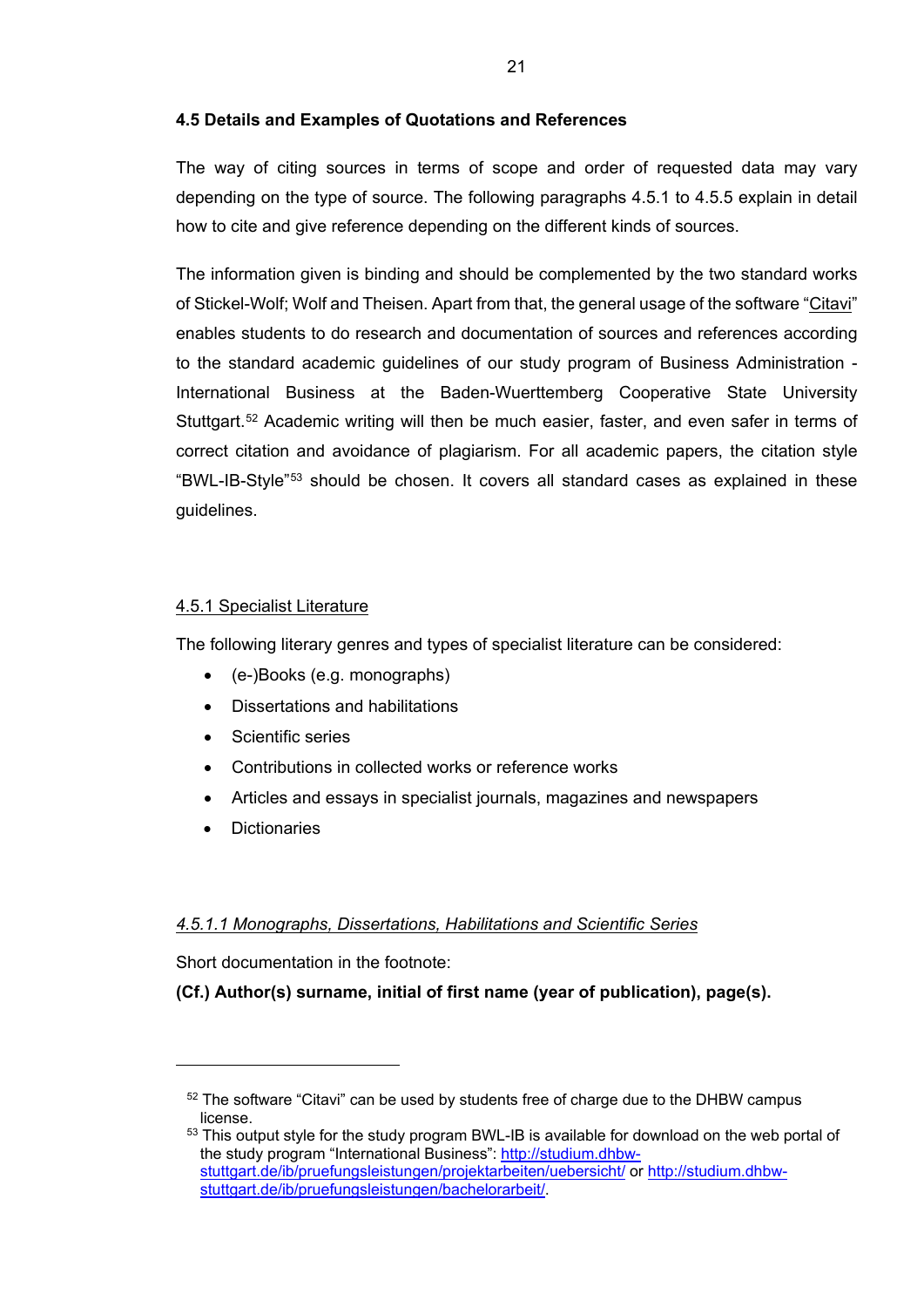**Example:** <sup>21</sup> Cf. Czinkota, M. R.; Ronkainen, I. A. (2013), p. 110.

Full documentation in the bibliography:

**Author(s) surname, initial of first name (or** if applicable **editor's name) (year): title of the work**. If necessary **sub-title.** Where applicable **diss**ertation, **habil**itation, **scientific series, volume** and **edition,** followed by **place of publication.**

Additionally to that, some further aspects have to be taken into account:<sup>54</sup>

- In case of:
	- o a dissertation or habilitation the abbreviation "Diss." resp. "Habil." has to be included following the title and if applicable the subtitle
	- $\circ$  a dissertation or habilitation that has not been published the name of the university that had accepted the paper should be mentioned
	- $\circ$  the monograph was published within a scientific series<sup>[55](#page-27-1)</sup> (this is often the case with dissertations), the scientific series and if applicable editor, volume and edition have to be mentioned
- The volume number should only be added if there are multiple volumes; by doing so the abbreviation "vol." should be used
- The number of the edition and if required additional information such as "revised edition" has to be included only if the quotation comes from an edition other than the first
- ebooks have to be quoted based upon their physical (offline) source and not upon the online source (internet source)

## *Examples:*

<span id="page-27-1"></span><span id="page-27-0"></span> $\ddot{ }$ 

**Kirsch, J.; Müllerschön, B. (2009):** Marketing kompakt. 6., überarb. u. erw. Auflage, Sternenfels.

**Scharf, A.; Schubert, B. (2001a):** Marketing. Einführung in Theorie und Praxis. 3. Auflage, Stuttgart.

**Rothlauf, J. (2014):** A Global View on Intercultural Management: Challenges in a Globalized World. Berlin, Munich, Boston.

**Weißbach, R. (2006):** Nachfragebündelung als Marketinginstrument. Diss., Business-to-Business-Marketing, Wiesbaden.

<sup>54</sup> Cf. Stickel-Wolf, C.; Wolf, J. (2013), pp. 255-259; see also Theisen, M. R. (2013), pp. 220-224.

 $55$  Scientific series are a set of works that are published on a topic in a series of a publishing house.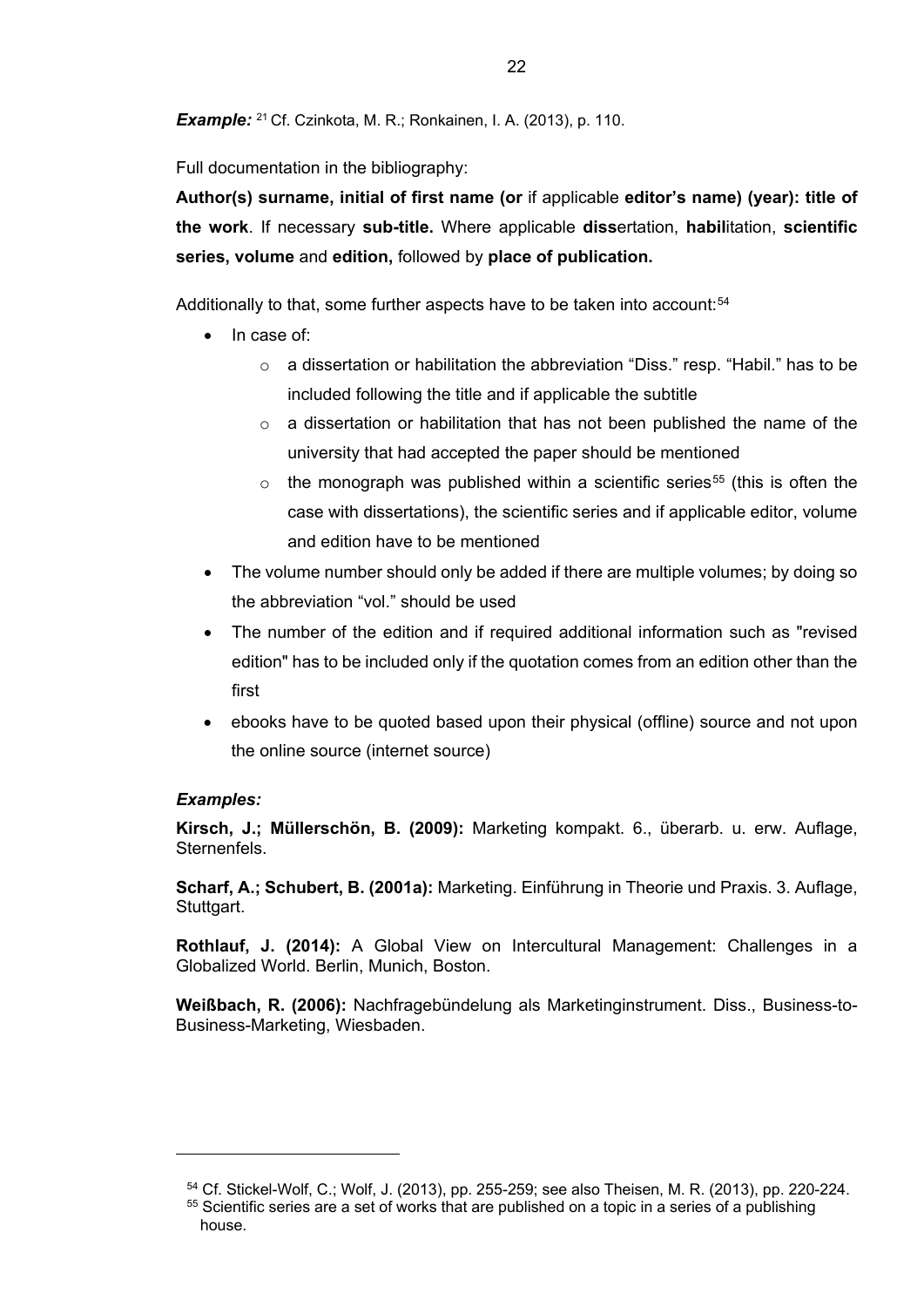## <span id="page-28-0"></span>*4.5.1.2 Contributions in Collected Works and Works of Reference*

Short documentation in the footnote:

**(Cf.) Author(s) surname, initial of first name (year of publication), cited page(s)** of the contribution**.**

**Example:** <sup>22</sup> Cf. Hoffmann, F. (1980), col. 1427.

Full documentation in the bibliography:

**Surname, initial of first name (year): title or keyword.** Where applicable **sub-title. In: Surname, initial of first name (ed./eds.): title of the collection.** If necessary **sub-title.** Where applicable **scientific series, volume, edition, place of publication, page(s)** or **column(s)** of complete contribution**.**

Apart from that, some additional notes have to be considered:

- The short documentation of collected works and works of reference<sup>[56](#page-28-2)</sup> always refers to the author
- Regarding volume and edition, please refer to chapter ["4.5.1.1 Monographs,](#page-26-2)  [Dissertations, Habilitations and Scientific Series"](#page-26-2)
- Pages and if applicable, columns of the complete contribution (comprising more than one page) should always be written in the format: "pp. XX-YY" and "col. XX-YY"

## *Examples:*

<span id="page-28-2"></span> $\overline{a}$ 

**Hoffmann, F. (1980):** Organisation. In: Grochla, E. (ed.): Handwörterbuch der Organisation. 2., überarbeitete Auflage, Stuttgart, col. 1425-1431.

**Wall, E. A.; Berry, L. L. (2001):** Designing the Service Factory for Customers and Employees. In: Bruhn, M.; Stauss, B. (eds.): Dienstleistungsmanagement Jahrbuch 2001. Interaktionen im Dienstleistungsbereich. Wiesbaden, pp. 521-531.

## <span id="page-28-1"></span>*4.5.1.3 Articles and Essays in Specialist Journals and Magazines*

Short documentation in the footnote:

**(Cf.) Author(s) surname, initial of first name (year of publication), cited page(s)** of article or essay**.**

**Example:** <sup>23</sup> Cf. Homburg, C. (1991), pp. 137-144.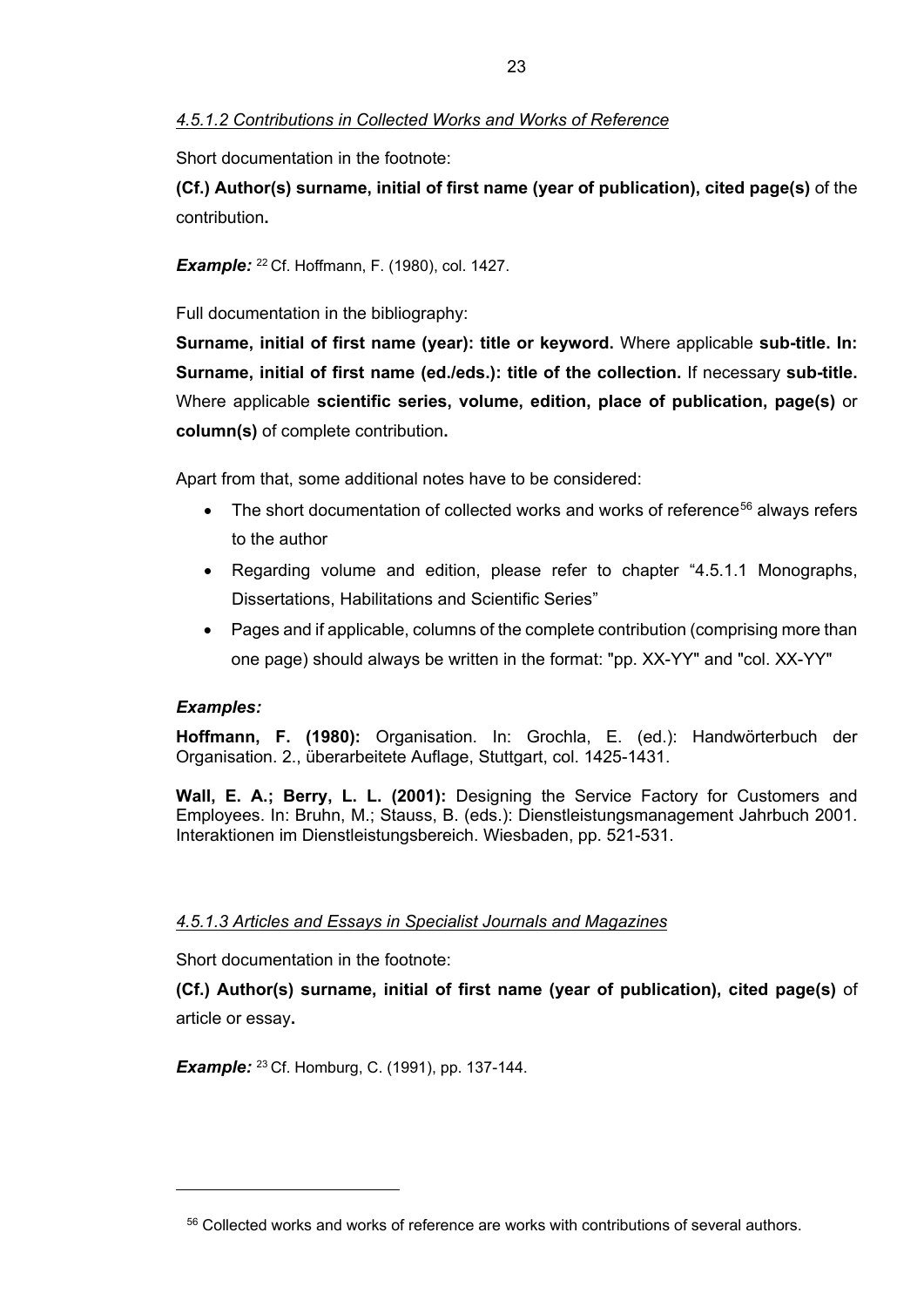Full documentation in the bibliography:

**Surname, initial of first name (year): essay title.** If applicable **sub-title. Title of journal**  or **magazine, volume, journal** or **magazine number, complete pages** of article or essay**.**

## *Please note:*

- The title of a journal or magazine<sup>[57](#page-29-1)</sup> should be mentioned without the word "in:" (requested for German-language quotations); generally the title is underlined or written in italics (the consistent use of a format is compulsory) $58$
- Journal or magazine number should be indicated by "no. xx"
- Special issues are numbered consecutively within one year and would replace the journal or magazine number but not the volume; the latter refers to the year of publication
- Journals have to be quoted based upon their physical (offline) source and not upon the online source (internet source)
- The above mentioned documentation guidelines should be complemented by additional information presented in both standard works<sup>[59](#page-29-3)</sup>

## *Examples:*

**Homburg, C. (1991):** Cross-Validation and Information Criteria in Causal Modeling. Journal of Marketing Research, vol. 28, no. 2, pp. 137-144.

**Eichhorn, S. (1991a):** Krankenhausmanagement. Führungsaufgaben und Leitungsorganisation. führen & wirtschaften, Jg. 8, Nr. 4, pp. 244-250.

**Eichhorn, S. (1991b):** Krankenhausmanagement. Gegenwärtige Situation und Perspektiven. Die Betriebswirtschaft, Jg. 51, Nr. 4, pp. 455-465.

**Schäffer, U.; Weber, J. (2015):** Budgetierung und Planung. Auf ein Neues! Controlling and Management Review, Sonderausgabe 1-2015, pp. 76-81.

## <span id="page-29-0"></span>*4.5.1.4 Newspaper Articles*

Short documentation in the footnote:

**(Cf.) Author(s) surname, initial of first name (year of publication), page(s).**

*Example:* <sup>24</sup> Cf. Darendorf, R. (1975), p. 9.

 $57$  For a list of journals and magazines, please refer to [Appendix 4](#page-40-0) of these quidelines.

<span id="page-29-3"></span><span id="page-29-2"></span><span id="page-29-1"></span><sup>58</sup> Cf. Brink, A. (2013b), p. 8.

<sup>59</sup> Cf. Stickel-Wolf, C.; Wolf, J. (2013), p. 255, pp. 258-259; see also Theisen, M. R. (2013), pp. 226-228.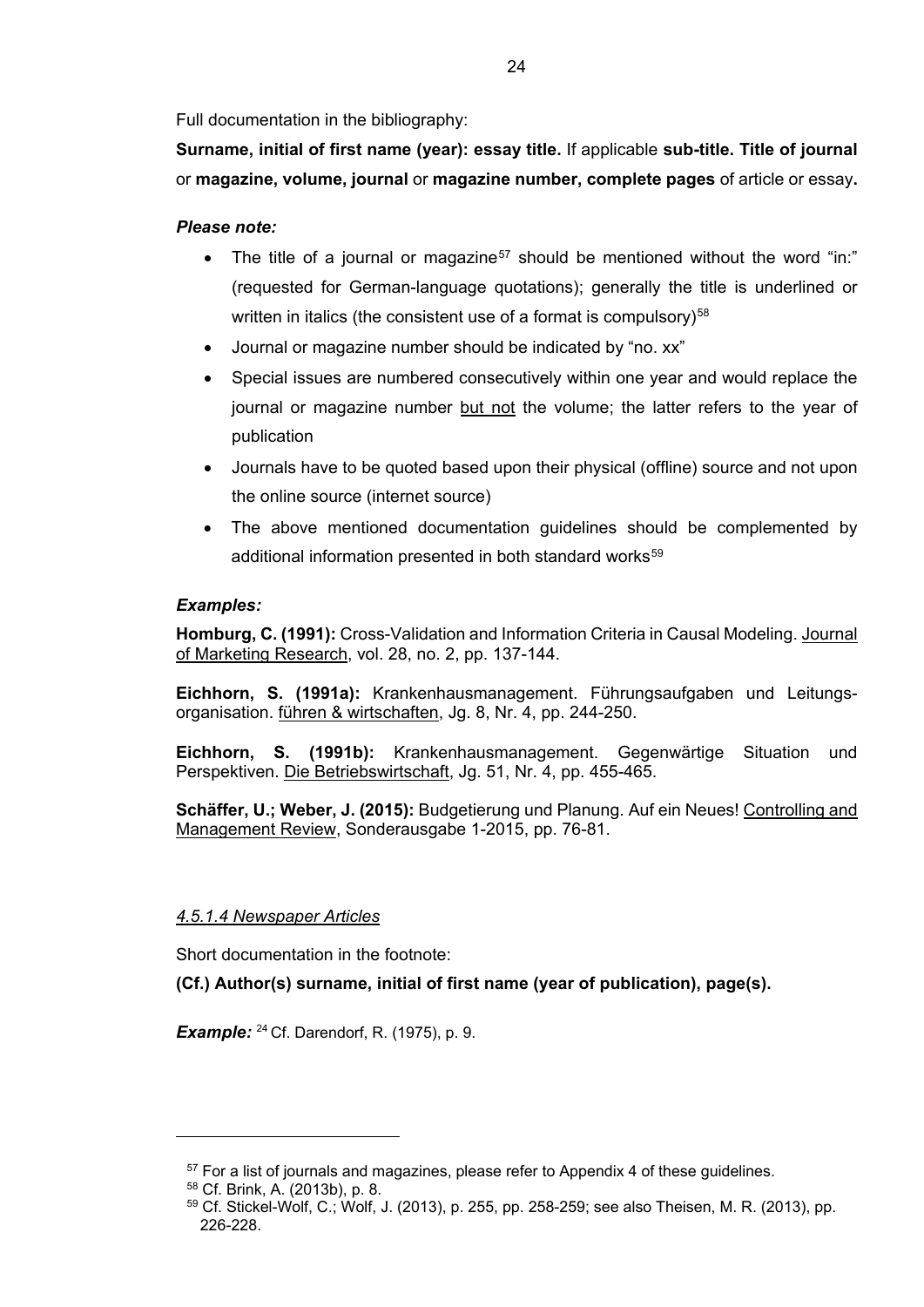Full documentation in the bibliography:

**Surname, initial of first name (year): headline/title** of the article**.** Where applicable **subtitle. Name of newspaper, issue number of day month year, page(s).**

Additionally to that, please consider the below-mentioned aspects:

- The name of the newspaper should be mentioned without the word "in:"
- The date of publication of the particular edition should always be complete (DD/MM/YYYY); the month may be written as a number or given in full (the consistent use of a format is compulsory)

## *Examples:*

**Dahrendorf, R. (1975):** Sollen die Briten von uns lernen? Die Zeit, Nr. 39 of September 19, 1975, p. 9.

**Anon (1991):** Bergleute bangen um ihre Arbeit. Badische Zeitung, Nr. 136 of June 15, 1991, p. 10.

## <span id="page-30-0"></span>*4.5.1.5 Dictionaries*

Short documentation in the footnote:

## **(Cf.) Name of dictionary (year of publication), s.v. keyword.**

*Example:* <sup>25</sup> Cf. Gabler Wirtschaftslexikon (2009), s.v. Marketing.

Full documentation in the bibliography:

**Name of Dictionary (year of publication): s.v. keyword, edition, place of publication.**

*Example:* **Gabler Wirtschaftslexikon (2009):** s.v. Marketing, 17. Auflage, München.

## <span id="page-30-1"></span>*4.5.1.6 Other Sources*

<span id="page-30-2"></span> $\ddot{ }$ 

The above mentioned citation and documentation guidelines apply accordingly for publicly  $a$ vailable documents<sup>[60](#page-30-2)</sup> assigned to other sources.

## *Examples for documentation in the bibliography:*

**Scharf, A.; Schubert, B.; Volkmer, H.-P. (1996):** Conjointanalyse und Multimedia. Überprüfung von Produktkonzepten für neue Nahrungs- und Genussmittel mittels multimedialer adaptiver Conjointanalyse. Beiträge zur Marketingwissenschaft, Arbeitspapier Nr. 3, Institut für Marketing und Handel, Georg-August-Universität Göttingen, Göttingen.

 $60$  Examples are business reports, work reports and research papers. Handouts from lectures, however, do not belong to the category of scientific work and should not be quoted or listed in the directory of other sources.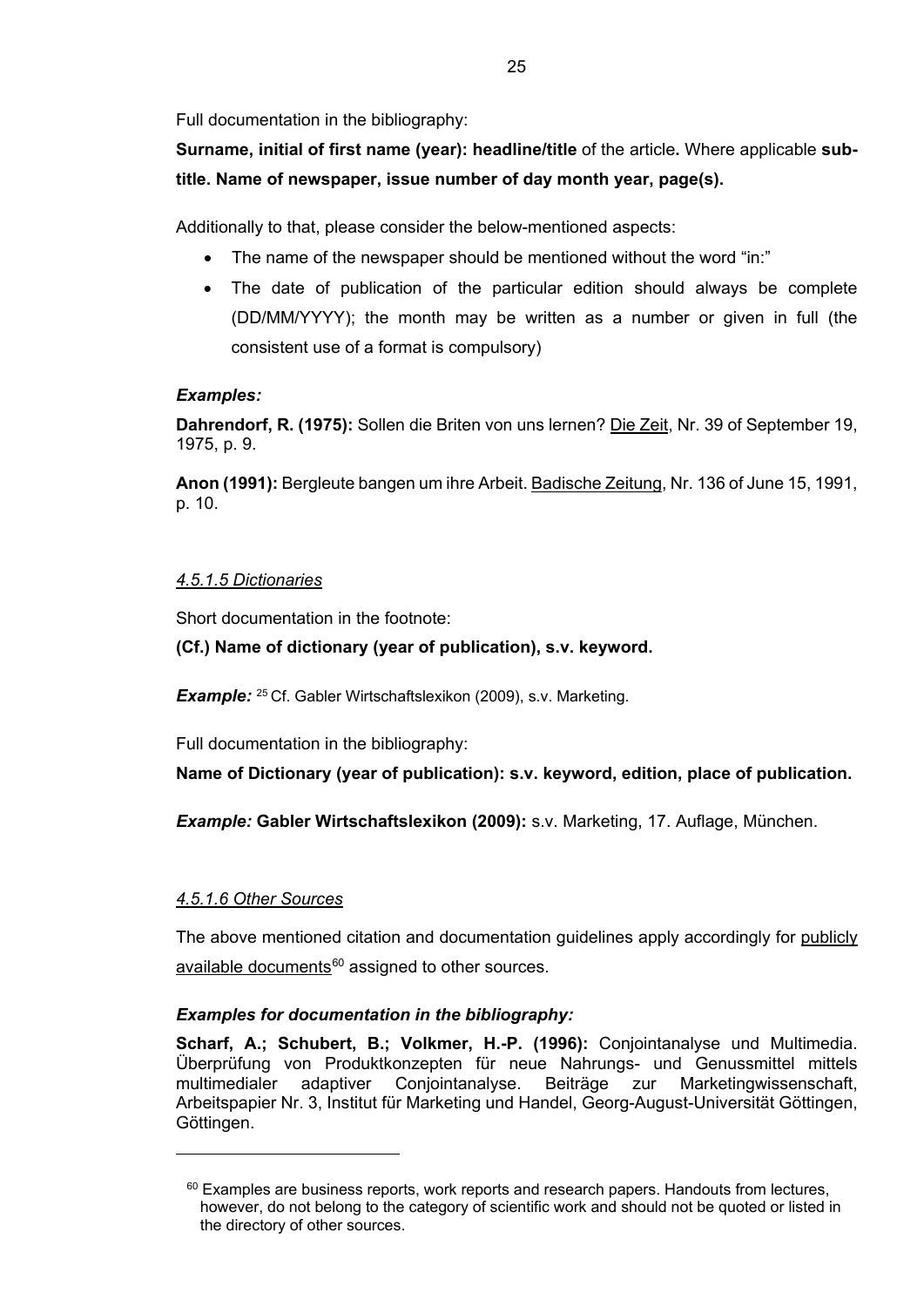## **Dr. Ing. h.c. F. Porsche AG (2015):** Geschäftsbericht 2014,

http://www.porsche.com/germany/aboutporsche/overview/dataandfacts/ (status as of August 13, 2015).<sup>[61](#page-31-1)</sup>

**Anon (2001):** Wirtschaftliche Entwicklungen im Euro-Währungsgebiet. In: Europäische Zentralbank (ed.): Monatsbericht Juni 2001, pp. 9-73.

## <span id="page-31-0"></span>4.5.2 Publications on the Internet

Short documentation in the footnote:

**(Cf.) Author(s) surname, initial of first name (year of publication), domain (status as of date of retrieving).**

#### *Examples:*

<sup>26</sup> Cf. Anon (publication date unknown), http://www.dhbw-stuttgart.de (status as of July 28, 2015).  $27$  Cf. Anon (2011), http://www.dhbw-stuttgart.de (status as of July 28, 2015).

Full documentation in the list of Internet sources:

**Surname, initial of first name (year): headline/title** of Internet page/-source**, complete URL (status as of date of retrieving).**

## *Examples:*

**Anon (publication date unknown):** Profil, http://www.dhbwstuttgart.de/themen/bachelor/fakultaet-wirtschaft/bwl-international-business/profil/ (status as of July 28, 2015).

**Anon (2011):** Rahmenstudienplan, http://www.dhbw-stuttgart.de/fileadmin/dateien/ International Business/Rahmenstudienplan IB.pdf (status as of July 28, 2015).

#### *Please note:*

- **Important:** in any circumstance, books and journals should be quoted based upon their physical (offline) source and not upon the online source (internet source)
- Author and date of publication are often found at the end of a website
- Academic essays and articles published online are labelled with a so-called DOInumber (Digital Object Identifier) that can be mentioned instead of the URL; additionally to that the date of publication or web version (alternatively: web version number) and date of retrieving has to be indicated<sup>[62](#page-31-2)</sup>
- Further notes on publications from the Internet can be found in Brink $63$  and both standard works $64$

 $61$  For citation rules see chapter ["4.5.2 Publications on the Internet"](#page-31-0) of these quidelines.

<span id="page-31-3"></span><span id="page-31-2"></span><span id="page-31-1"></span><sup>62</sup> Cf. Theisen, M. R. (2013), pp. 231-232.

<sup>63</sup> Cf. Brink, A. (2013a), pp. 123-126.

<span id="page-31-4"></span> $64$  Cf. Stickel-Wolf, C.; Wolf, J. (2013), pp. 256-257; see also Theisen, M. R. (2013), pp. 228-234.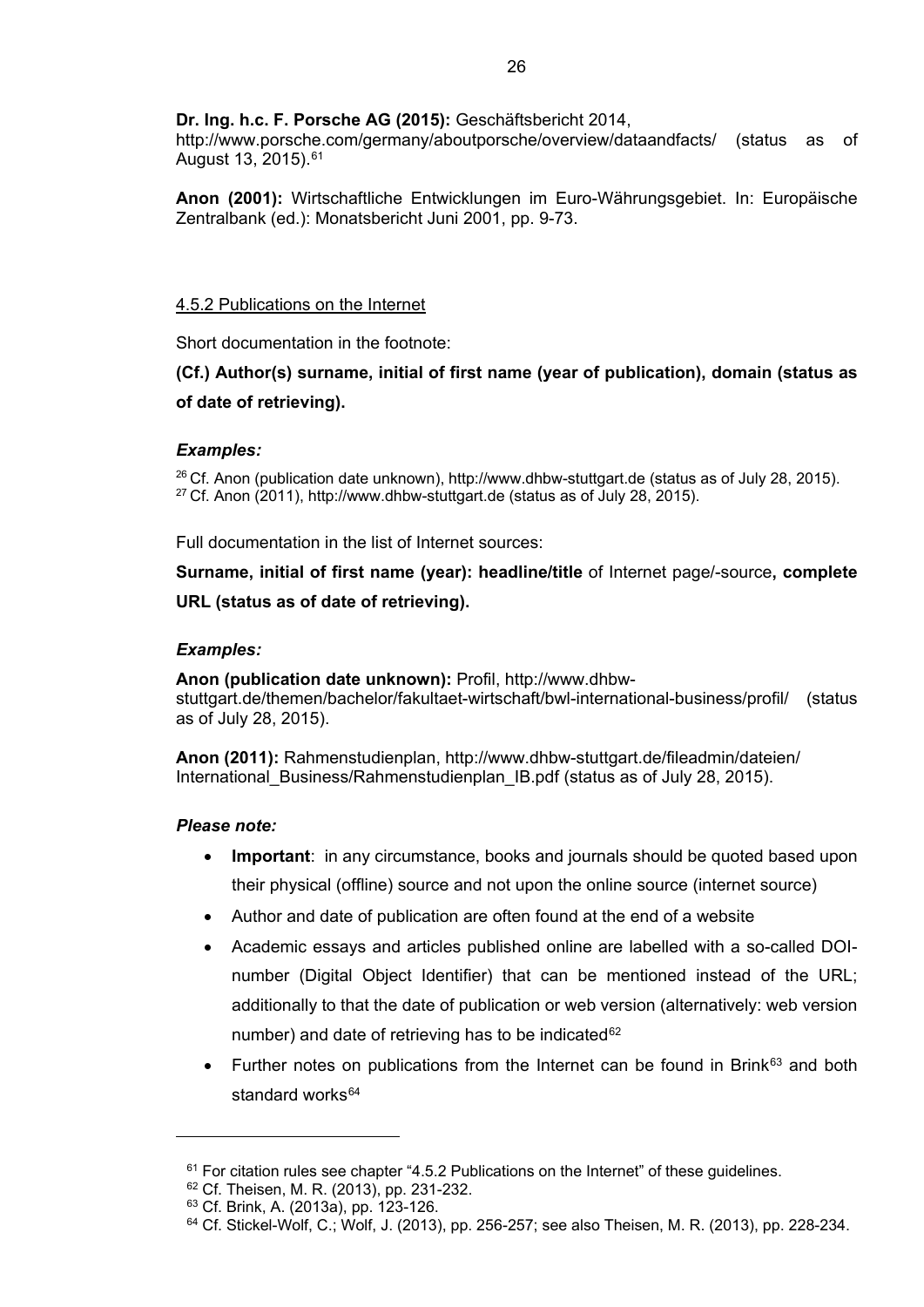• For quotations from intranet pages please refer to chapter ["4.5.4 Company-internal](#page-33-0)  [Sources"](#page-33-0) of these guidelines.

## *Examples for documentation of online sources with DOI-number:*

<sup>28</sup> Cf. Müller, A.-L.; Pfleger, R. (2014), http://link.springer.com (status as of August 12, 2015).  $29$  Cf. Müller, A.-L.; Pfleger, R. (2014), http://dx.doi.org (status as of August 12, 2015).

**Müller, A.-L.; Pfleger, R. (2014):** Business transformation towards sustainability (19/07/2014), http://link.springer.com/article/10.1007/s40685-014-0011-y/fulltext.html (status as of August 12, 2015).

**Müller, A.-L.; Pfleger, R. (2014):** Business transformation towards sustainability (19/07/2014), http://dx.doi.org/10.1007/s40685-014-0011-y (status as of August 12, 2015).

#### <span id="page-32-0"></span>4.5.3 Jurisdiction, Standards and Collective Labour Agreements

For quotation and documentation of sources based upon jurisdiction, ISO or DIN standards and collective labour agreements, the following guidelines have to be considered:<sup>[65](#page-32-1)</sup>

- Wording of laws, ISO/DIN standards or collective labour agreements:
	- $\circ$  For a better understanding, wording of laws/articles should be quoted within the text and only exceptionally included in brackets; in case of indirect citations, the abbreviation "cf." is replaced by "see"
	- $\circ$  Documentation only in footnotes or in brackets within the text but not in any source directory
	- o If necessary: version or year should be added, otherwise the relevant version at the time of development of the paper is assumed
	- o *Example:* <sup>30</sup> See § 433 BGB.
- Legal commentaries:
	- $\circ$  Quoted indirectly in the same way as books and other papers
	- $\circ$  If published as loose-leaf collection, they are listed as collected works in the bibliography including status of quoted collection resp. reference number of delivery
- Court decisions (court rulings and court orders) and administration directives:
	- $\circ$  Particular full documentation in both footnotes and list of sources
	- $\circ$  Included in a list of court decisions resp. administration directives
	- o Information in footnote and source directory:

**Court and kind of decision from day/month/year, number of decision and/or reference number, title and year of publication, page(s).**

o *Example court ruling:*

<span id="page-32-1"></span><sup>65</sup> Cf. Theisen, M. R. (2013), pp. 181-185, 225-226, 234-235.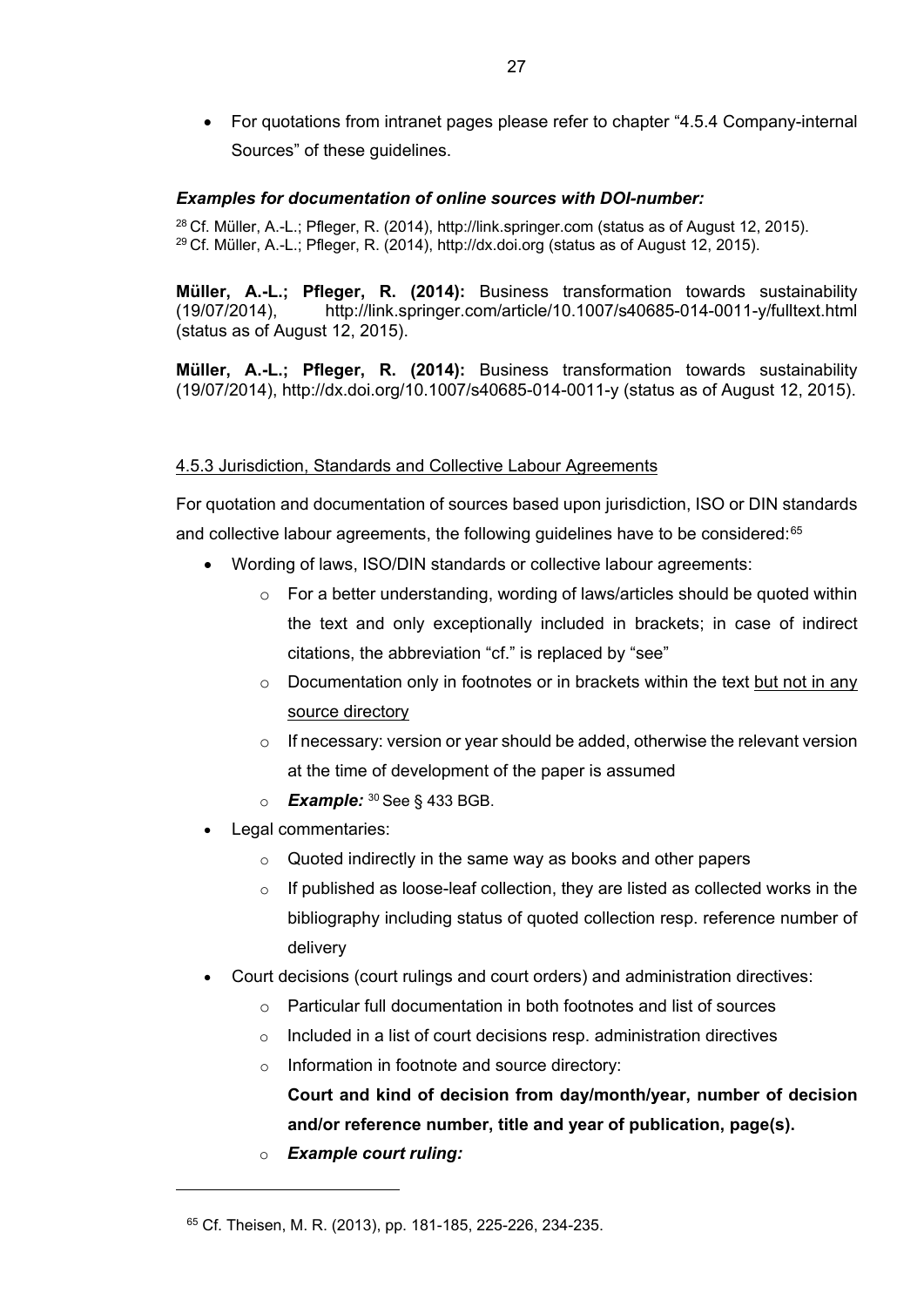**Supreme tax court ruling** from 17/10/2001, VII R 34/86, BStBl. 2001 II, p. 123.

o *Example for administration directives:*

**Minister of Finance:** communication from 11/07/1974, IV C l – p. 1340- 32/74, BStBl. 1974 I, pp. 442-492.

## <span id="page-33-0"></span>4.5.4 Company-internal Sources

For documentation of company-internal sources, please consider the below-mentioned aspects:

- In general: sources that cannot be made available to the reader must not be quoted
- Quoted sources have to be included in a list of company-internal documents, which can be divided into in-house bibliography and a list of intranet sources if required
- Reference in both footnote and list of references must include a note of accessibility to non-publicly available information, e.g. if the reader can find the source in the appendix or within the zip-file on Moodle; the source has to have the same designation in both list of references and in the appendix or as the electronic file
- **Important:** As a general rule, the internal source and not the appendix or the electronic file itself has to be quoted
- **Exceptions:**
	- $\circ$  In case of single figures taken e.g. from company-internal power point presentation slides, which are not provided in total to the reader, a note on accessibility does not apply as there is no need to additionally include these figures in the appendix or as Moodle file
	- $\circ$  In case of large figures created by the author, which are only included in the Moodle file, the author of the academic work has to be mentioned as source
- Industrial protection symbols and copyright notices (e.g.  $\circledcirc$ ,  $\circledcirc$ ) have to be quoted.<sup>[66](#page-33-1)</sup>

Short documentation in the footnote:

**(Cf.) Author(s) surname, initial of first name (year internal,** if applicable **Appendix** or **Moodle file), page(s).**

**(Cf.) Author(s) surname, initial of first name (year internal,** if applicable **Appendix** or **Moodle file), domain (status as of date of retrieving).**

<span id="page-33-1"></span><sup>66</sup> Cf. Theisen, M. R. (2013), p. 237.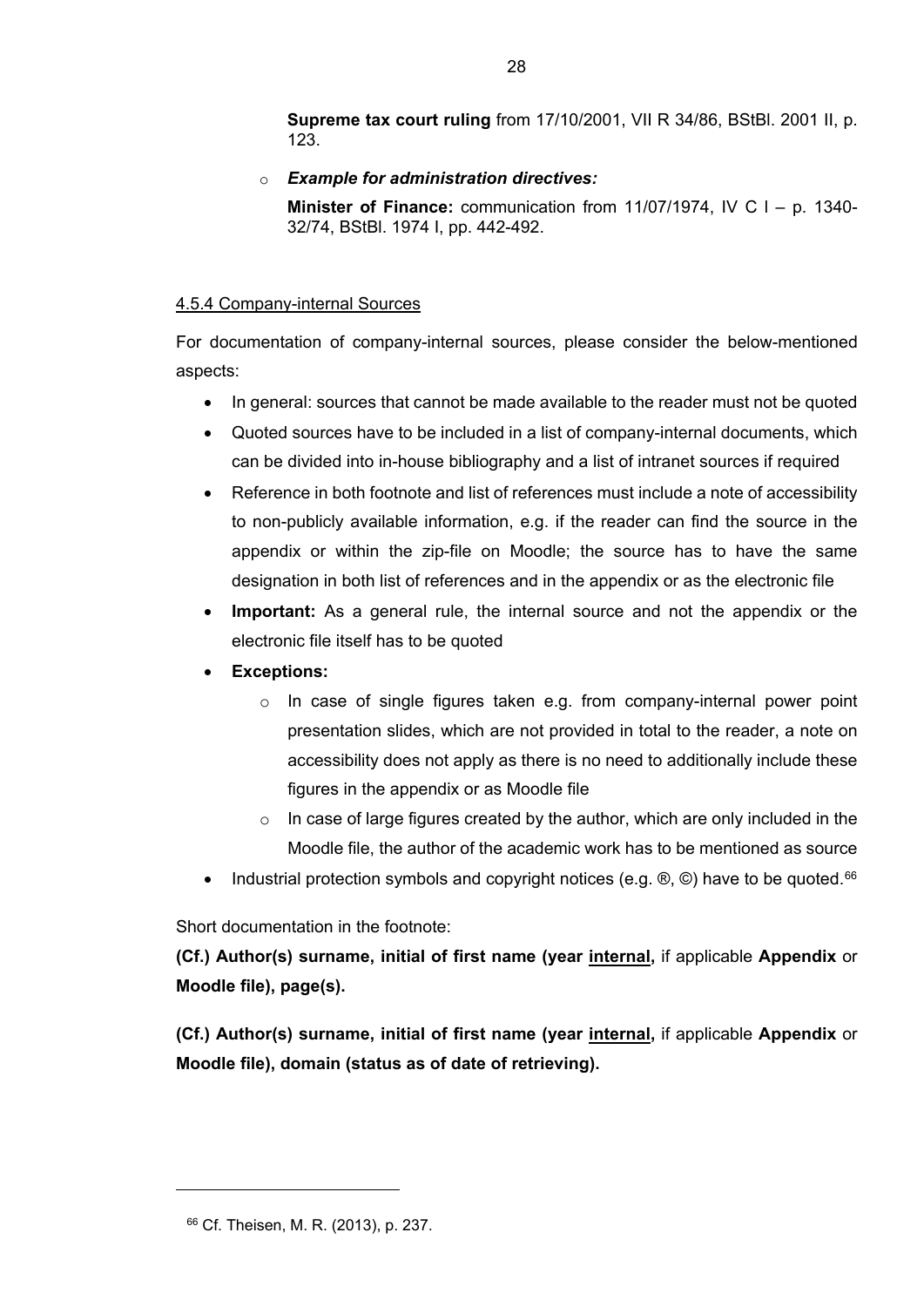#### In case of the exceptions:

**(Cf.) Author(s) surname, initial of first name (year internal, Fig. No.), page(s)** or **domain (status as of date of retrieving).**

**(Cf.) Author(s) surname, initial of first name (year internal, Moodle file), designation of the Moodle file.**

#### *Examples:*

<sup>31</sup> Cf. Gawantka, A. (2011 internal, Appendix), p. 15.

<sup>32</sup> Cf. Anon (2011 internal, Moodle file), https://intranet.ger.siemens.de (status as of July 21, 2011). <sup>33</sup> Cf. Anon (2011 internal, Fig. 1), https://intranet.ger.siemens.de (status as of July 21, 2011).

Full documentation in the in-house bibliography:

**Author(s) surname, initial of first name (or** if applicable **editor's name) (year internal,** if applicable **Appendix** or **Moodle file** or **Fig. No.): title of the work**. If necessary **sub-title.** Where applicable **diss**ertation, **habil**itation, **scientific series, volume** and **edition,**  followed by **place of publication.**

#### *Example:* In-house bibliography

**Gawantka, A. (2011 internal, Appendix):** B-to-B-Marketing, Köln.

Full documentation in the list of intranet sources:

**Surname, initial of first name (year internal,** if applicable **Appendix** or **Moodle file** or **Fig. No.): headline/title** of Intranet page/-source**, complete URL (status as of date of retrieving).**

## **Example:** List of intranet sources

**Anon (2011 internal, Moodle file):** Duale Ausbildung bei Siemens, https://intranet.ger.siemens.de/komplette Seite angeben.pdf (status as of July 21, 2011).

#### <span id="page-34-0"></span>4.5.5 Interviews with Experts

Short documentation in the footnote:

**(Cf.) Surname, initial of first name (year, Appendix** or **Moodle file), face-to-face / telephone interview, date of meeting,** if applicable **line(s)** of transliteration.

## *Example:*

<sup>34</sup> Cf. Meixner, B. (2003, Moodle file), face-to-face interview, August 20, 2003, ll. 20-22.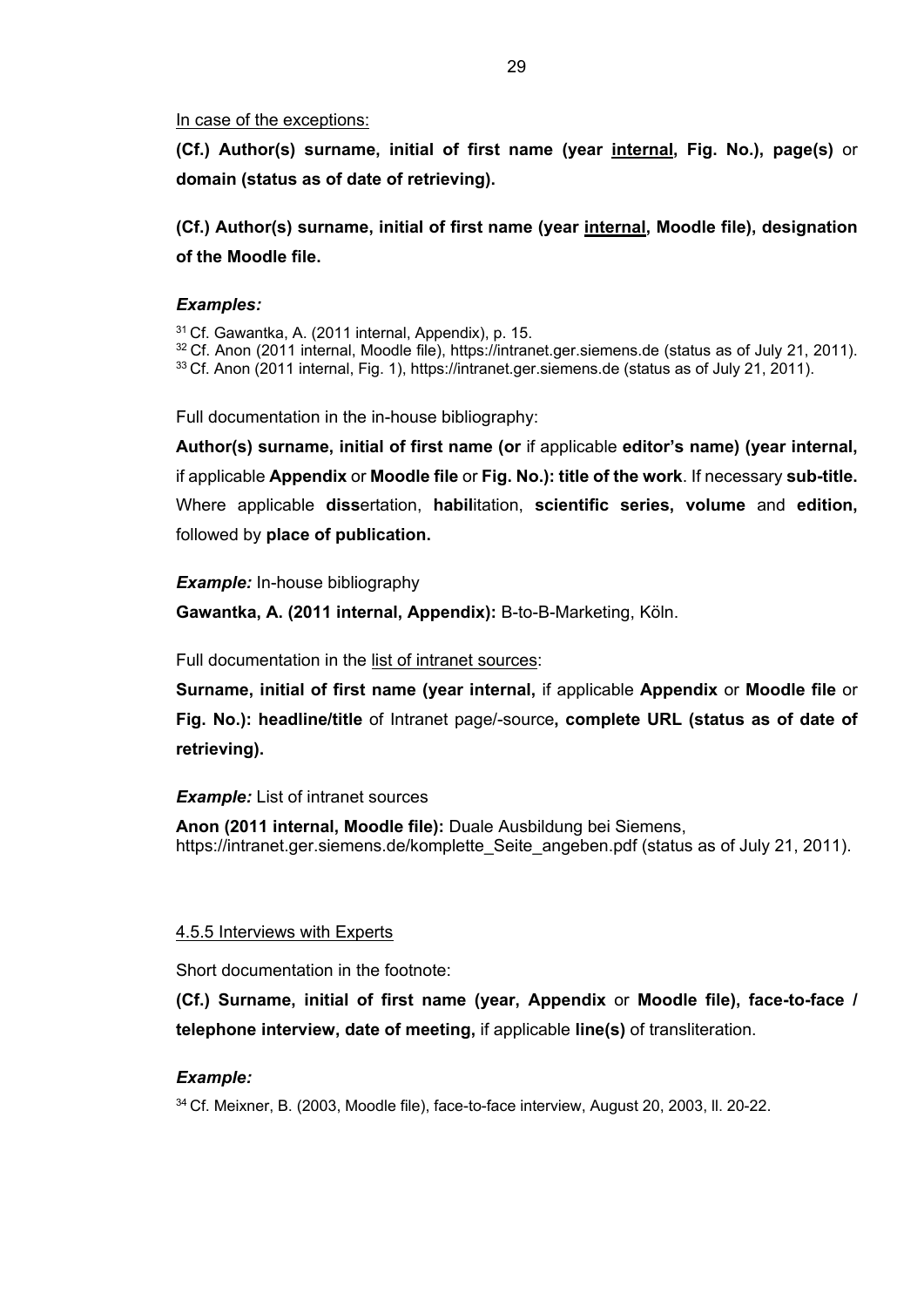Full documentation in the list of interviews:

**Surname** (of the interlocutor)**, initial of first name (year, Appendix** or **Moodle file): position, company name incl. legal form** of the company, **place of the headquarters**, **face-to-face/telephone interview**, **date and** if applicable **place of meeting.**

## *Examples:*

**Meixner, B. (2003, Moodle file):** Head of Marketing International, H. Bahlsens Keksfabrik KG, Hannover, face-to-face interview on August 20, 2003 in Stuttgart.

## *Please note:*

- Interviews with experts have to be recorded in writing and made available to the reader in the same way as those mentioned in chapter ["4.5.4 Company-internal](#page-33-0)  [Sources"](#page-33-0)
- Reference in both footnote and list of references must include a note of accessibility to non-publicly available information, e.g. if the reader can find the source in the appendix or within the zip-file on Moodle; the source has to have the same designation in both list of references and in the appendix or as the electronic file
- A list of interviews has to be set up for the inclusion of talks with subject-specific specialists. It should be added at the end of the list of sources
- In case the interviewed person (or company) wants to remain anonymous the interviewee (resp. the company) will be quoted as "Interlocutor 1", "Interlocutor 2", etc. (or "Company 1", "Company 2", etc.)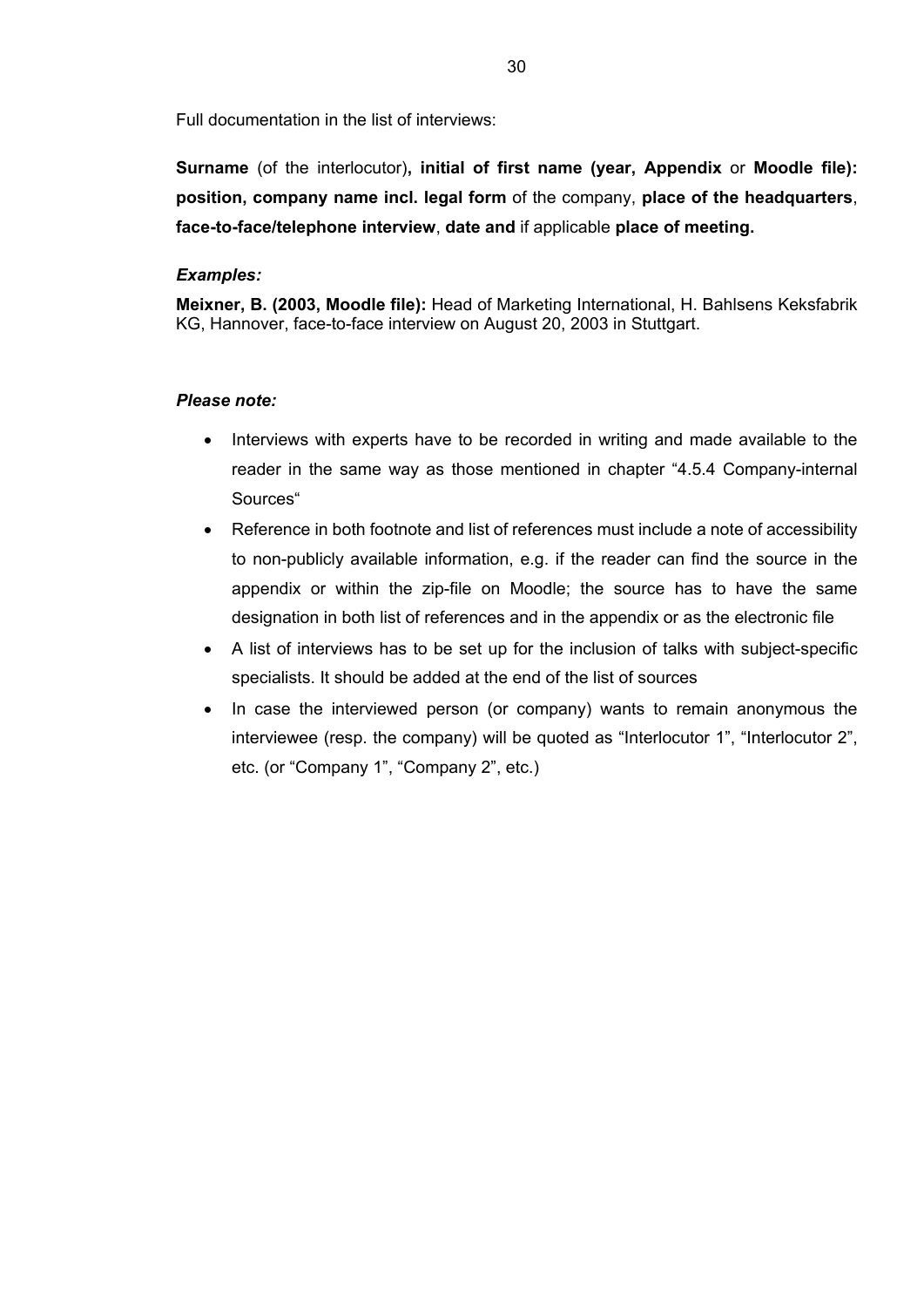# <span id="page-36-0"></span>Appendices

# **List of [Appendices](#page-36-0)**

| Appendix number | name                                                                         | page |
|-----------------|------------------------------------------------------------------------------|------|
| 1.              | Template for the contents and layout of the title page of<br>academic papers | 32   |
|                 | 2 Example of the decimal numbering system                                    | 33   |
|                 | 3 Template for the Statutory Declaration                                     | 34   |
| 4               | Selection of specialist journals and magazines                               | 35   |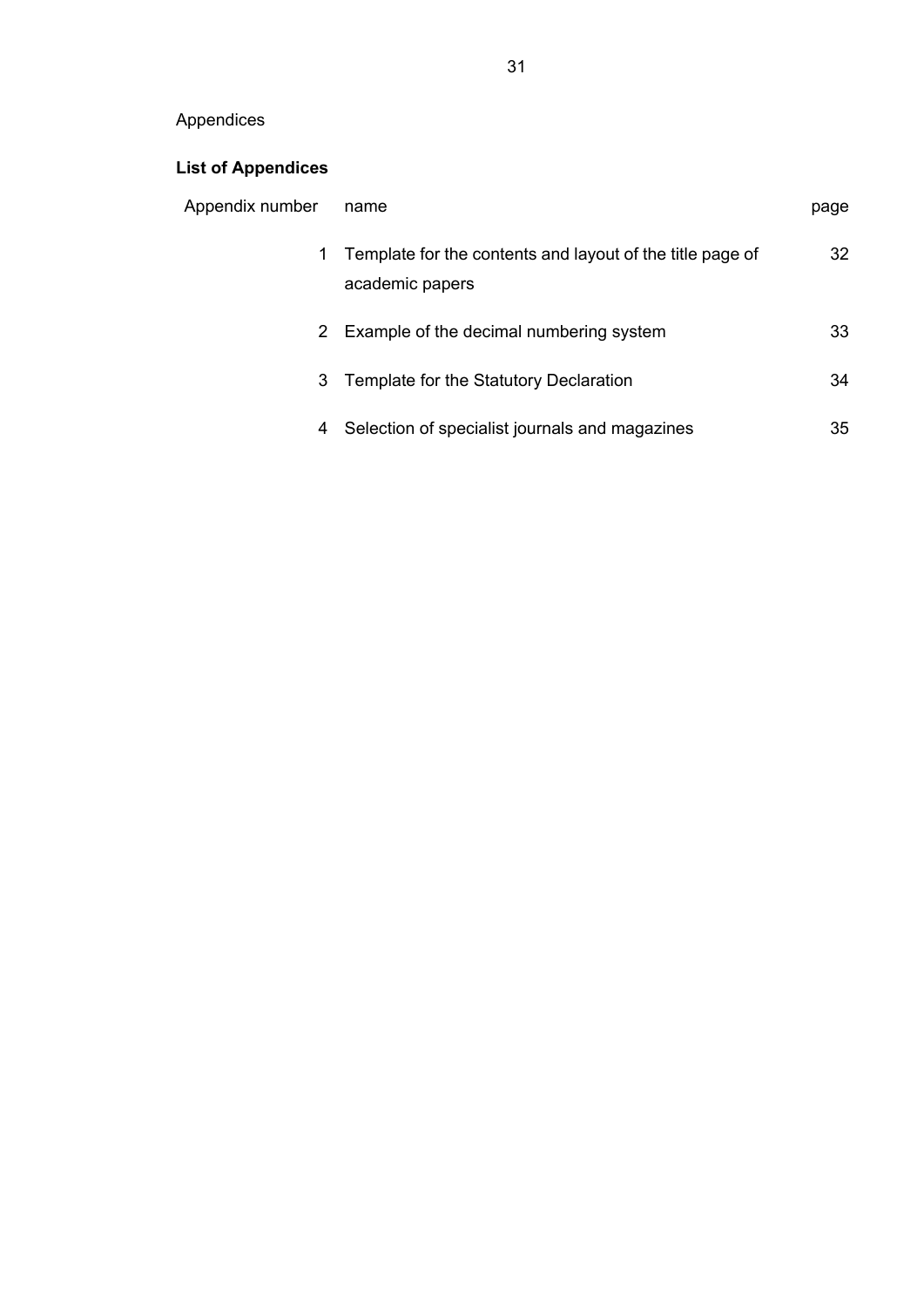## **Subject**

## <span id="page-37-0"></span>BACHELOR THESIS or PROJECT THESIS or SEMINAR PAPER

submitted on . . . . . . . . . . . . . . .

DHBW Stuttgart Business Administration

International Business

course name: e.g. WIB 18A

semester: x. semester

by

## *candidate's first and last name*

Partner company: *(has to be mentioned; company stamp just optional)*

Supervisor at the partner company: *(has to be mentioned; signature just optional)*

Supervising lecturer: *(has to be mentioned; signature just optional)*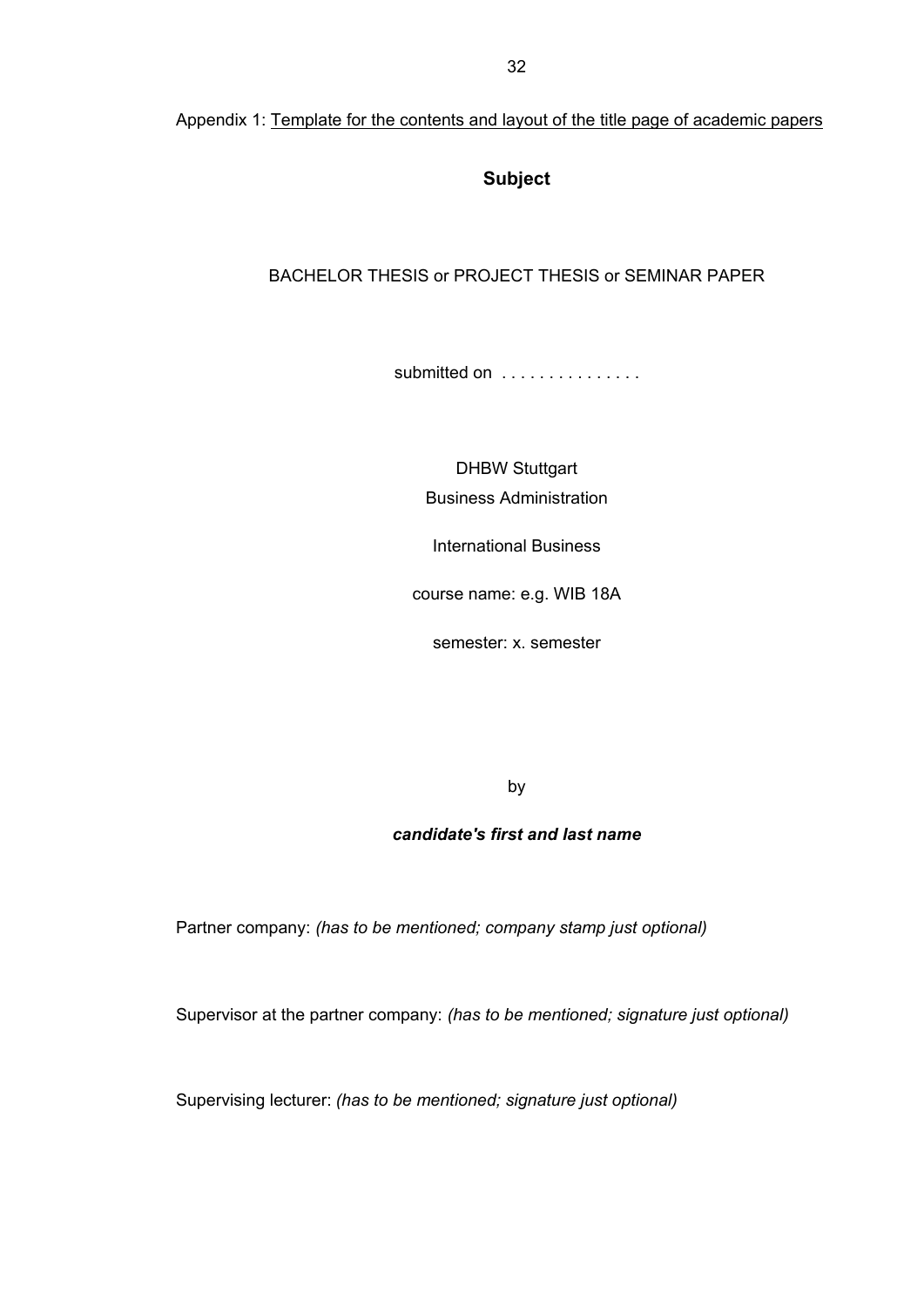## <span id="page-38-0"></span>**Table of Contents**

| $\mathbf{I}$   |
|----------------|
| $\mathbf{III}$ |
| IV             |
| $\vee$         |
| 1              |
| 3              |
| 3              |
| 3              |
| 4              |
| 5              |
| 5              |
| 6              |
| 7              |
| 8              |
| 9              |
| 9              |
| 10             |
|                |
|                |
| 32             |
| 34             |
|                |
|                |
| 41             |
| 48             |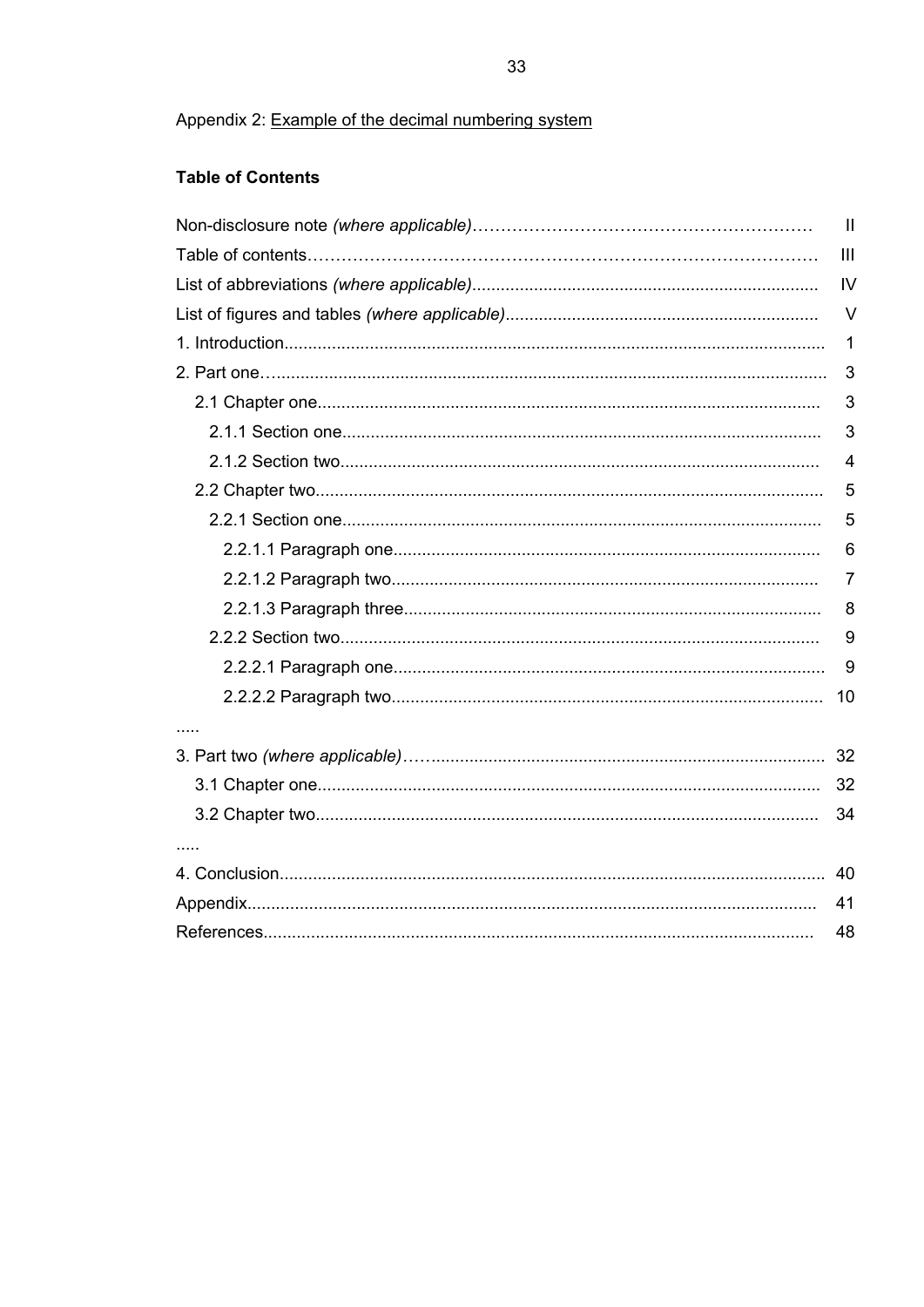#### <span id="page-39-0"></span>Appendix 3: Template for the Statutory Declaration

## **Statutory Declaration**

"I hereby affirm,

- 1. that I personally wrote the bachelor thesis (or project thesis or seminar paper) without any help from a third party;
- 2. that I have clearly indicated the thoughts of other authors and literary quotes adopted directly or indirectly from other sources at the appropriate places within the document;
- 3. that I or anyone else have not submitted my bachelor thesis (or project thesis or seminar paper) nor any parts thereof for any other examinations.

I am aware that a false declaration will entail legal consequences."

(place, date) (signature)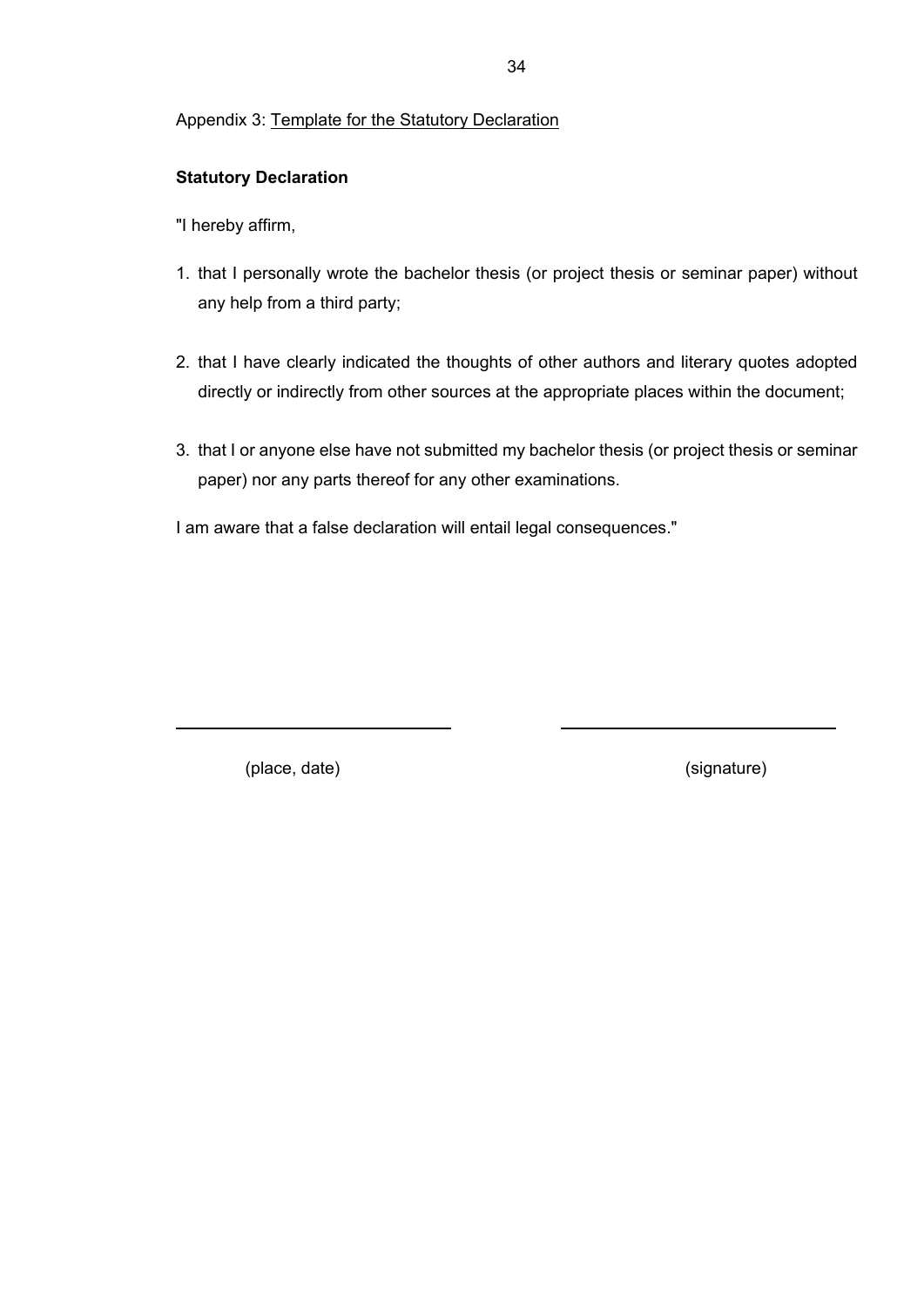#### <span id="page-40-0"></span>Appendix 4: Selection of specialist journals and magazines

Below is an extract of distinguished, leading academic journals in the field of general business management and marketing based upon the latest ranking of the VHB-JOURQUAL3[67.](#page-40-1)

A+ and A journals of general business management: $68$ :

- American Economic Review
- Econometrica
- Academy of Management Journal (AMJ)
- Journal of Political Economy
- Administrative Science Quarterly (ASQ)
- Academy of Management Review (AMR)
- Management Science
- Strategic Management Journal (SMJ)
- The RAND Journal of Economics
- Journal of Industrial Economics

A+ and A journals of marketing: [69](#page-40-3)

- Journal of Marketing Research
- Journal of Marketing
- Journal of Consumer Research
- **Marketing Science**
- International Journal of Research in Marketing
- Journal of the Academy of Marketing Science
- Journal of Retailing

<span id="page-40-1"></span> $\ddot{ }$ 

- Journal of Service Research JSR
- Journal of Product Innovation Management (JPIM)
- Journal of Consumer Psychology

 $67$  VHB-JOURQUAL3 is a ranking of relevant academic business-management journals set up by the German Association "Verband der Hochschullehrer für Betriebswirtschaft e.V.".

<span id="page-40-2"></span> $68$  Cf. Verband der Hochschullehrer für Betriebswirtschaft e.V. (publication date unknown a), http://vhbonline.org (status as of September 1, 2015).

<span id="page-40-3"></span><sup>&</sup>lt;sup>69</sup> Cf. Verband der Hochschullehrer für Betriebswirtschaft e.V. (publication date unknown b), http://vhbonline.org (status as of September 1, 2015).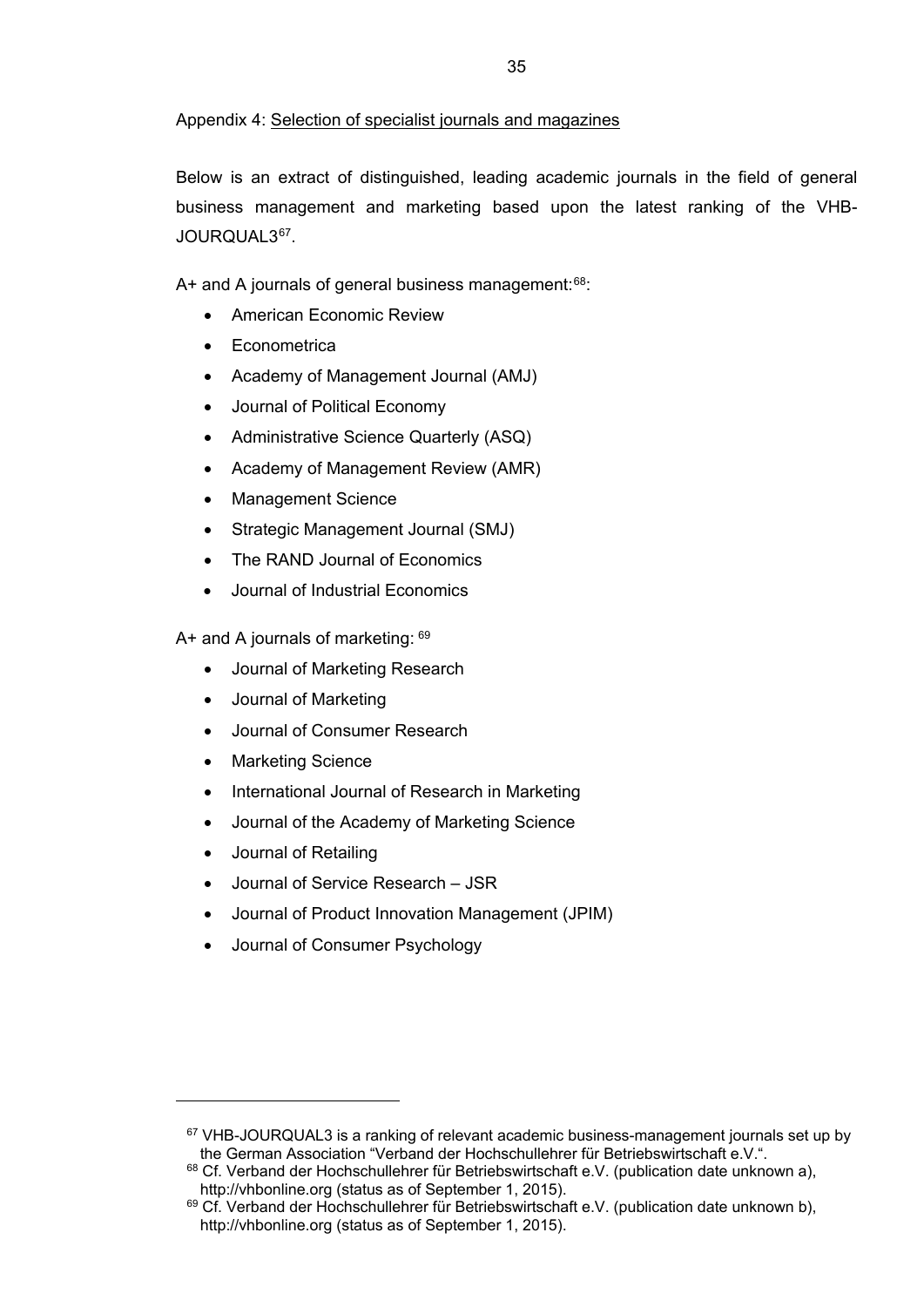# <span id="page-41-0"></span>**Bibliography**

**Brink, A. (2013a):** Anfertigung Wissenschaftlicher Arbeiten: Ein Prozessorientierter Leitfaden zur Erstellung von Bachelor-, Master- und Diplomarbeiten. 5., aktualisierte und erweiterte Auflage, Wiesbaden.

**Brink, A. (2013b):** Anfertigung Wissenschaftlicher Arbeiten: Ein Prozessorientierter Leitfaden zur Erstellung von Bachelor-, Master- und Diplomarbeiten. Anfertigung wissenschaftlicher Arbeiten in Englisch. 5., aktualisierte und erweiterte Auflage, Wiesbaden.

**Stickel-Wolf, C.; Wolf, J. (2013):** Wissenschaftliches Arbeiten und Lerntechniken. Erfolgreich studieren – gewusst wie! 7. Auflage, Wiesbaden.

**Theisen, M. R. (2013):** Wissenschaftliches Arbeiten. Erfolgreich bei Bachelor- und Masterarbeit. 16., vollständig überarbeitete Auflage, München.

# <span id="page-41-1"></span>**List of Internet Sources**

**Anon (publication date unknown a):** Anmeldung und Formular Bachelorarbeit, http://studium.dhbw-stuttgart.de/ib/pruefungsleistungen/bachelorarbeit/anmeldung/ (status as of September 2, 2015).

**Anon (publication date unknown b):** Bachelorarbeit Übersicht, http://studium.dhbwstuttgart.de/ib/pruefungsleistungen/bachelorarbeit/uebersicht/ (status as of July 3, 2015).

**Anon (publication date unknown c):** Wichtige Informationen zur Bachelorarbeit, http://studium.dhbw-stuttgart.de/ib/pruefungsleistungen/bachelorarbeit/wichtigeinformationen/ (status as of July 3, 2015).

**Anon (publication date unknown d):** Anmeldung und Formular Projektarbeiten, http://studium.dhbw-stuttgart.de/ib/pruefungsleistungen/projektarbeiten/anmeldung/ (status as of August 20, 2015).

**Anon (publication date unknown e):** Projektarbeiten Übersicht, http://studium.dhbwstuttgart.de/ib/pruefungsleistungen/projektarbeiten/uebersicht/ (status as of July 3, 2015).

**Anon (publication date unknown f):** Wichtige Informationen zu den Projektarbeiten, http://studium.dhbw-stuttgart.de/ib/pruefungsleistungen/projektarbeiten/wichtigeinformationen/ (status as of July 3, 2015).

**Verband der Hochschullehrer für Betriebswirtschaft e.V. (publication date unknown a)**: Teilrating Allgemeine Betriebswirtschaftslehre, http://vhbonline.org/service/jourqual/vhb -jourqual-3/teilrating-abwl/ (status as of September 1, 2015).

**Verband der Hochschullehrer für Betriebswirtschaft e.V. (publication date unknown b)**: Teilrating Marketing, http://vhbonline.org/service/jourqual/vhb-jourqual-3/teilratingmark/ (status as of September 1, 2015).

# <span id="page-41-2"></span>**Further Recommended Academic Literature**

**Kornmeier, M. (2014):** Wissenschaftlich schreiben nach dem Gugelhupf-Prinzip. Stuttgart.